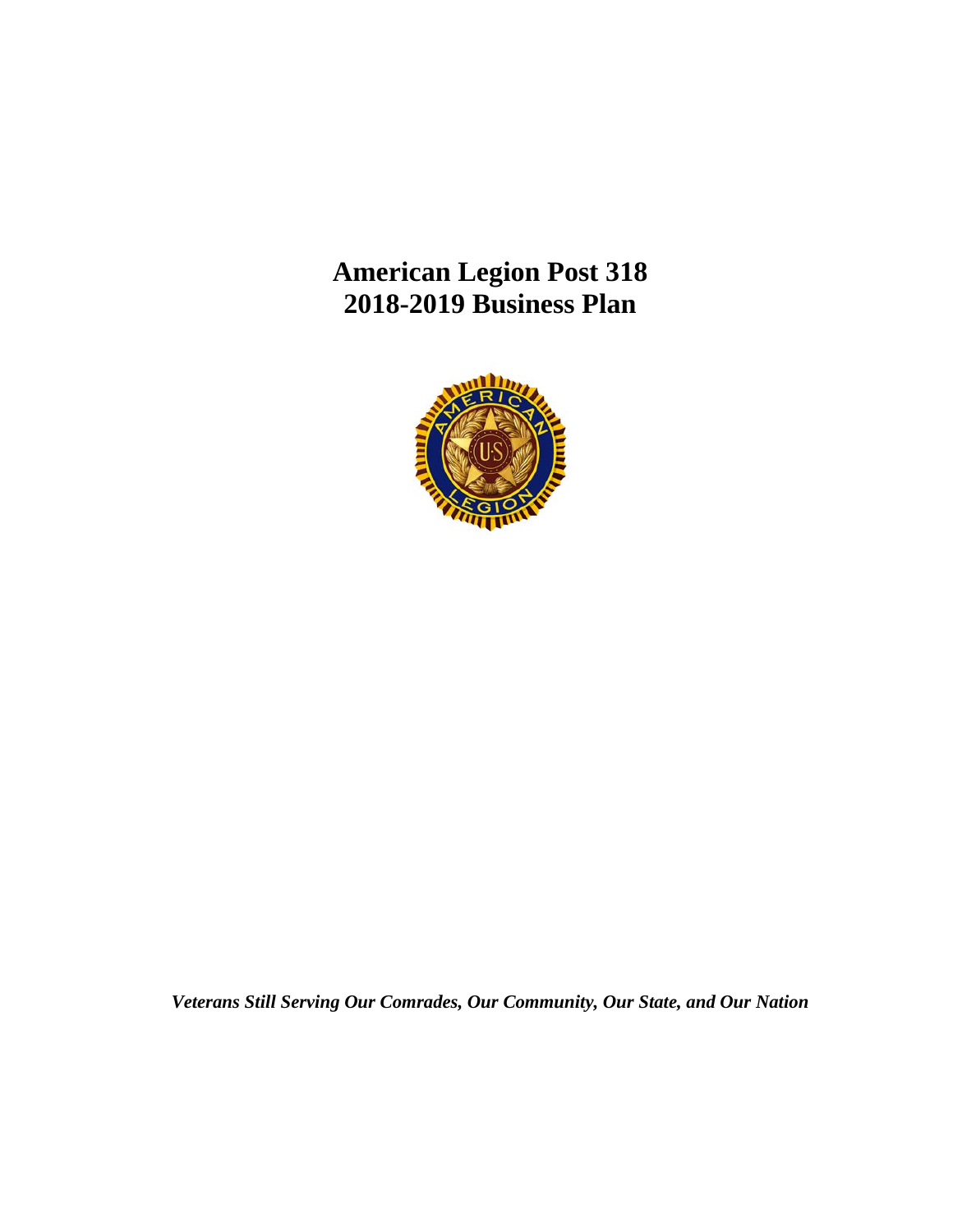# **Table of Contents**

|     |                                                                            | <u>i agu</u>   |
|-----|----------------------------------------------------------------------------|----------------|
| I.  | <b>Our Vision</b>                                                          | 1              |
| П.  | <b>Our Mission</b>                                                         | 1              |
| Ш.  | <b>Role &amp; Responsibilities</b>                                         |                |
|     | Overview                                                                   | 1              |
|     | <b>Executive Committee</b>                                                 | 1              |
|     | Post Commander                                                             | 1              |
|     | 1 <sup>st</sup> Vice Commander                                             | $\overline{c}$ |
|     | 2 <sup>nd</sup> Vice Commander                                             | $\overline{c}$ |
|     | Adjutant                                                                   | $\overline{2}$ |
|     | Assistant Adjutant                                                         | 3              |
|     | Finance Officer                                                            | 3              |
|     | <b>Assistant Finance Officer</b>                                           | 3              |
|     | Post Chaplain<br>Sergeant-At-Arms                                          | 3<br>3         |
|     | <b>Assistant Sergeant-At-Arms</b>                                          | 4              |
|     | Service Officer                                                            | 4              |
|     | <b>Assistant Service Officer</b>                                           | 4              |
|     | Post Historian                                                             | $\overline{4}$ |
|     | Corporate Statutory Agent                                                  | $\overline{4}$ |
|     | Charities, Inc. Liaison                                                    | 5              |
|     | <b>Standing Committee Chairs</b>                                           | 5              |
| IV. | <b>Post Committees</b>                                                     |                |
|     | Overview                                                                   | 6              |
|     | Americanism Committee (Programs Aligned with Local Schools)                | 6              |
|     | Chairperson                                                                | 6              |
|     | Purpose                                                                    | 6              |
|     | Goals & Objectives                                                         | 6              |
|     | Programs Supported / Areas of Responsibilities                             | 6              |
|     | Americanism & Government (A&G) Test Program<br>O                           | 6              |
|     | American Legion Oratorical Contest<br>$\circ$                              | 7              |
|     | <b>Buckeye Boys State</b><br>$\circ$                                       | 7              |
|     | <b>Buckeye Girls State</b><br>$\circ$                                      | 7              |
|     | Educator of the Year<br>$\circ$                                            | 8              |
|     | Nagel Middle School Citizenship Program<br>O                               | 8              |
|     | School Liaison<br>O                                                        | 8              |
|     | Veteran Scholarship Committee<br>O                                         | 8              |
|     | <b>Bingo Committee</b>                                                     | 8              |
|     | Chairperson                                                                | 8              |
|     | Purpose                                                                    | 8              |
|     | Goals & Objectives                                                         | $8\,$          |
|     | Programs Supported / Areas of Responsibilities                             | $8\,$          |
|     | <b>Bingo Sessions</b><br>$\circ$                                           | 9              |
|     | <b>Bingo Accounting</b><br>$\circ$<br>Bingo Supply Purchasing & Compliance | 9<br>9         |
|     | $\circ$<br><b>Bingo Licensing</b>                                          | 9              |
|     | $\circ$<br><b>Bingo Concessions</b>                                        | 9              |
|     | $\circ$<br><b>Marketing Committee</b><br>$\circ$                           | 9              |
|     | Capital Projects Planning Committee                                        | 10             |
|     |                                                                            |                |

**Page**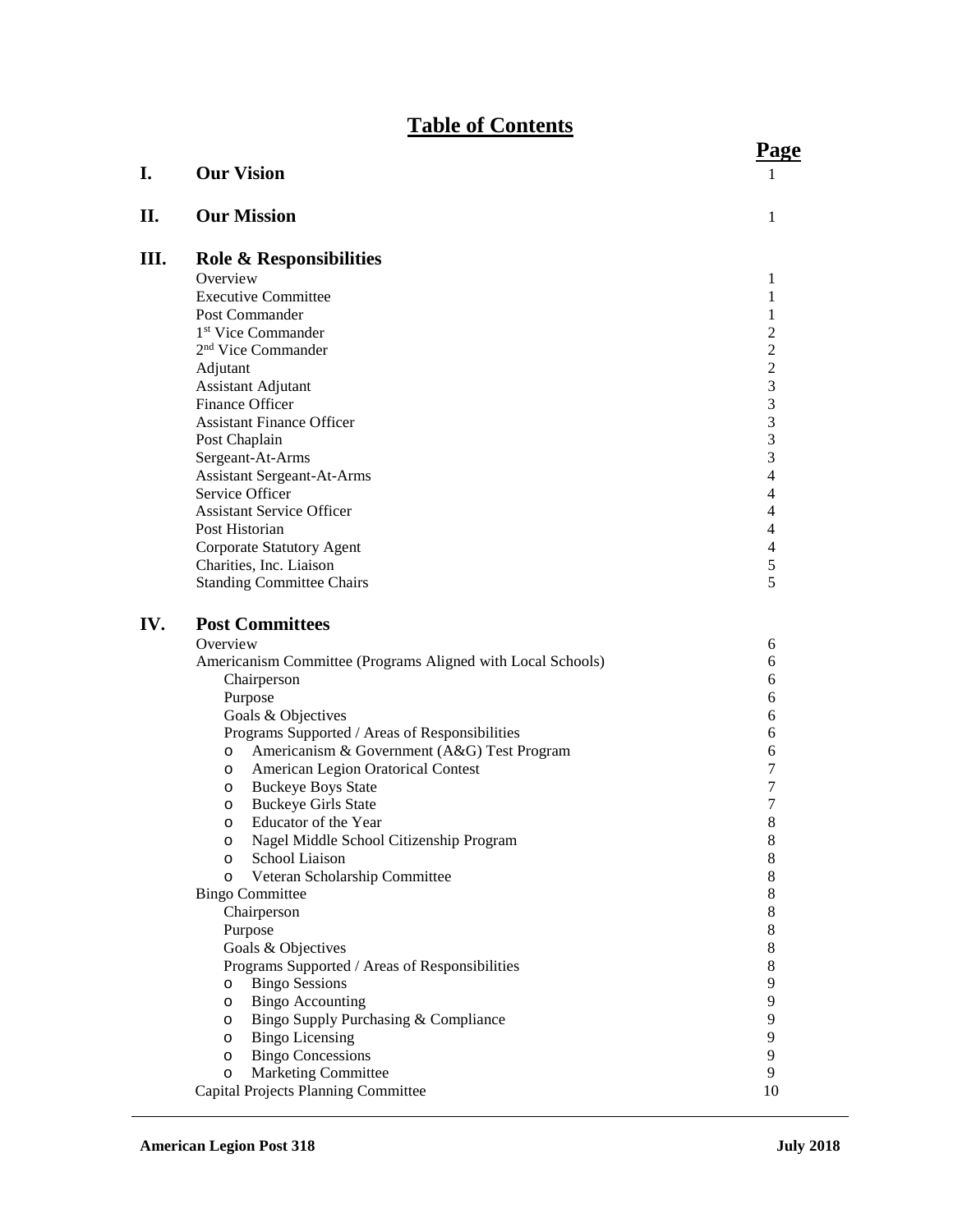# **Table of Contents**

# **Page**

| IV. | <b>Post Committees (Cont.)</b>                                                          |          |
|-----|-----------------------------------------------------------------------------------------|----------|
|     | Chairperson                                                                             | 10       |
|     | Purpose                                                                                 | 10       |
|     | Goals & Objectives                                                                      | 10       |
|     | Programs Supported / Areas of Responsibilities                                          | 10       |
|     | Obtain / Prepare Bids for Significant Post Improvements<br>$\circ$                      | 10       |
|     | Oversee / Manage Implementation of Approved Projects<br>$\circ$                         | 10       |
|     | Community Support Committee (Programs Aligned with Local Community or Government        |          |
|     | Organizations)                                                                          | 10       |
|     | Chairperson                                                                             | 10       |
|     | Purpose                                                                                 | 10       |
|     | Goals & Objectives                                                                      | 10       |
|     | Programs Supported / Areas of Responsibilities                                          | 11       |
|     | <b>Chamber of Commerce Liaison</b><br>$\circ$                                           | 11       |
|     | Civilian Life Saver of the Year<br>$\circ$                                              | 11       |
|     | <b>Community Liaison</b><br>$\circ$                                                     | 11       |
|     | Eagle Scout of the Year<br>$\circ$                                                      | 11       |
|     | Firefighter of the Year<br>$\circ$                                                      | 11       |
|     | Hillcrest Cemetery - Director(s)<br>$\circ$                                             | 12       |
|     | Law Enforcement Officer of the Year                                                     | 12       |
|     | $\circ$<br><b>Red Cross Shelter</b>                                                     | 12       |
|     | $\circ$                                                                                 | 12       |
|     | Scouting (Cub Scouts, Boy Scouts, Girl Scouts, Crew)<br>$\circ$                         |          |
|     | Veterans Memorial Steering Committee<br>$\circ$<br><b>Events Coordination Committee</b> | 13<br>13 |
|     |                                                                                         |          |
|     | Chairperson                                                                             | 13       |
|     | Purpose                                                                                 | 13<br>13 |
|     | Goals & Objectives                                                                      |          |
|     | Programs Supported / Areas of Responsibilities                                          | 13       |
|     | <b>Event Coordination</b><br>$\circ$                                                    | 13       |
|     | Hall Booking Calendar<br>$\circ$                                                        | 13       |
|     | <b>Hall Rentals</b><br>$\circ$                                                          | 14       |
|     | <b>Marketing Committee</b><br>$\circ$                                                   | 14       |
|     | Purchase Alcoholic Beverages<br>$\circ$                                                 | 14       |
|     | ShowClix Coordinator<br>$\circ$                                                         | 14       |
|     | Finance Committee (Programs / Responsibilities)                                         | 14       |
|     | Chairperson                                                                             | 14       |
|     | Purpose                                                                                 | 14       |
|     | Goals & Objectives                                                                      | 14       |
|     | Programs Supported / Areas of Responsibilities                                          | 15       |
|     | Annual Audit<br>O                                                                       | 15       |
|     | <b>Annual Budget</b><br>O                                                               | 15       |
|     | <b>Cash Management</b><br>$\circ$                                                       | 15       |
|     | Federal Tax Return (State Filing if Required)<br>$\circ$                                | 15       |
|     | <b>Financial Reporting</b><br>$\circ$                                                   | 15       |
|     | <b>Marketing Committee</b><br>$\circ$                                                   | 15       |
|     | Memorial Day Event Funding<br>$\circ$                                                   | 16       |
|     | Post Investments<br>$\circ$                                                             | 16       |
|     | Sales Tax Preparation, Reporting, and Payment<br>$\circ$                                | 16       |
|     | <b>Fundraising Committee</b>                                                            | 16       |
|     | Chairperson                                                                             | 16       |
|     | Purpose                                                                                 | 16       |
|     | Goals & Objectives                                                                      | 16       |
|     | Programs Supported / Areas of Responsibilities                                          | 16       |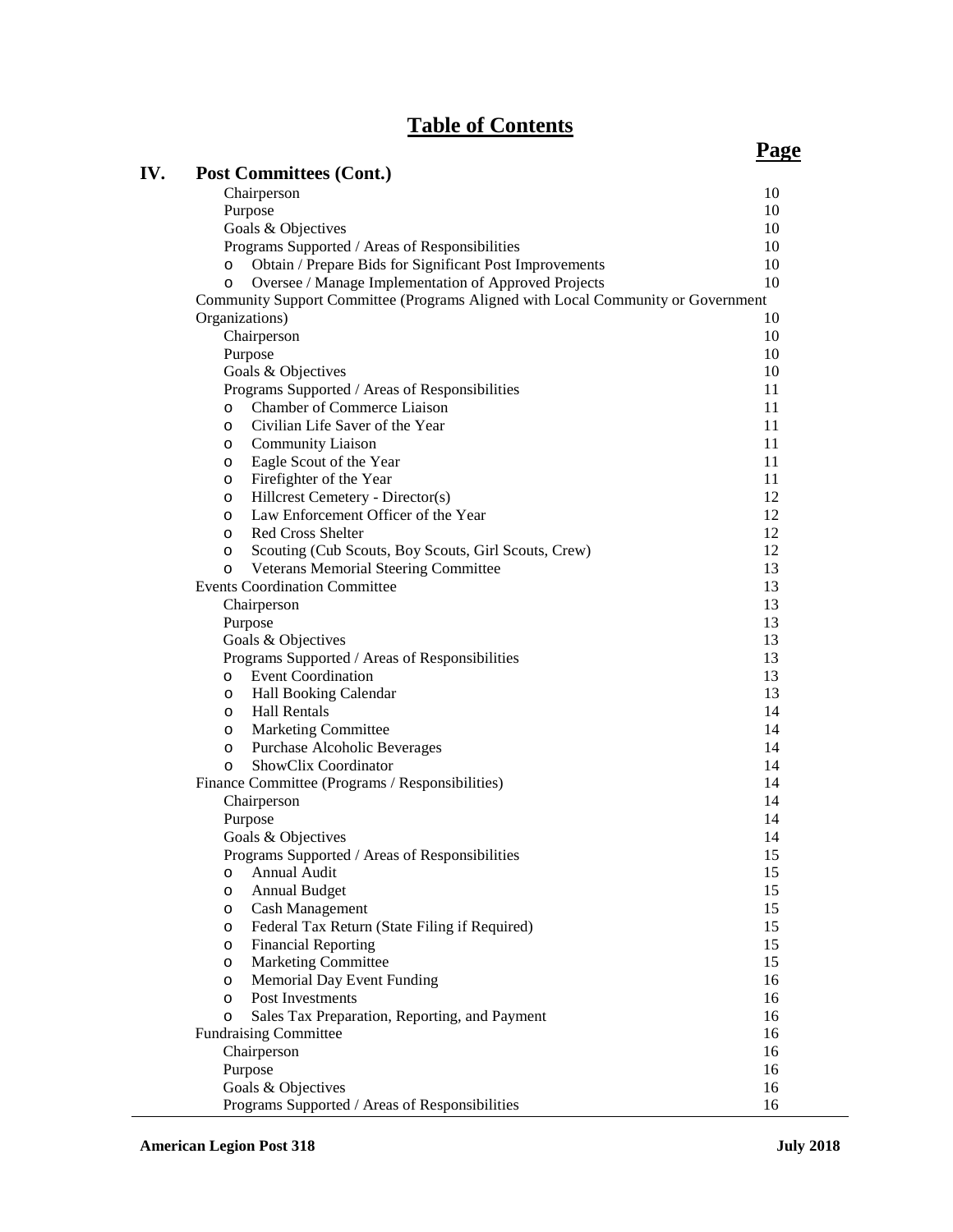# **Table of Contents (cont.)**

| IV. | <b>Post Committees (Cont.)</b>                             |        |
|-----|------------------------------------------------------------|--------|
|     | Concerts / Dances<br>$\circ$                               | 16     |
|     | Euchre<br>$\circ$                                          | 17     |
|     | Fish Fry's<br>$\circ$                                      | 17     |
|     | FootballMania <sup>TM</sup><br>$\circ$                     | 17     |
|     | HoopsMania™<br>$\circ$                                     | 17     |
|     | iGive<br>$\circ$                                           | 17     |
|     | Marketing Committee<br>$\circ$                             | 17     |
|     | Newsletter Advertising<br>$\circ$                          | 18     |
|     | Open Mic<br>$\circ$                                        | 18     |
|     | PokerMania<br>$\circ$                                      | 18     |
|     | Print Cartridge Recycle Program<br>$\circ$                 | 18     |
|     | Purchasing<br>$\circ$                                      | 18     |
|     | <b>Restaurant Fundraisers</b><br>$\circ$                   | 18     |
|     | <b>House Committee</b>                                     | 19     |
|     | Chairperson                                                | 19     |
|     | Purpose                                                    | 19     |
|     | Goals & Objectives                                         | 19     |
|     | Programs Supported / Areas of Responsibilities             | 19     |
|     | Custodial Care of our Hall<br>$\circ$                      | 19     |
|     | Grounds Maintenance<br>$\circ$                             | 19     |
|     | <b>Infrastructure Maintenance</b><br>$\circ$               | 19     |
|     | Key Control / Key Card Control<br>$\circ$                  | 19     |
|     | Maintenance Supply Purchasing<br>$\circ$                   | 19     |
|     | Parking Lot Maintenance<br>$\circ$                         | 20     |
|     | Internal / External Communications Committee               | 20     |
|     | Chairperson                                                | 20     |
|     | Purpose                                                    | 20     |
|     | Goals & Objectives                                         | 20     |
|     | Programs Supported / Areas of Responsibilities             | 20     |
|     | <b>Annual Business Plan</b><br>$\circ$                     | 20     |
|     | Liaison 4 <sup>th</sup> District Newsletter<br>$\circ$     | 20     |
|     | Liaison Hamilton County Council Newsletter<br>$\circ$      | 21     |
|     | <b>Liaison Local Press</b><br>$\circ$                      | 21     |
|     | Liaison Ohio American Legion Publication<br>$\circ$        | 21     |
|     | <b>Monthly Newsletter</b><br>$\circ$                       | 21     |
|     | Post 318 Facebook Page & Other Social Media<br>O           | 21     |
|     | Post 318 Web Site<br>O                                     | 21     |
|     | Membership Committee (Programs / Responsibilities)         | $22\,$ |
|     | Chairperson                                                | 22     |
|     | Purpose                                                    | 22     |
|     | Goals & Objectives                                         | 22     |
|     | Programs Supported / Areas of Responsibilities             | 22     |
|     | Annual Membership Enrollment<br>$\circ$                    | 22     |
|     | Manage Membership Service & Contact Information<br>$\circ$ | 22     |
|     | Membership Business Directory<br>$\circ$                   | 22     |
|     | Membership Drives<br>$\circ$                               | 22     |
|     | Post 888 Membership Drive<br>$\circ$                       | 22     |
|     | Post Activities Committee                                  | 23     |
|     | Chairperson                                                | 23     |
|     | Purpose                                                    | 23     |
|     | Goals & Objectives                                         | 23     |
|     | Programs Supported / Areas of Responsibilities             | 23     |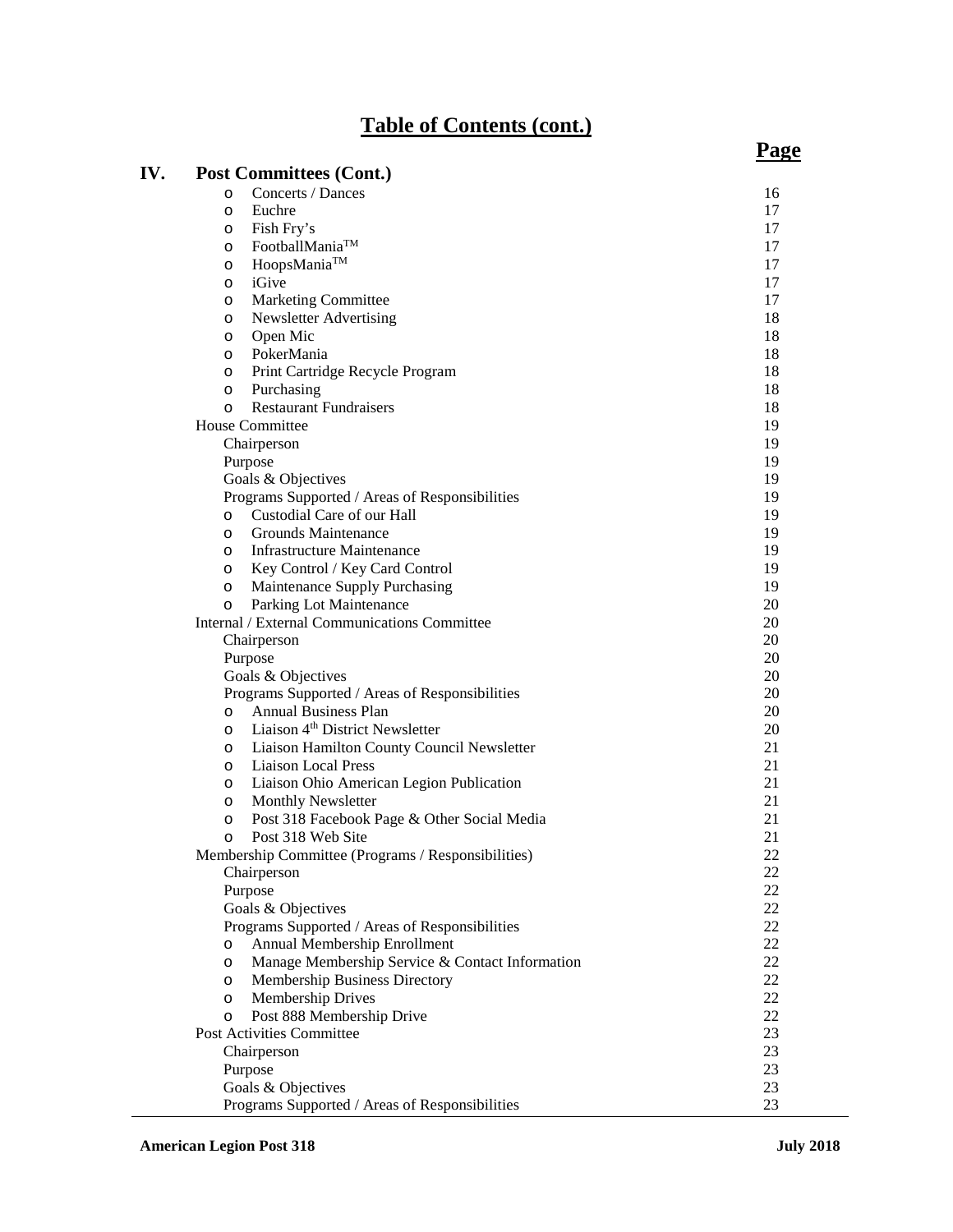# **Table of Contents (cont.)**

| IV. | <b>Post Committees (Cont.)</b>                                           | <u>. </u> |
|-----|--------------------------------------------------------------------------|-----------|
|     | Awards Night<br>O                                                        | 23        |
|     | <b>Marketing Committee</b><br>O                                          | 23        |
|     | <b>Meeting Refreshments</b><br>O                                         | 23        |
|     | Post Events<br>$\circ$                                                   | 24        |
|     | <b>Veterans Christmas Party</b><br>$\circ$                               | 24        |
|     | o Veterans Day Celebration                                               | 24        |
|     | Service, Veterans Affairs, Economic & Legislative Committee              | 24        |
|     | Chairperson                                                              | 24        |
|     | Purpose                                                                  | 24        |
|     | Goals & Objectives                                                       | 24        |
|     | Programs Supported / Areas of Responsibilities                           | 24        |
|     | Disseminate Legislative Updates to Membership<br>$\circ$                 | 24        |
|     | VA and Entitled Benefits<br>$\circ$                                      | 25        |
|     | <b>Military Family Support</b><br>O                                      | 25        |
|     | Uniformed Ceremony Committee                                             | 25        |
|     | Chairperson                                                              | 25        |
|     | Purpose                                                                  | 25        |
|     | Goals & Objectives                                                       | 25        |
|     | Programs Supported / Areas of Responsibilities                           | 25        |
|     | 4 <sup>th</sup> of July Parade<br>$\circ$                                | 25        |
|     | Flag History & Etiquette / Flag Retirement<br>$\circ$                    | 25        |
|     | Flags for Schools & Community<br>$\circ$                                 | 26        |
|     | Forest Hills School District Opening Day Ceremony<br>$\circ$             | 26        |
|     | <b>Funeral Services</b><br>$\circ$                                       | 26        |
|     | <b>Memorial Day Events</b><br>O                                          | 26        |
|     | <b>Multi-Post Events</b><br>$\circ$                                      | 26        |
|     | Post Armory and Colors<br>O                                              | 26        |
|     | Special Events / Ceremonies<br>$\circ$                                   | 26        |
|     | <b>Veterans Day Events</b><br>O                                          | 27        |
|     | Veterans Day School Ceremonies<br>$\circ$                                | 27        |
|     | Visiting or Veterans Administration Voluntary Services (VAVS) Committee  | 27        |
|     | Chairperson                                                              | 27        |
|     | Purpose                                                                  | 27        |
|     | Goals & Objectives                                                       | 27        |
|     | Programs Supported / Areas of Responsibilities                           | 27        |
|     | <b>Active Duty Gift Packages</b><br>$\circ$                              | 27        |
|     | <b>Fisher House Advocate</b><br>$\circ$                                  | 27        |
|     | <b>Hospital Visits</b><br>$\circ$                                        | $28\,$    |
|     | Joseph House Advocate<br>O                                               | 28        |
|     | Manage Bible Inventory<br>$\circ$                                        | 28        |
|     | Memorial (Poppy) Service<br>O                                            | 28        |
|     | Post Visits by Hospitalized Patients<br>$\circ$                          | 28        |
|     | Retirement Home or Home Bound Visits<br>$\circ$                          | 28        |
|     | Visiting or Veterans Administration Voluntary Services (VAVS)<br>$\circ$ | 29        |
| V.  | <b>Post Challenges</b>                                                   |           |
|     | Overview                                                                 | 29        |
|     | Fill Leadership Positions                                                | 29        |
|     | Increase Membership Support and Participation                            | 29        |
|     | Sustain & Grow Membership                                                | 29        |
|     | <b>Improve Internal Communications</b>                                   | 30        |

# **Page**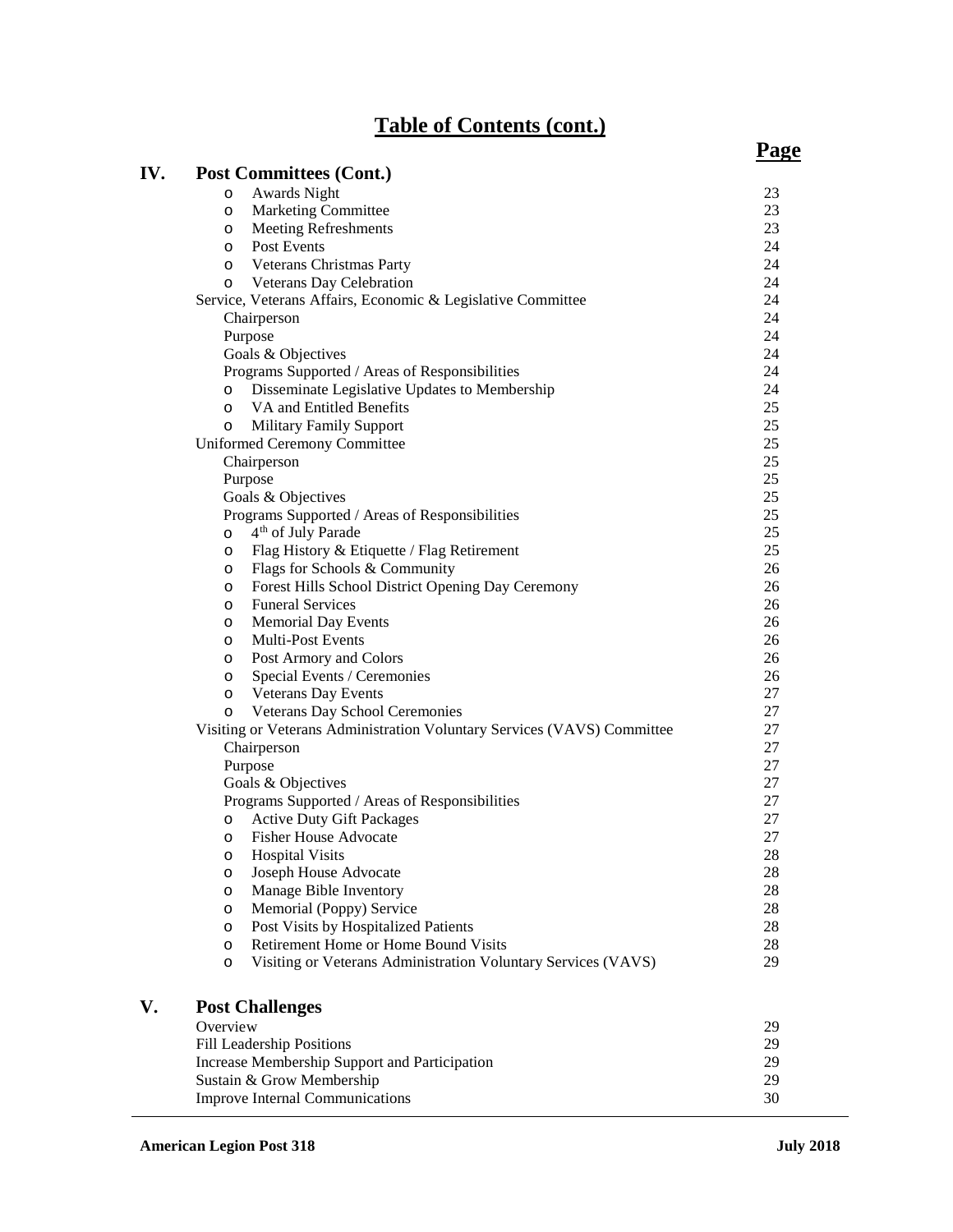# **Table of Contents (cont.)**

## **VI. Financial Plan** Overview 30 Financial Summary 30<br>
Operating Budget 30 Operating Budget Revenue Projections 30 Beginning Asset Values 31<br>
2016 - 2017 Expense Budget 32 2016 - 2017 Expense Budget 32<br>
2016 - 2017 Revenue Projections 34 2016 - 2017 Revenue Projections

## **Page**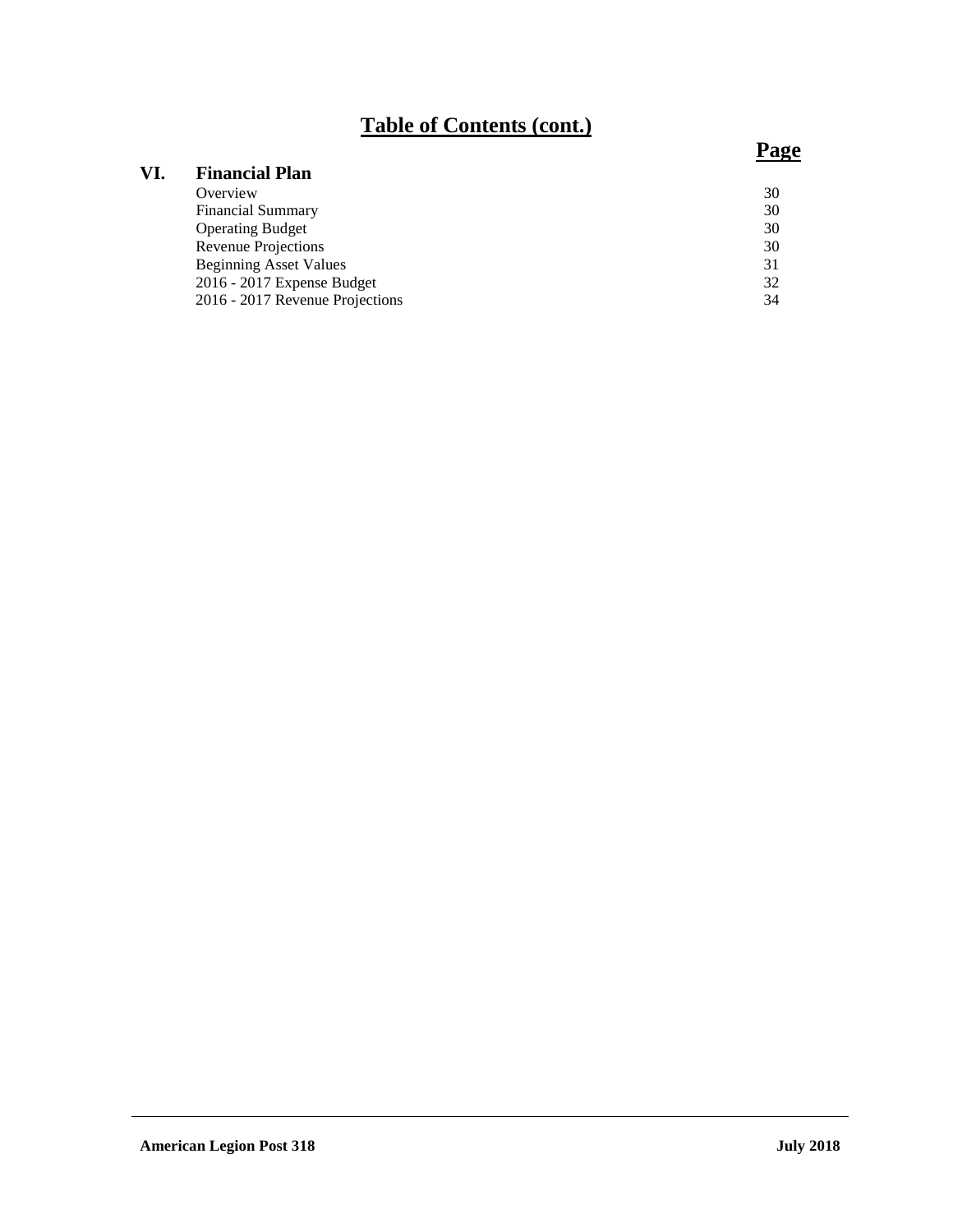## **I. Our Vision**

## *"Veterans Still Serving Our Comrades, Our Community, Our State, and Our Nation"*

**Veterans** - The Members of Post 318

**Still Serving** – We continue working to insure a positive impact on those we support.

**Our Comrades** - Our members and their families, other veterans and their families, active duty personnel and their families.

**Our Community** - The people, government and institutions of Anderson Township

**Our State** - The people, government and institutions of the State of Ohio

**Our Nation** - The people, government and institutions of the United States of America

## **II. Our Mission**

*American Legion – Anderson Post 318 is committed to the support of veterans, active duty military, their families and the Anderson Township community.*

## **III. Roles & Responsibilities**

## **Overview**

The purpose of this section is to define the roles and responsibilities of the Executive Committee, Post Officers, and Standing Committee Chairs. The intent of this section is to insure that there is common understanding throughout the membership of what the individual roles are, and the responsibilities associated with each.

## **Executive Committee (***EC***)**

The government and management of Post 318 are vested in the Executive Committee (*EC)*. It is responsible for hiring such employees as may be necessary; shall authorize and approve all expenditures as defined in the Post Constitution and By Laws; shall require adequate bonds for all persons having custody of Post funds; shall hear the reports of Post committee chairs; and generally have charge of all responsibility and affairs of the Post.

The *EC* consist of three (3) representative categories; 1) **Elected Officers**, 2) **Commander Appointed Positions/Chairpersons**, and 3) *EC* **Appointed Positions**. The following provides a current list of each representative category.

**Elected Officers:** Commander, 1st Vice Commander, 2nd Vice Commander, Adjutant, Finance Officer, Chaplin, and Sergeant-at-Arms.

**Commander Appointed Chairpersons:** Americanism, Bingo, Capital Projects, Community Support, Events Coordination, Fundraising, Historian, House, Service Officer.

*EC* **Appointed Positions:** Assistant Adjutant, Assistant Finance Officer, Assistant Sergeant-at-Arms, Assistant Service Officer, Charities, Inc. Liaison, Corporate Statutory Agent.

## **Post Commander (Annually Certified)**

It shall be the duty of the Post Commander to preside at all meetings of the Post and to have general supervision over the business and affairs of the Post, and such officer shall be the Chief Executive Officer of the Post. The Commander shall approve all orders directing the disbursement of funds and shall make an annual report covering the business of the Post for the year, and recommendations for the ensuing year, which shall be read at the June meeting and a copy thereof immediately forwarded to the Department adjutant. The Commander shall perform such other duties as directed by the Post. Other responsibilities of the Commander include, but are not limited to: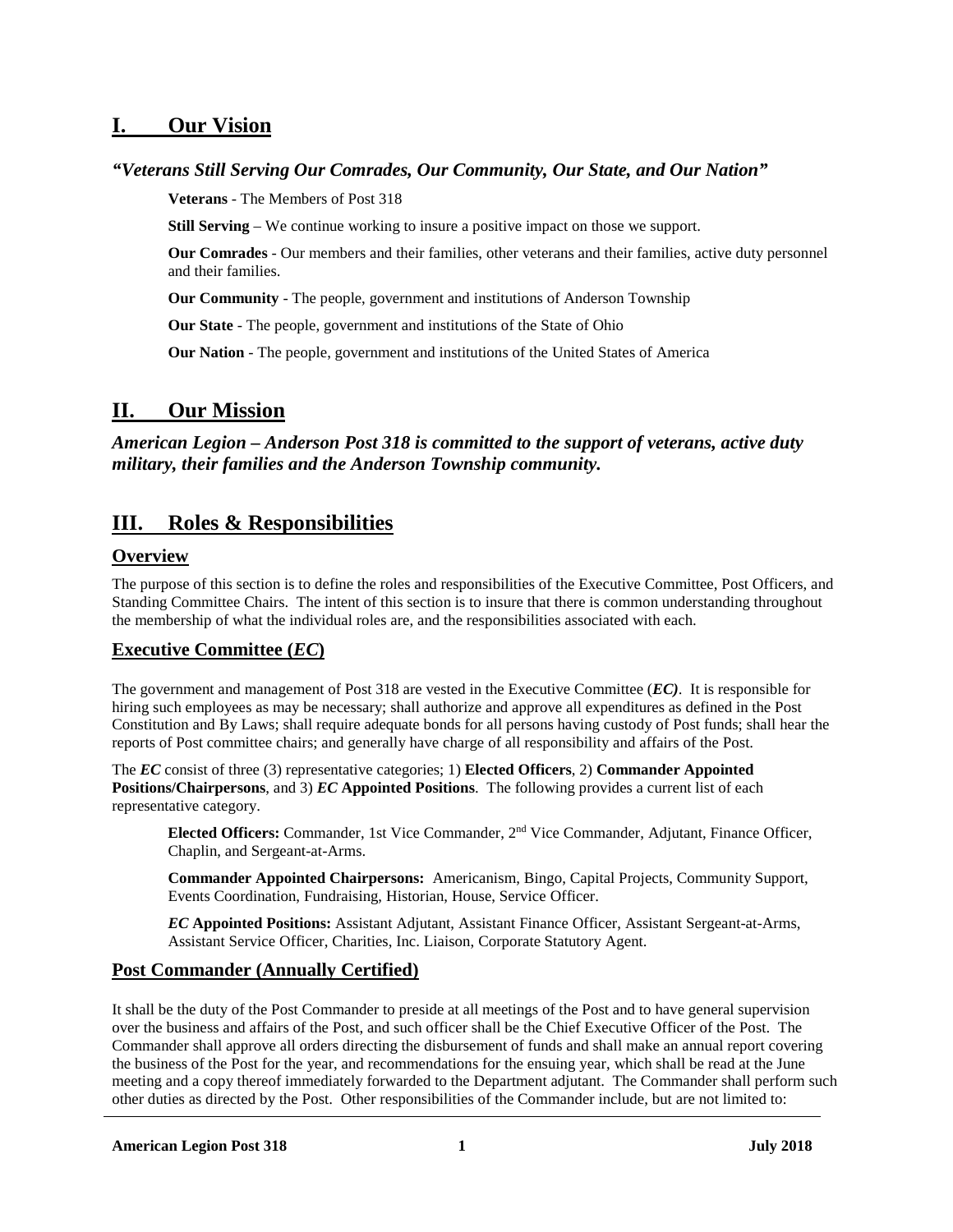- Appoints chairpersons for each of the Post's standing committees.
- Supervising the duties of all Post Officers and Chairpersons.
- Organizes and chairs all Executive Committee meetings.
- Plans Post operations for the program year and is responsible for the success or failure of all Post programs.
- Sets the Calendar of Events
- Oversees the Post service programs and makes changes as necessary
- Being familiar with the policies and traditions of Post 318 and the American Legion
- Overall responsibility for the records of the Post
- Ensuring there is a balance between service and recreational activities
- Heads the "Welcome Committee"
- Represents the Post at all meeting of the Hamilton County Council
- Represents the Post at all meetings and conventions of the  $4<sup>th</sup>$  District
- Represents the Post at the Department of Ohio Conventions

## **1st Vice Commander(Annually Certified)**

The 1st Vice-Commander shall assume and discharge the duties of the office of Commander in the absence or disability of, or when called upon by the Post Commander. Other responsibilities of the 1<sup>st</sup> Vice Commander include, but are not limited to:

- Chairs Membership Committee (see Standing Committee Responsibilities)
- Manages the Post's annual membership drive
- Manages all membership contact information
- Assist the Commander in conducting the monthly general membership and EC meetings.
- Represents the Post at all meeting of the Hamilton County Council
- Represents the Post at all meetings and conventions of the  $4<sup>th</sup>$  District

## **2nd Vice Commander**

The 2<sup>nd</sup> Vice Commander assists the Commander with all duties. He/she should be interested in developing Post activities, and in the entertainment features which mark all meetings. The 2nd Vice Commander should help to observe strict tolerance among Post members on all political, religious and civic matters. Other responsibilities of the 2nd Vice Commander include, but are not limited to:

- Chairs the Post Activities Committee (see Standing Committee Responsibilities)
- Oversees the planning, organization and promotion of the Post's activities and social events.
- Is a member of the Post Marketing Committee and works in concert with Fundraising and Events Coordinator Chairpersons in support of membership events held at the Post (i.e. dinners, dances, other events).
- Arranges for light snacks and beverages associated with Post meetings and other organization meetings of the American Legion held at the Post.

## **Adjutant (Annually Certified)**

The Adjutant shall have charge of and keep a full and correct record of all proceedings of all meetings, keep such records as the Department and National Organizations may require, render reports of membership annually or when called upon at a meeting, and under direction of the Commander handle all correspondences of the Post. Other responsibilities of the Adjutant include, but are not limited to:

- Chairs the Internal / External Communications Committee (see Standing Committee Responsibilities)
- Maintains membership records in cooperation with membership Chairperson
- Records and maintains meeting minutes
- Publishes and posts official orders, announcements, instructions, and various articles of correspondence as necessary.
- Maintains custody of all Post records
- Maintain a copy of the Post Adjutant's Manual
- Has primary access to the Post mailboxes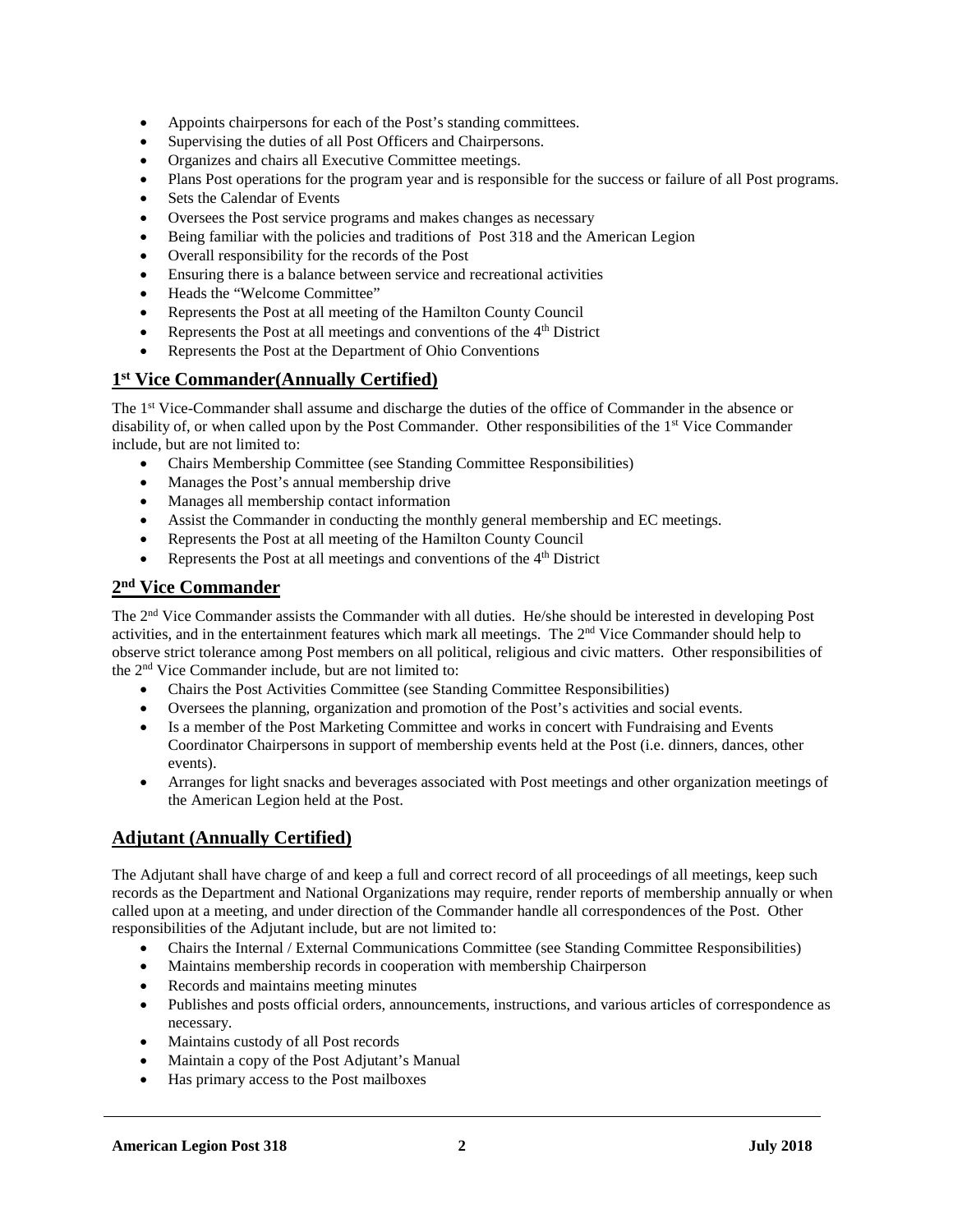## **Assistant Adjutant**

The Assistant Adjutant shall assume and discharge the duties of the Post Adjutant in the absence or disability of the Post Adjutant, or shall assist the Post Adjutant when called upon to do so.

## **Finance Officer (Annually Certified)**

The Finance Officer of the Post shall have charge of all finances and see that they are safely deposited in some local bank or banks and shall report once a month to the Executive Committee the condition of the finances of the Post, with such recommendations as may deem expedient or necessary for raising funds with which to carry on the activities of the Post. The Finance Officer shall sign all checks distributing the monies of the Post, and shall furnish such surety bonds in such sum as shall be fixed by the Post Executive Committee. Other responsibilities of the Finance Officer include, but are not limited to:

- Chairs the Finance Committee (see Standing Committee Responsibilities)
- Maintains financial books and prepares reports
- Writes all checks and secures the Post Checkbook
- Performs "Cash Management" functions associated with all events.
- Manages all funds used by the Post as "Petty Cash".
- Secures CD's and other investment vehicles, or documentation.
- Has signing authority associated with all Post banking accounts.
- Calculates and pays monthly state sales/use tax.
- Oversees Post investments.
- Responsible for consolidating all Post financials (Post Accounts, Bingo, Scouting, and JSSP).
- Leads the Post's effort in completing tax returns and other financial reporting forms (i.e. Annual IRS 990).

## **Assistant Finance Officer**

The Assistant Financial Officer shall assume and discharge the duties of the Post Finance Officer in the absence or disability of, or when called upon by the Post Finance Officer. Other responsibilities of the Assistant Finance Officer include, but are not limited to:

- A member of the Finance Committee
- Has signing authority for Post banking accounts
- Knows how to gain access to the Post mailbox
- Shares responsibility with the Finance Officer for maintaining Post financial books and preparing reports.
- Assist the Finance Officer with preparing tax returns and other financial reporting forms (i.e. Annual IRS 990).

## **Post Chaplain (Annually Certified)**

The Post chaplain shall be charged with the spiritual welfare of the Post comrades and will offer divine but nonsectarian service in the event of dedications, funerals, public functions, etc., adhere to such ceremonial rituals as are recommended by the National or Department Headquarters from time to time. Other responsibilities of the Post Chaplain include, but are not limited to:

- Chairs the Visiting, or Veterans Administration Voluntary Services (VAVS) Committee (see Standing Committee Responsibilities)
- Provides moral and intellectual leadership within the Post
- Leads the Posts efforts to stay in touch with our members who are infirmed or are in Senior or Assisted Living centers.
- Cooperates with the Post Historian on graves registration work

## **Sergeant-At-Arms**

The Sergeant-At-Arms shall preserve order at meetings and shall perform such other duties as maybe from time to time assigned by the Post Executive Committee. Other responsibilities of the Sergeant-at-Arms include, but are not limited to:

• Chairs the Uniformed Ceremonies Committee (see Stand Committee Responsibilities)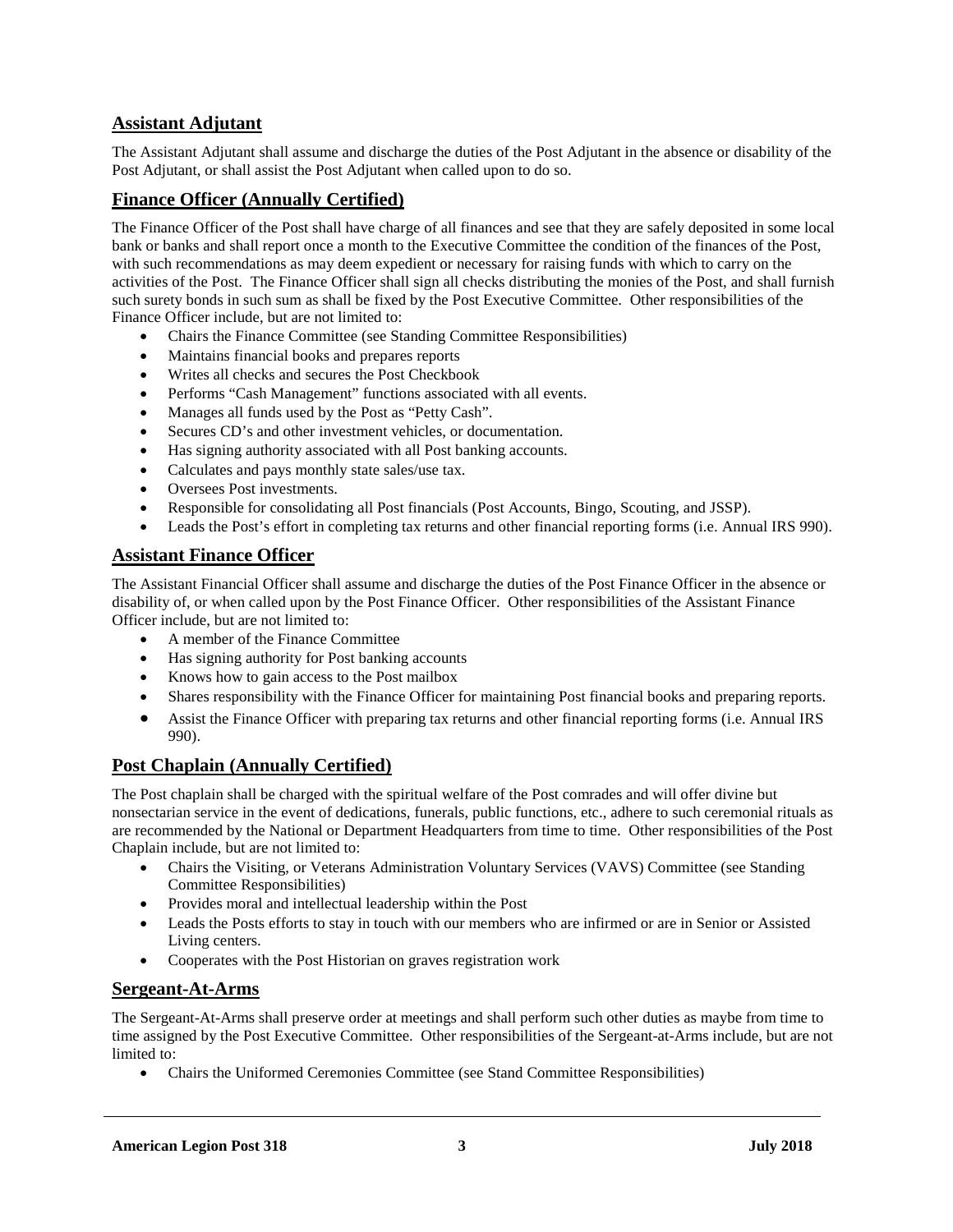- Custodian of the Post Armory Responsible for conducting and maintaining an inventory of all weapons in custody of the Post, and for the routine maintenance and security of all weapons in the custody of the Post.
- Oversees the Post Honor Guard, Color Guard and Rifle Squad to insure sufficient personnel and proper ceremonial equipment. He/she also maintains the inventory of such equipment.
- Determines if there is a quorum to conduct a Post General Membership meeting.
- Contacts other veteran and civic groups so that each patriotic holiday and observance receives the attention it deserves.

## **Assistant Sergeant-at-Arms**

The Assistant Sergeant-at-Arms shall assume and discharge the duties of the Post Sergeant-at-Arms in the absence or disability of, or when called upon by the Post Sergeant-at-Arms. Other responsibilities of the Assistant Sergeantat-Arms include, but are not limited to

- A member of the Uniformed Ceremony Committee
- The Flag etiquette authority within the Post
- Custodian of the Post Colors Responsible for the color detail:
- Participates in all Uniformed Ceremony events, when available.

## **Service Officer (Annually Certified)**

The Post Service Officer is responsible for bringing to the attention of all veterans and their dependents the rights and benefits granted them by law. The Service Officer must also know how to utilize the expert services available to veterans through Legion channels, as well as those other agencies in his community. Other responsibilities of the Service Officer include, but are not limited to:

- Chairs the Service, Veterans Affairs, Economic & Legislative Committee (see Standing Committee Responsibilities)
- Maintains a working knowledge of how to obtain forms and other support resources to assist veterans in obtaining their rightful benefits.
- Assist members and their families applying for veteran benefits
- Assist Veterans and/or their families in need
- Maintain an awareness of current DOD and VA policy changes that affects members.
- Maintain stocks of documents on Legion, Dodd and VA benefit programs for distribution to new members.

## **Assistant Service Officer**

The Assistant Service Officer shall assume and discharge the duties of the Post Service Officer in the absence or disability of, or when called upon by the Post Service Officer. Other responsibilities of the Assistant Service Officer include, but are not limited to:

- Participate in formal training sessions.
- Assist Service Officer on active cases
- Perform other tasks as the Service Officer may request

## **Post Historian**

The Post historian shall be charged with the individual records and incidents of the Post and Post members, and shall perform such other duties as may properly pertain to the office as may be determined by the Post or the Executive Committee. Other responsibilities of the Post Historian include, but are not limited to:

- The gathering and preservation of historical records and artifacts
- Capturing the biographies of Post members
- Submitting appropriate records to local libraries and Department archives
- Maintaining relationships with other Post Historians and have a working knowledge of what they're doing
- Providing an annual report to the Department Historian just prior to the Department convention

## **Corporation Statutory Agent**

The Corporation Statutory Agent shall assure that the Post's State of Ohio "non-profit corporation" status is maintained in effect and in compliance with the Ohio Secretary of State and Attorney General requirements for a "non-profit corporation". Responsibilities include, but may not be limited to: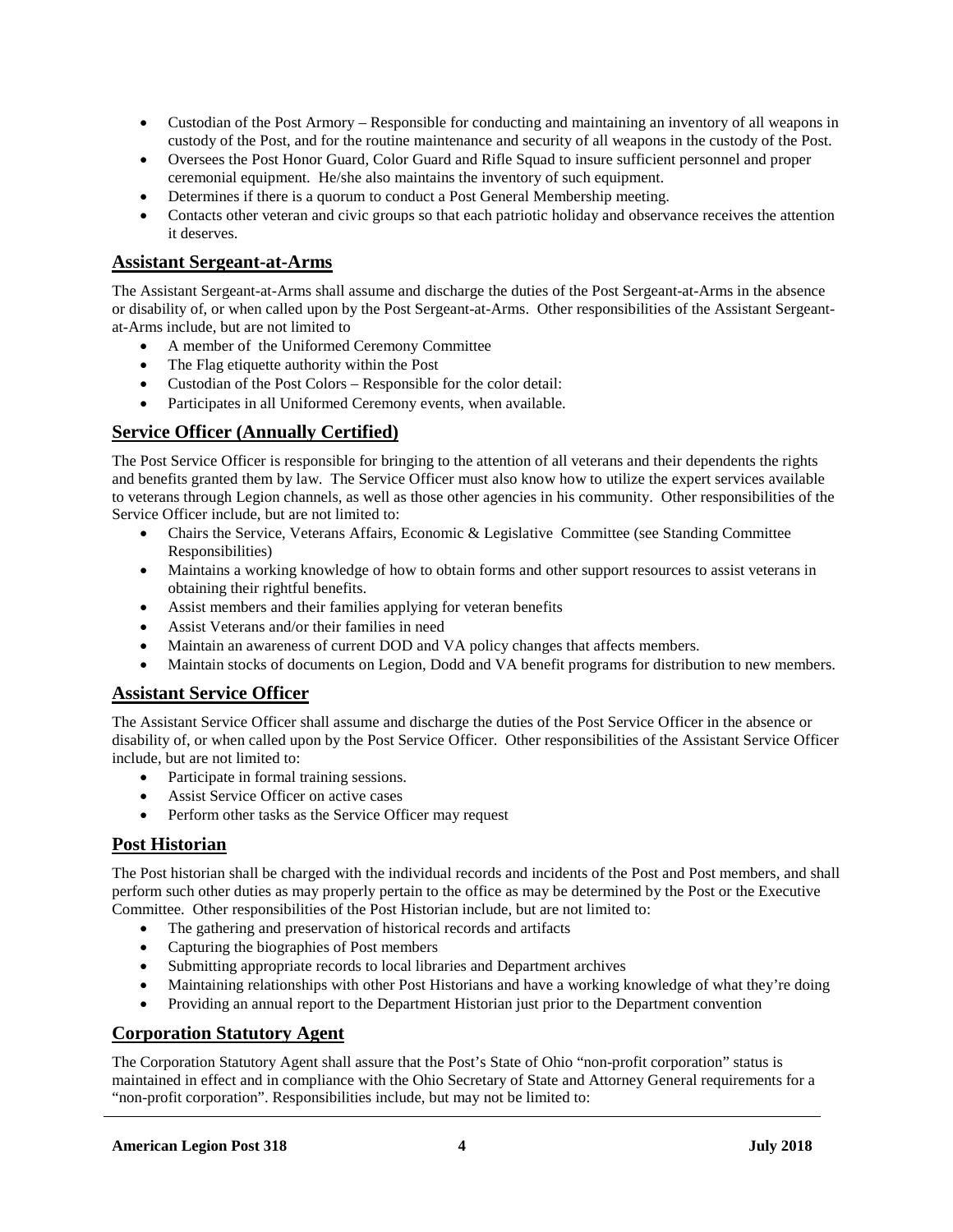- Maintaining information as to Post 318's designated Statutory Agent current with the Ohio Secretary of State's (SOS) office.
- Timely filing of required "continuing existence status" form with SOS at specified five (5) year intervals.
- Timely filing of Annual Reports with the Ohio Attorney General's (AG) office.
- Contact with respective State of Ohio agencies on all matters regarding the corporation.
- Coordinates with any Post Officer or Standing Committee Chair where corporation matters may impact.

The Corporation Statutory Agent shall be designated for a continuous appointment by the majority vote of the Executive Committee. And shall serve until his/her request to be relieved of the position, or is directed to be removed from the position by a majority vote of the Executive Committee. Any change of the Corporation Statutory Agent is required to be timely filed with the SOS and requires a filing fee. Position of Corporation Statutory Agent will not prohibit designated individual from also serving as one of the other elected or appointed Post Officers or as chairperson of one of the Standing Committees. A Corporation Statutory Agent serving in more than one position within the Executive Committee shall still only be allowed one vote.

## **Charities, Inc. Liaison**

American Legion Post 318 Charities, Inc. is a non-profit 501(C)3, Public Charity. It was formed as an independent corporation to take advantage of existing tax law and manage the charitable giving associated with American Legion Anderson Post 318. The Charities, Inc. Liaison shall support charitable fund raising by overseeing or managing fund raising projects. He/she also oversees and develops the processes and mechanics necessary for Post 318 and Charities, Inc. to handle financial transaction in a smooth and effective manner. To accomplish this purpose the Charities, Inc. Liaison will interact with the Executive Committee, various Standing Committees, Program Chairs/Leaders, and the Finance Officer/Finance Committee. President of American Legion Post 318 Charities, Inc. would serve as liaison with concurrence from the Post Executive Committee. Responsibilities of the Charities, Inc. Liaison would include but are not limited to:

- Develop and provide to Post 318 an annual charitable giving budget to support IRS approved programs. This budget would include both projected funding and expenditures.
- Coordinate between Post 318 and Charities, Inc. to develop and implement necessary processes for handling the transfer of funds between the corporations and the payment of expenses incurred in support of approved programs.
- Coordinate fund raising activities, including volunteer support, between the corporations.
- Provide a monthly Income/Expense report to both the Post Adjutant, and Finance Officerthat itemizes the charitable giving conducted by Charities, Inc.

## **Standing Committee Chairs (Various)**

The Standing Committee Chairs have overall accountability for the roles, responsibilities, programs, and projects defined within the scope of his/her committee. Each Chair person's primary role is to provide oversight management of the committee he or she heads. Other responsibilities of the Standing Committee Chair include, but are not limited to:

- Chairs standing committee meetings (see Standing Committee Responsibilities)
- Provides a monthly report to the Executive Committee as to the status of all committee owned projects and programs. This report should be reduced to writing for distribution to our membership.
- Provides annual budget information for projects and programs to be supported by his/her committee.
- Looks for new committee projects or programs to submit to the Executive Committee for support consideration.
- Assigns program/project tasks to committee members
- Names program/project leads within his/her committee.
- Assures the successful planning, organizing, and implementation of committee programs and projects.
- Personally takes ownership of a project or program, if required.
- Mentors and provides experienced based direction to committee members
- Sets up a communication process within his/her committee to keep committee members informed.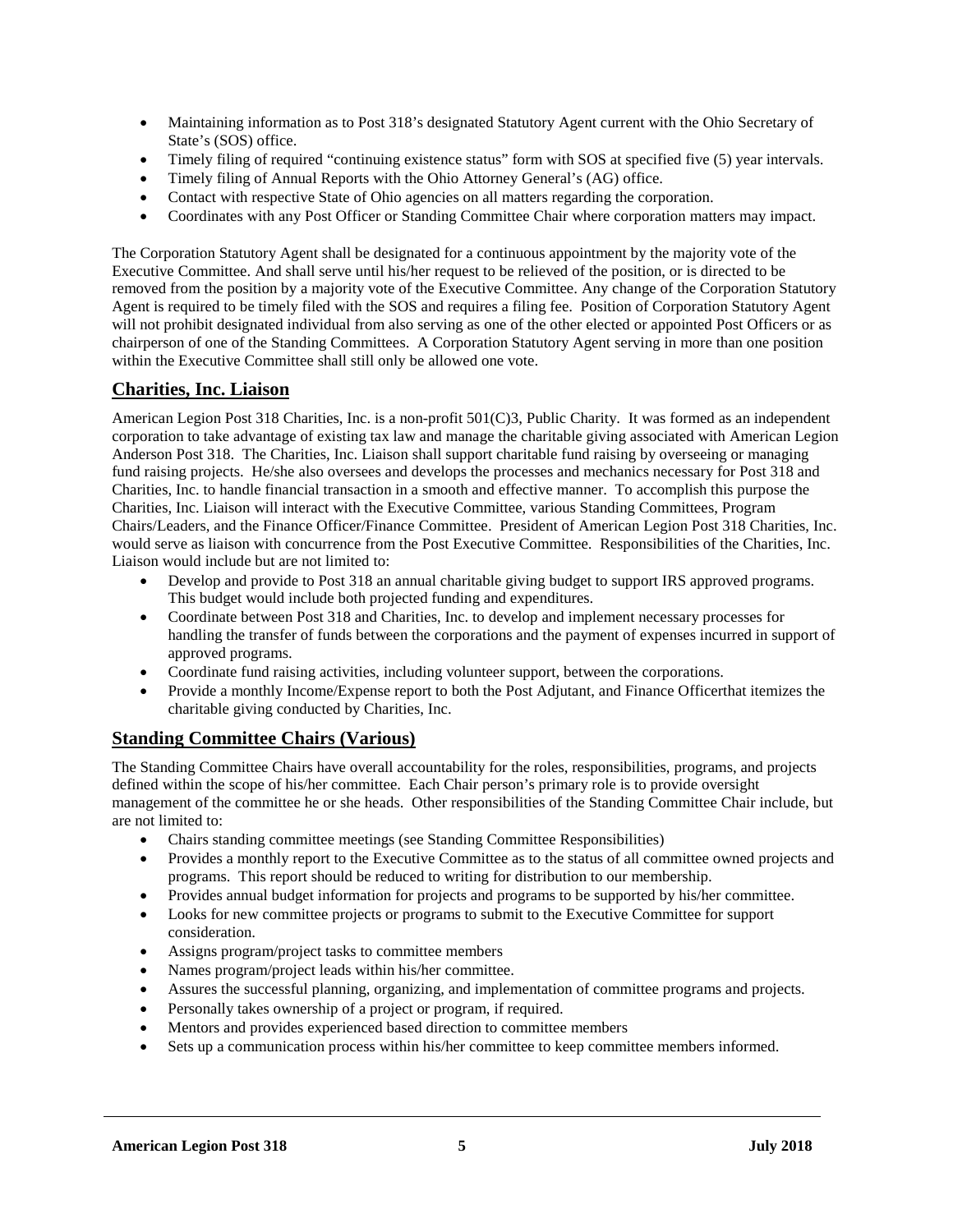## **IV. Post Committees**

## **Overview**

The purpose of this section is to identify the committees that should exist within Post 318. The intent of this section is to ensure that there is an ownership assignment for every project the Post undertakes. This section has been organized by creating a statement of purpose for each committee, followed by a description of the programs each committee should support, or the responsibilities each committee should own and the committee's goals  $\&$ objectives. Any program expense, or income, information will be found in either the "Financial Plan or Charitable Giving Sections" of this document.

## **Americanism Committee (***Programs Aligned with Local Schools***)**

## **Chairperson:** Open

**Purpose:** This committee acts as a liaison between Post 318 and the Forest Hills School District, its affiliated schools, and McNicholas High School. Its role is to facilitate the delivery of American Legion programs intended to inspire patriotism and good citizenship through observances, patriotic and civil instruction in schools, Americanization of aliens, information on anti-American propaganda, and youth activities such as Boys State, Girls State, School Award Medals, and other similar school programs.

## **Goals & Objectives:**

- Conduct an annual program review with the Superintendent of Schools, by August 31.
- Conduct an annual program review with the Principles of AHS & THS, by September 15.
- Meet with teachers and staff at Anderson HS to review Buckeye Boys State, and Buckeye Girls State Programs.
- Build a relationship with Dave Kammerer (Vice Principal)
- Meet with students from the HOBY Program in December.
- Interview Buckeye Boy State / Buckeye Girls State candidates in February
- Identify a minimum of four (4) Buckeye Boys State & four (4) Buckeye Girls State Candidates, by March 1st.
- Identify at least two (2) alternates for the Buckeye Boys State and Buckeye Girls State Programs.
- Meet with AHS Social Studies Coordinator (Bill Meltebrink) to insure that A&G Tests will be delivered the 1<sup>st</sup> week of November to all eligible AHS students.
- Order  $A&G$  Tests by the 1<sup>st</sup> week in October.
- Insure test are graded and returned to Post 318 by December 1st.
- Notify Hamilton County Council of Post 318 winners.
- Maintain the mentoring program for Post 318 oratorical candidates.
- Obtain and distribute Oratorical Contest materials to AHS & THS, in a timely manner.
- Identify at least one (1) Oratorical Contest candidate from each of the FHSD high schools.
- Administer our "Veteran Scholarship" program to deliver three \$1000 awards to the children of Post members, or students of qualified veterans at our three (3) local high schools (Anderson, Turpin & McNicholas).

## **Programs Supported / Areas of Responsibility:**

## **Americanism & Government (A&G) Test Program**

## **Program Lead:** Open

**Program Description:** The Americanism and Government Test is a joint program of The American Legion and American Legion Auxiliary. The testing always takes place the first full week of school in November. The names, and test papers, of Post winners, one young man and one young woman, from grades 10 thru 12, must be turned into the County Commander by December  $1<sup>st</sup>$ . The same method is used to determine Post, County, District, and State Winners. The top eighteen (18) state winners earn an all-expense paid trip to Washington D.C. and Gettysburg.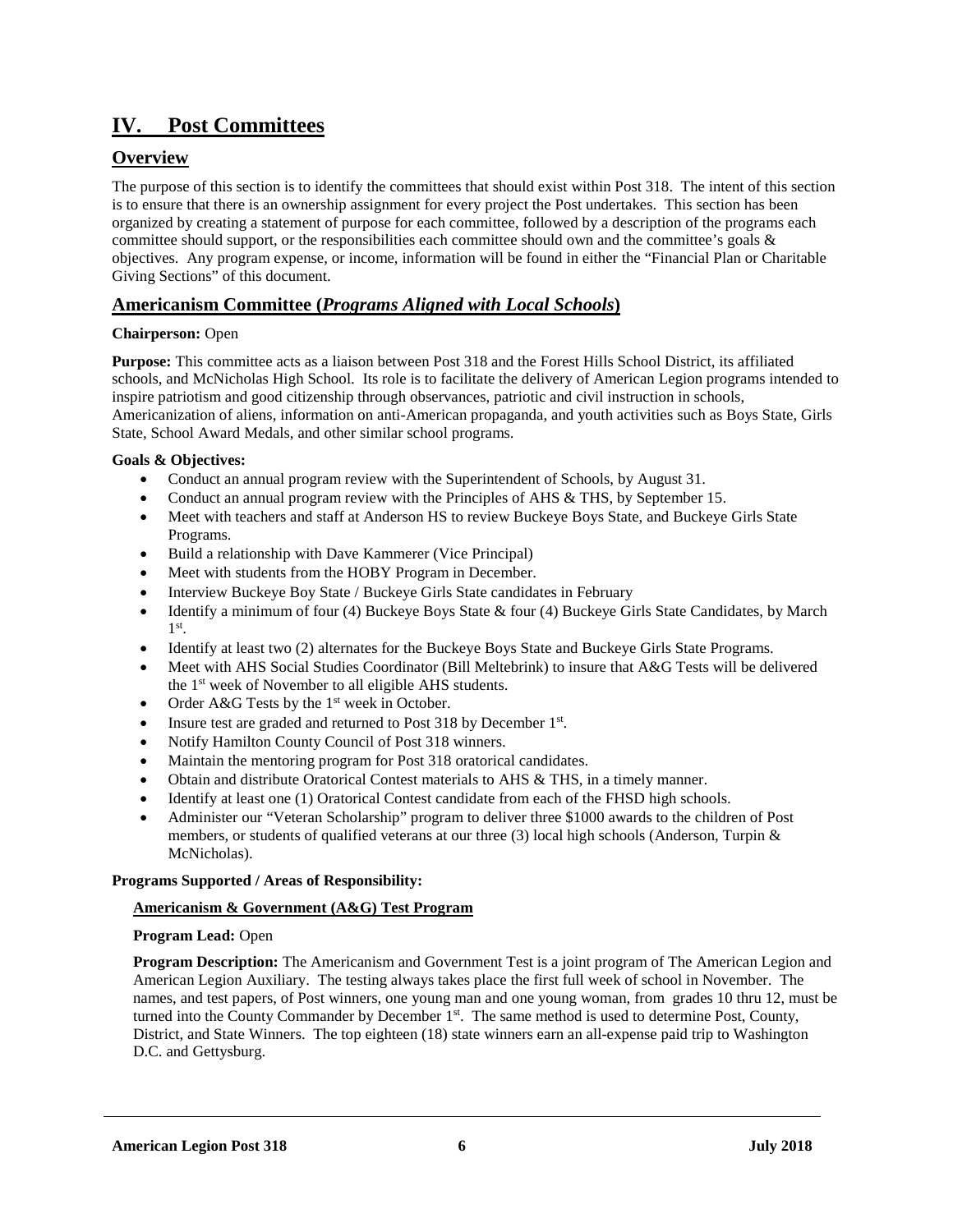An Americanism Packet will be sent to the Chairman and/or the Commander in September and all tests must be ordered no later than October  $15<sup>th</sup>$ . A fee of \$.10 per test will be charged with a minimum order of 100 or \$10.00. These feed are paid by American legion Post 318 Charities, Inc. Tests are shipped by UPS.

At the present time, Bill Meltebrink, (William.meltebrink@foresthills.edu) the Social Studies Chairman at Anderson HS, is our School Contact. In September, it is important to contact both the School Principal and the Coordinator to insure that they are on board and are willing to do the test within our scheduled test dates. You must stay on top of the testing or it may be put on a shelf somewhere and forgotten.

**Program Implementation Date:** September - December of each year

## **American Legion Oratorical Contest**

## **Program Lead:** Open

**Program Description:** The purpose of The American Legion High School Oratorical Scholarship Program "A Constitutional Speech Contest" is to develop a deeper knowledge and appreciation of the Constitution of the United States on the part of high school students. Other objectives of the contest include the development of leadership qualities, the ability to think and speak clearly and intelligently, and the preparation for acceptance of the duties and responsibilities, the rights and privileges of American citizenship. Scholarship awards are presented to the three finalists in the Final Round of the National contest as follows: 1st place - \$18,000; 2nd place - \$16,000; 3rd place - \$14,000. Each Department (State) winner who is certified into and participates in the first round of the National Contest will receive a \$1,500 scholarship. Each first round winner who advances to and participates in the second round, but does not advance to the Final Round, will receive an additional \$1,500 scholarship to pursue education beyond high school. Cash awards are also presented at the District, County and Post level. American Legion Post 318 Charities, Inc. provides \$ 500 in scholarships to Post 318 contest participants.

**Program Implementation Date:** Contestant should be identified by December 1<sup>st</sup>, of each year

## **Buckeye Boys State**

## **Program Lead:** Open

**Program Description:** Boys State represents a state and local government simulation and role play. It's a five day experience conducted at Miami University. Post 318 works with the staff at Anderson High School to select at least four (4) recipients each year. American Legion Post 318 Charities, Inc. pays the entrance fee and transportation for the selected winners. The Post also provides "Certificates of Recognition" and monetary awards for the boys selected. The process begins with the boys signing up at AHS. The Post then selects its candidates and alternates if possible, and submits their names to the Department of Ohio. The state then notifies each candidate with the Boys State program and orientation details. The AHS staff communicates program information back to the Post.

### **Program Implementation Date:** November of each year

### **Buckeye Girls State**

## **Program Lead:** Open

**Program Description:** Girls State represents a state and local government simulation and role play. It's a five day experience conducted at a selected Ohio university. Post 318 works with the staff at Anderson High School to select at least four (4) recipients each year. American Legion Post 318 Charities, Inc. pays the entrance fee for the selected winners. Transportation to Girls State is handled each year on an individual case basis. The Post also provides "Certificates of Recognition" and monetary awards for girls selected. The process begins with the girls signing up at AHS. The Post then selects its candidates and alternates if possible, and submits their names to the Department of Ohio. The state then notifies each candidate with the Girls State program details. Girls State Orientation is then conducted via the internet. The AHS staff communicates program information back to the Post.

## **Program Implementation Date:** November of each year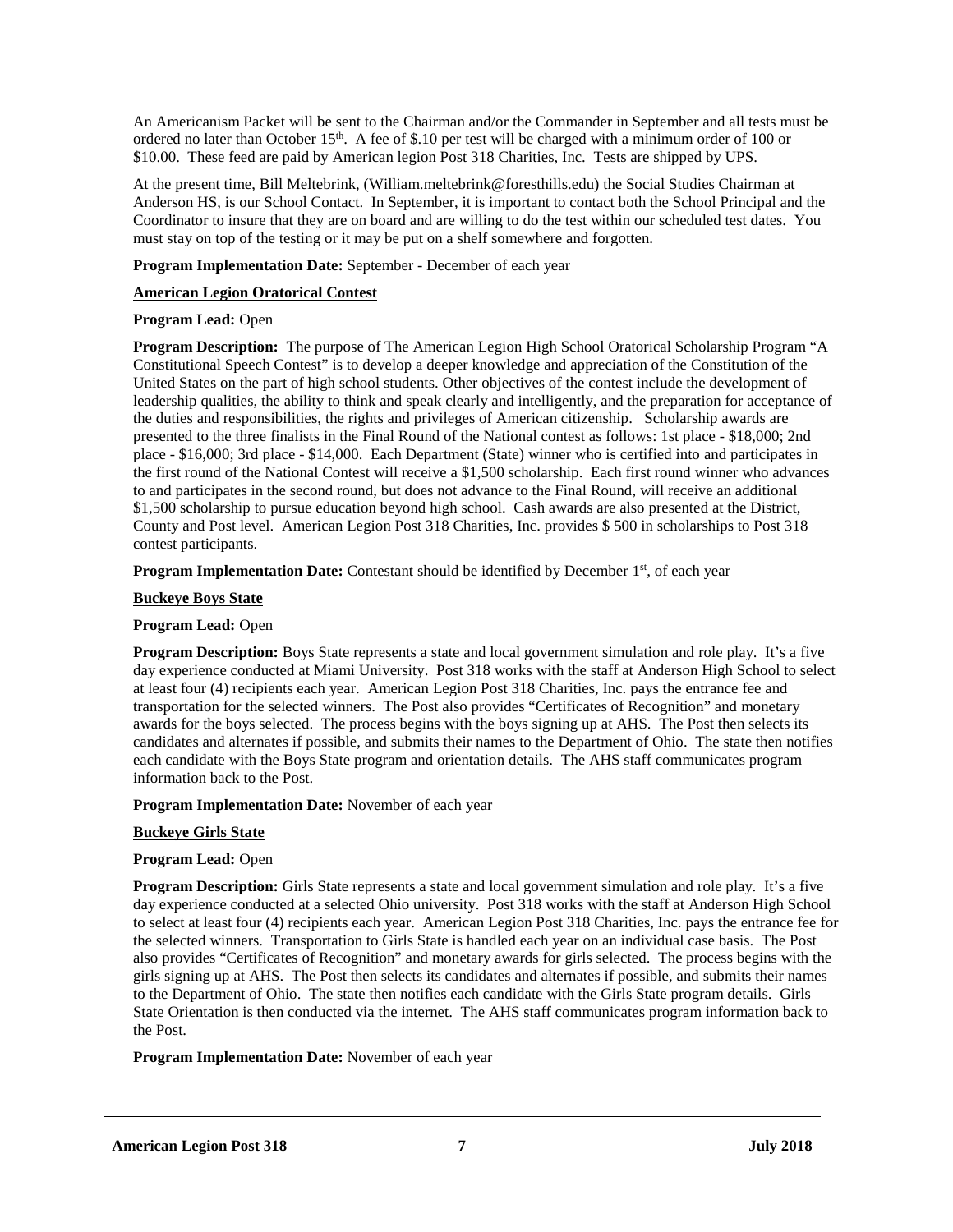## **Educator of the Year**

#### **Program Lead:** Open

**Program Description:** Each American Legion Post is authorized to select an Educator of the Year. To be eligible, the nominee must be an Educator in any grade (K-12) in any public, private, or parochial school or academy in the State of Ohio recognized by the Ohio Department of Education. They must be endorsed by the Superintendent and Principal through letters of recommendation to be attached to the Nomination Form. The recipient of the Post American Legion Educator of the Year will be eligible to compete for recognition at the District level. The District winner will be eligible for recognition at the State level. The State winner will be presented with a suitable plaque at the American Legion State Convention and receive one (l) nights housing. American Legion Post 318 Charities, Inc. provides the funding for a Post award plaque and certificate.

**Program Implementation Date:** Posts should identify / select a candidate in January

### **Nagel Middle School Citizenship Program**

#### **Program Lead:** Open

**Program Description:** Anderson Post 318 representatives will work with the Social Studies Department at Nagel Middle School to design a program that will recognize 4 to 6 students in each of the Social Studies sections. The program criteria will be based on Patriotism, Leadership, and Citizenship. These students will be chosen by the Nagel Social Studies staff with input from American Legion Representatives, and each will be presented an award certificate from the American Legion.. American Legion Post 318 Charities, Inc. provides funding for this program.

**Program Implementation Date:** May of each year.

#### **School Liaison**

#### **Program Lead:** Open

**Responsibility / Program Description:** Meet with local school administrators, counselors, and teaches on a regular basis to build and maintain a close relationship between them and the American Legion Post 318. Look for and pursue new opportunities to promote Americanism and introduce new or existing American Legion programs into the Forest Hill School District.

### **Program Implementation Date:** On-going

### **Veteran Scholarship Committee**

### **Program Lead:** Open

**Program Description:** Each year American Legion Post 318 Charities, Inc. provides three (3) \$ 1000 scholarships to deserving children of Post members and/or students at Anderson, Turpin, and McNicholas High Schools. To be eligible for these awards the recipients must have one parent that is an "Honorably Discharged" veteran. A copy of the sponsoring veterans DD214 is required to establish scholarship eligibility. The Post Veterans Scholarship Committee manages this program. They develop the scholarship questionnaire, review and evaluate the applications received, and award the Veteran Scholarships.

### **Program Implementation Date:** January 1<sup>st</sup>, of each year

### **Bingo Committee**

### **Chairperson:** Ed Sears

**Purpose:** This committee is responsible for planning, organizing, and managing the Post 318 "bingo" operations.

### **Goals & Objectives:**

- Organize and operate Sunday Bingo
- Order bingo and pull tab supplies
- Maintain bingo records per Ohio AG specifications.
- Recruit Post Members or Friends of the Legion to participate in Post 318 Bingo Activities.

### **Programs Supported / Areas of Responsibility:**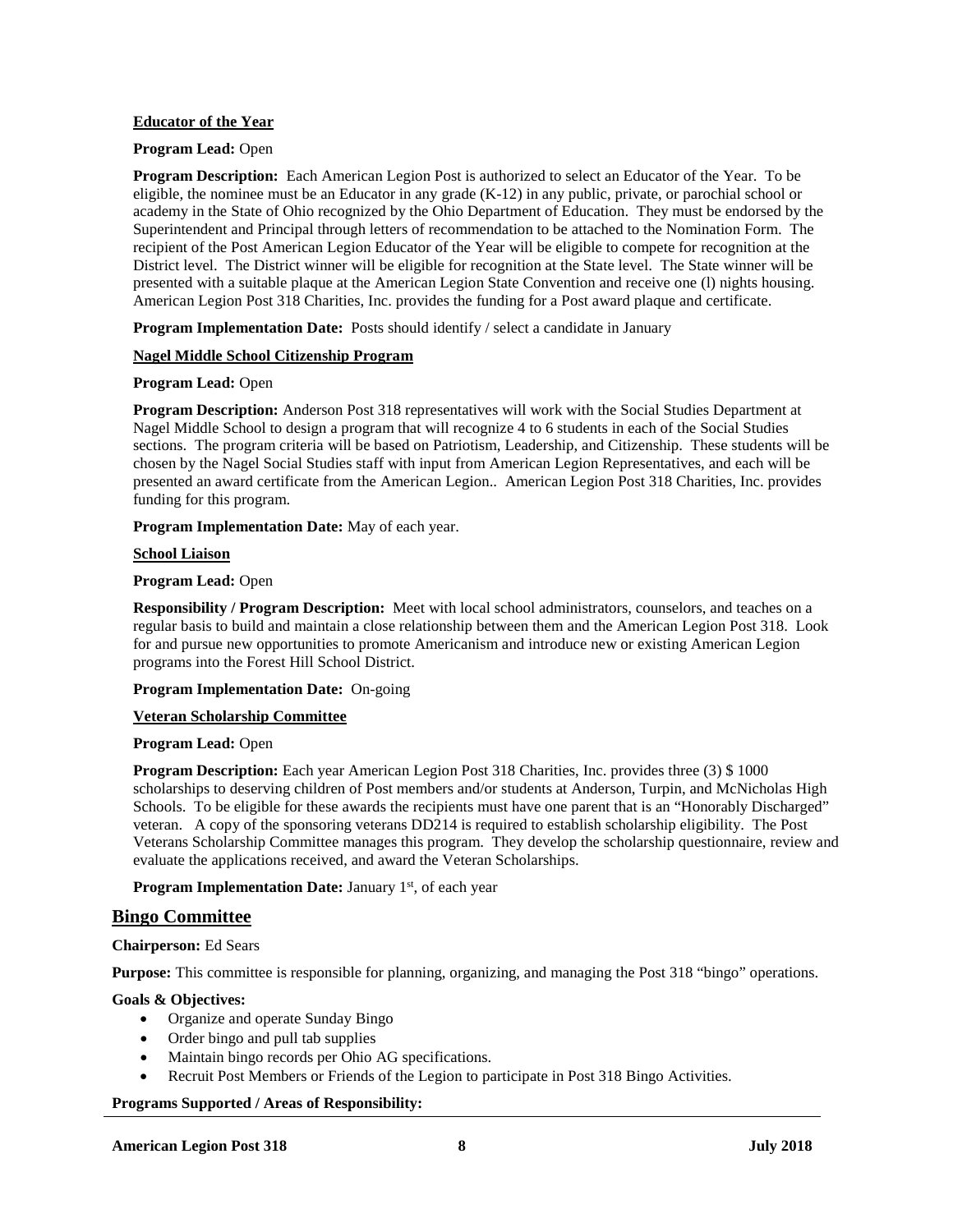## **Bingo Sessions**

### **Program Lead:** Ed Sears

**Program Description:** The Post operates "bingo" as a means for paying our bills. This endeavor consists of Type I (traditional ball bingo) and Type II (the sale of pull tabs during bingo sessions). Bingo will be conducted at the Post each Sunday evenings from 6 PM to 10 PM. At the discretion of the Bingo Committee additional sessions may be added. All advertising and bingo promotional events are at the discretion of the Bingo Committee Chairperson. However, these marketing activities should be coordinated with the Marketing Committee. 25 % of all revenues generates by Type II bingo must be directed to American Legion Post 318 Charities, Inc. to comply with Ohio Law. All remaining revenues can be retained by the Post.

## **Program Implementation Date:** On Going

## **Bingo Accounting**

## **Program Lead:** Ed Sears

**Program Description:** The Bingo Accounting Lead is responsible for managing and accounting for all "bingo revenues and expenses". He/she manages a stand-alone "bingo" checkbook in accordance with State of Ohio regulations and keeps financial records, including invoices and receipts, in accordance with accepted accounting practices. He/she also works closely with Finance Officer to insure an annual audit and all annual tax filings are complete.

**Program Implementation Date:** On Going

## **Bingo Supply Purchasing & Compliance**

## **Program Lead:** Ed Sears

**Program Description:** The Bingo Purchasing Lead is responsible for the purchase of all "bingo supplies" and completing all of the necessary paper work to be in compliance with the State of Ohio regulations.

### **Program Implementation Date:** On Going

### **Bingo Licensing**

## **Program Lead:** Ed Sears

**Program Description:** The Bingo Licensing Lead is responsible for completing all necessary paper work to keep the Post "Bingo Licenses" active.

## **Program Implementation Date:** On Going

### **Bingo Concessions**

### **Program Lead:** Ed Sears

**Program Description:** The Post operates a concession stand associated with our weekly bingo sessions. The Bingo Concessions Lead is responsible for staffing this operation. All concession purchasing is the responsibility of the Fund Raising committee.

### **Program Implementation Date:** On Going

## **Marketing Committee (Shared Responsibility)**

### **Program Lead:** Ken Knight

**Description:** This committee was formed to bring the Events Coordination, Post Activities, Fundraising, Bingo, Internal/External Communications and the Finance Committees together to identify, research, coordinate, and implement marketing strategies to advertise and generate hall rental opportunities, fundraising events, and social activities. Since inception its mission has expanded to identify research and recommend to the EC for implementation, new revenue opportunities. Another primary goal of this committee is to optimize the advertising expenses associate with bingo, fundraising, events, and hall rentals. It is also responsible for all event pricing, except bingo.

**Implementation Date:** Continuous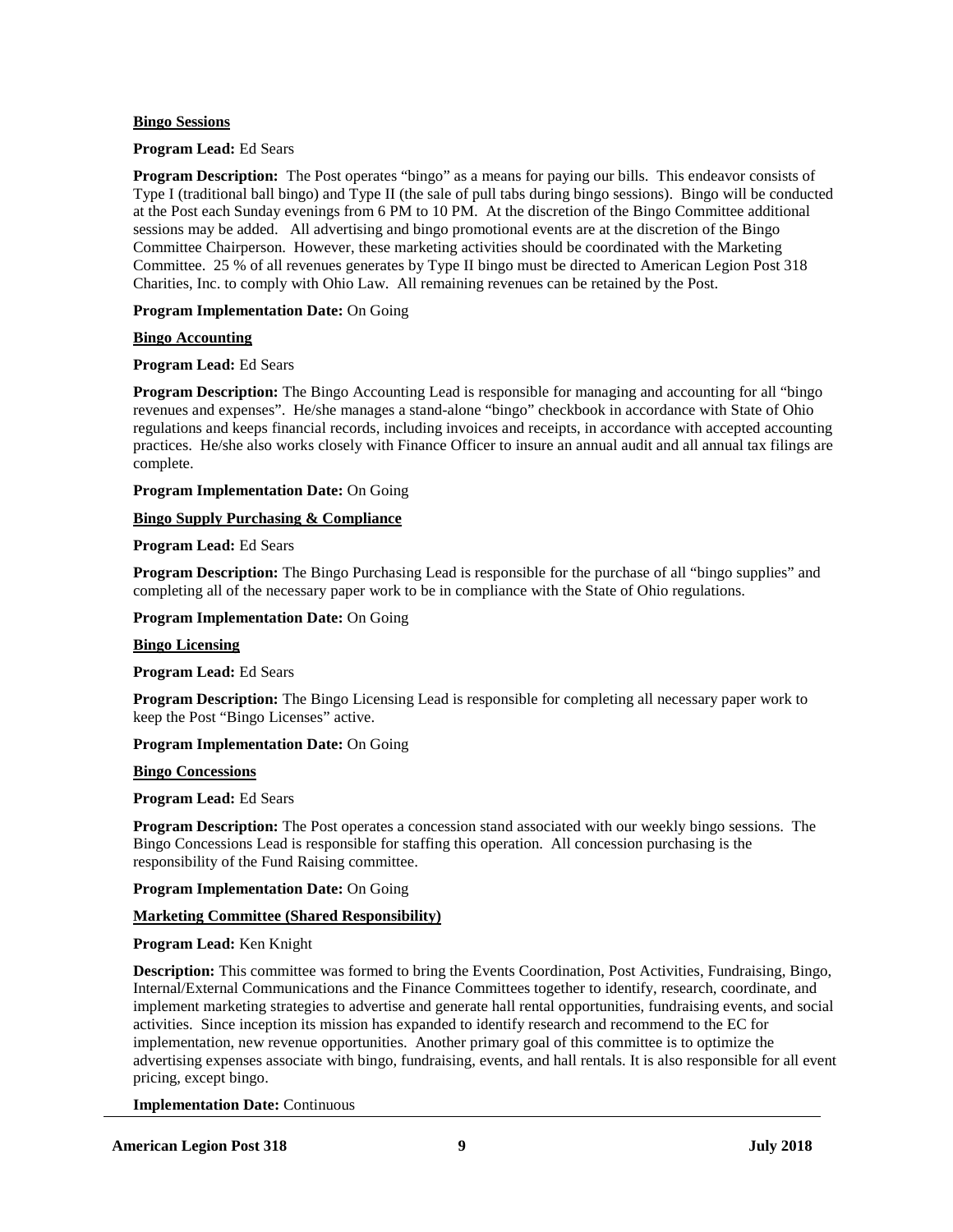## **Capital Projects Committee**

## **Chairperson:** Open

**Purpose:** The role of this committee is to Manage Capital Projects. These projects are intended to improve the physical infrastructure of the Post and go beyond what would be considered routine maintenance, which is the domain of the House Committee. This committee will define available options, solicit bids and then make recommendations to the executive committee on how to proceed with a capital improvement. When possible a minimum of two (2) bids should be obtained. It's also the responsibility of the *Capital Project Committee* to maintain all capital project records. Any known costs associated with these planned Capital Projects can be found in the "Financial Plan Section" of this document.

## **Goals & Objectives:**

• Assume responsibility for new Capital Projects as identified.

## **Programs Supported / Areas of Responsibility:**

## **Obtain/Prepare Bids for Significant Post Improvements**

## **Program Lead:** Open

**Description:** From time to time it becomes necessary to conduct major repairs on the infrastructure of our building. The Capital Project Committee is responsible for engaging professionals to assess required repairs/improvements and to solicit competitive bids for any work that needs to be done. The goal for any required repairs is to obtain a minimum of two (2) bids. However, three (3) or more bids would be preferred.

## **Program Implementation Date:** As Required

## **Oversee / Manage Approved Projects**

## **Program Lead:** Open

**Description:** Once a Capital Project has been approved by the *EC*, the Capital Projects Planning Committee assumes responsibility for its implementation.

**Program Implementation Date:** As Required

## **Community Support Committee** *(Programs Aligned with Community or Government Organizations)*

## **Chairperson:** Open

**Purpose:** This committee acts as a liaison between Post 318 and the Anderson Township Government, The Anderson Area Chamber of Commerce and other community organizations. Its role is to facilitate the delivery of American Legion programs intended to inspire patriotic values. It is also the responsibility of this committee to look for opportunities to support and recognize members of the Anderson Township Community. It is also their responsibility to identify and recognize the community Law Enforcement Officer, Firefighter, Civilian Life Saver, and Eagle Scout who has made a significant difference in the community over the program year.

## **Goals & Objectives:**

- Maintain our seats on the Anderson Township Veterans Memorial Steering Committee and continue support of, and participation in planning for, the Anderson Township Veteran's Memorial
- Maintain our seats on the Board of Trustees for Hillcrest Cemetery.
- Build on our existing relationships with the Anderson Township Government.
- Continue efforts to raise our visibility within the Anderson Township community.
- Develop Post Disaster Preparedness Plan and integrate with Anderson Township Fire and Hamilton County Sheriff Department, and maintain shelter agreement with Red Cross.
- Support activities and programs that benefit the Anderson Township community through other civic organizations that support veterans EHEC, New England Club, etc.).
- Obtain candidates for American Legion Law Officer, Firefighter, and Civilian Life Saver of the Year.
- Locate a local Girl Scout Troop in search of a meeting place/sponsor.
- Continue active support of the scouting programs we're involved with.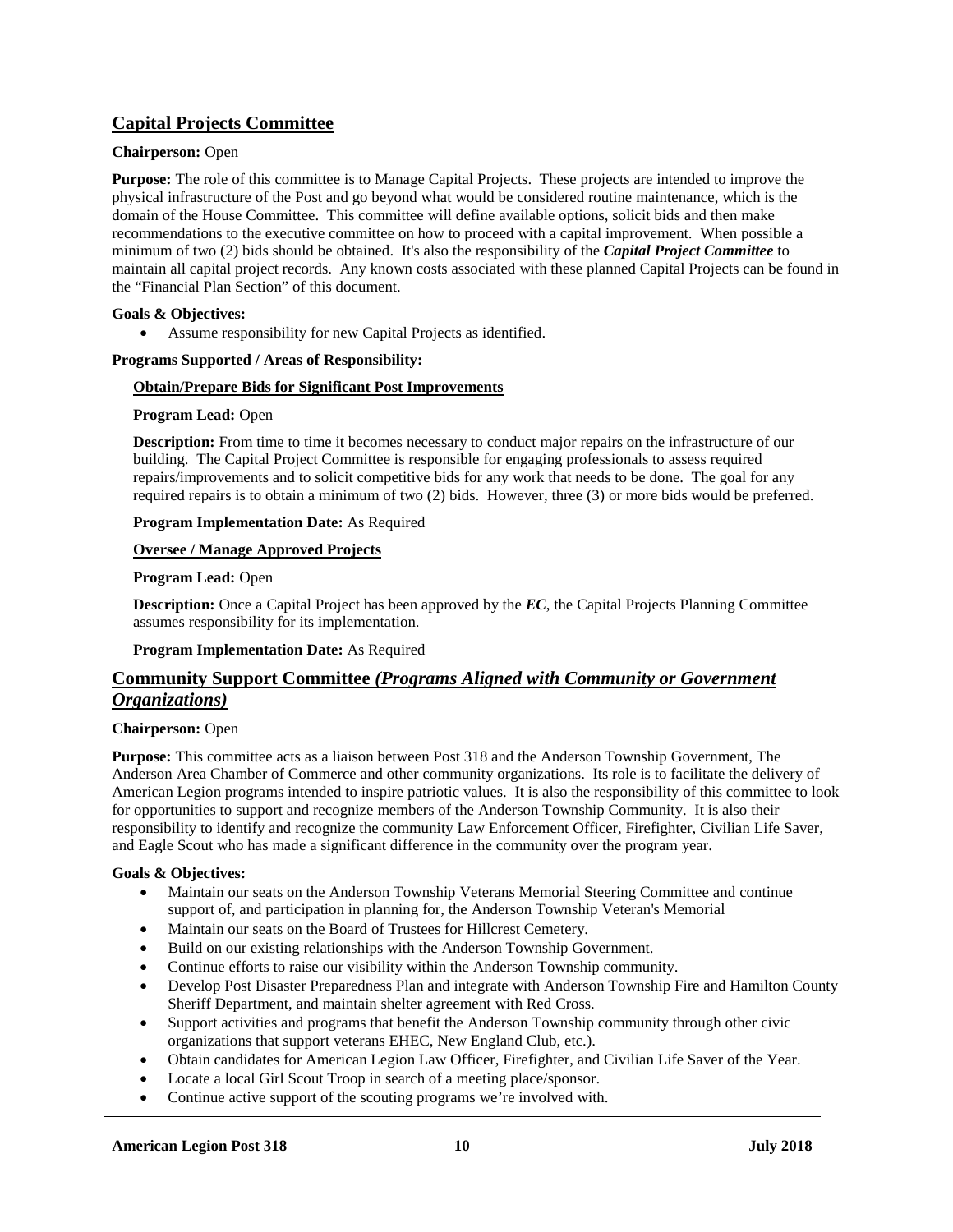- Survey our BSA troop and local troops to obtain a candidate for "Eagle Scout of the Year".
- Continue to use our membership in the Anderson Township Chamber of Commerce to build relationships with local business leaders.
- Participate in the Anderson Township  $4<sup>th</sup>$  of July Parade.
- Recruit Post Members or supporters of the Legion to participate on the Post 318 Community Support Committee.

## **Programs Supported / Areas of Responsibility:**

## **Chamber of Commerce Liaison**

## **Program Lead:** Open

**Program Description:** Post 318 is a member of the Anderson Area Chamber of Commerce. The responsibilities associated with this program are to learn how these relationships can be used to mutually support the goals and objectives of both Post 318 and the local business community.

## **Program Implementation Date:** On-going

## **Civilian Life Saver of the Year**

## **Program Lead:** Dan Wolfangel

**Program Description:** Each year The Department of Ohio recognizes a Civilian Life Saver for his/her heroic actions within their community. Candidates are identified and nominated by local Posts. We will work with local law enforcement, Fire and Rescue and Mercy Health to identify a candidate. Submissions are made to the Hamilton County Council. Winners then move on for District and State recognition. Should the Post identify a recipient he, or she, would be presented a "Certificate of Recognition" and a plaque. American Legion Post 318 Charities, Inc. provides the funding for this program.

## **Program Implementation Date:**

- Select or identify a Post candidate by January  $1<sup>st</sup>$ .
- Prepare Department of Ohio Nomination Form by mid-January.
- Submit nomination form to Department of Ohio, via Hamilton County Council Law & Order Chairman, according to current year submission instructions.

## **Community Liaison**

### **Program Lead:** Open

**Program Description:** The purpose of this role is to actively engage with community and local government organizations to discover new opportunities to both increase Post 318 support within the community and raise the visibility of both the American Legion and our Post. The American Legion's Legiontown initiative, The Legion's Jr. Shooting Sports Program and Disaster Preparedness Programs would be a few ways of continuing this process.

### **Program Implementation Date:** On-going

### **Eagle Scout of the Year**

### **Program Lead:** Joe Baker

**Program Description:** The American Legion annually honors **The American Legion Eagle Scout of the Year** at its National Convention. The winner of the competition receives a \$10,000 scholarship and the three runnersup each are awarded \$2,500 scholarships. Our goal is to submit a candidate into this competition annually and will strive again this year to find a suitable candidate.

**Program Implementation Date:** Posts should identify candidates during October/November and select a candidate in December

## **Firefighter of the Year**

**Program Lead:** Dan Wolfangel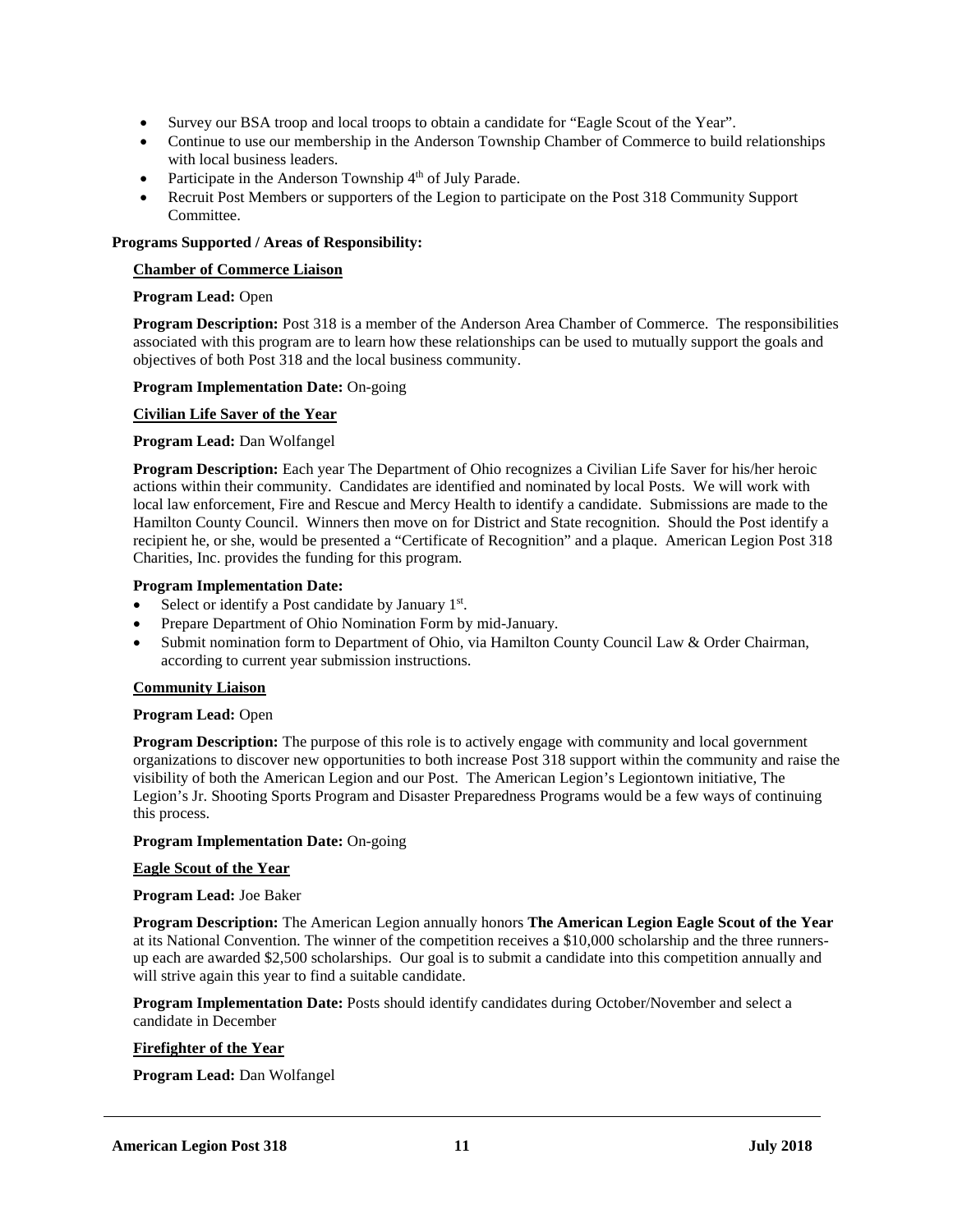**Program Description:** Each year Post 318 recognizes an Anderson Township firefighter for his/her contributions to the community. The Anderson Township Fire Department submits a list nominee's from which the Post selects its annual recipient. The post presents a "Certificate of Recognition" and a plaque. The recipient can further be selected for recognition by the Hamilton County Council, District # 4 and the Department of Ohio. The process begins when Post 318 contacts the Anderson Township Fire Chief. The "Firefighter of the Year" is recognized at our awards ceremony each July. American Legion Post 318 Charities, Inc. provides the funding for a Post award plaque and certificate.

## **Implementation Date:** December

- Contact Fire Department for Post candidate selection by December  $1<sup>st</sup>$ , and request response by January  $1<sup>st</sup>$ .
- Prepare Dept. Of Ohio Nomination Form by mid-January.
- Submit nomination form to Dept. Of Ohio, via Hamilton County Council Law & Order Chairman, according to current year submission instructions.
- Schedule subject to change.

## **Hillcrest Cemetery - Directors**

### **Program Lead:** Don Bishop

**Program Description:** Hillcrest Cemetery is an Anderson Township Cemetery that has a significant number of veterans interred. Over the years this cemetery had fallen into disrepair. It was revitalized as a result of an Eagle Scout Project and a great deal of community involvement. Once restored Post 318 was asked to become involved with the long term oversight. Don Bishop & Walt Geil agreed to take on this task, by becoming members of the Cemetery Board of Directors.

## **Program Implementation Date:** As Required

## **Law Enforcement Officer of the Year**

### **Program Lead:** Dan Wolfangel

**Program Description:** Each year Post 318 recognizes a law enforcement officer in Anderson Township for his/her contributions to the community. The Hamilton County Sheriff's Department submits a list nominee's from which the Post selects its annual recipient. The post presents a "Certificate of Recognition" and a plaque. The recipient can further be selected for recognition by the Hamilton County Council, District # 4 and the Department of Ohio. The process begins when Post 318 contacts the Hamilton County Sheriffs District Commander responsible for law enforcement within Anderson Township. The "Law Officer of the Year" is recognized at our awards ceremony each July. American Legion Post 318 Charities, Inc. provides the funding for this program.

### **Program Implementation Date:** December

- Contact Sheriff's Office District 5 for Post candidate selection by December 1<sup>st</sup>, and request response by January 1<sup>st</sup>.
- Prepare Dept. Of Ohio Nomination Form by mid-January.
- Submit nomination form to Dept. Of Ohio, via Hamilton County Council Law & Order Chairman, according to current year submission instructions.
- Schedule subject to change

## **Red Cross Shelter**

### **Program Lead:** Open

**Program Description:** The responsibilities associated with this program are; 1) to identify and maintain a contact within the Red Cross, 2) fully understand what their expectations are should they need to use our hall as a shelter, and 3) insure that everyone's expectations are met. We will also work with them on the new Disaster Preparedness Program to be implemented this year.

### **Program Implementation Date:** As Required

## **Scouting (Cub Scouts, Boy Scouts, Girl Scouts and Crew)**

**Program Lead:** Joe Baker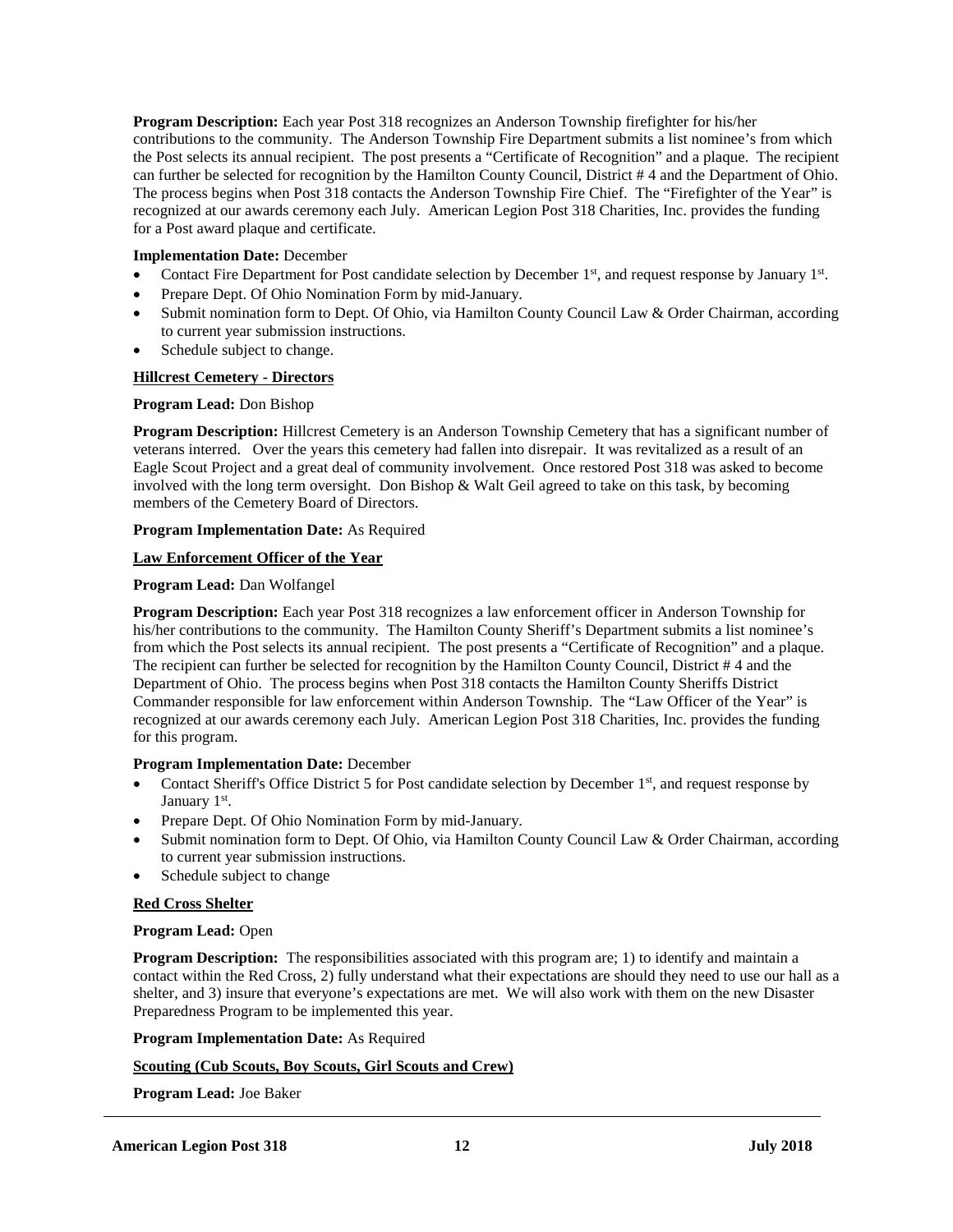**Program Description:** Scouting represents an opportunity to teach leadership and responsibility to young men and women. Post 318 currently is the charter sponsor of Boy Scout Troop 519, Crew 519 and Cub Scout Pack 405. We provide a meeting place, a storage area, and an opportunity for participation in Post 318 projects and events. American Legion Post 318 Charities, Inc. pays any annual re-charter fees that are assessed. It may also provide other financial support, if required. Members of Post 318 support and participate in the scouting activities, such as Flag Retirement ceremonies, the July 4<sup>th</sup> Parade, and as Merit Badge Counselors. The Post is seeking a Girl Scout unit to support.

## **Program Implementation Date:** On Going

## **Veterans Memorial Steering Committee**

## **Program Lead:** Don Bishop

**Program Description:** Post 318 is partnering with The Anderson Township Government, The Forest Hills School District, and The Anderson Township Park District to design and build a memorial to Anderson Township Veterans who have served our country. This committee also works together on community events that support the Veteran Community such as a Veterans Day Program, a Memorial Day Program, and fund raising events to complete the memorial.

**Program Implementation Date:** As Required

## **Events Coordination Committee**

## **Chairperson:** Ken Knight

**Purpose:** To market, promote and contract with the public for use of the Patriot Center and other Post facilities, except the Club Room. To coordinate with other Post 318 committees, Post Activities, and Fundraising, to schedule Post events.

### **Goals & Objectives:**

- Identify strategies and marketing plans for maximum utilization of Post facilities for increased revenue.
- Actively manage hall rental calendar, in coordination with Post Activities, and Fund Raising Chairs to insure maximum hall utilization.
- Ensure payment of Rental Fees in a timely manner
- Coordinate with other Post members and place beverage orders (beer, wine, liquor, and soft drinks) in a timely manner
- Update hall rental policies, strategies, and rental rates, as appropriate.

### **Programs Supported / Areas of Responsibility:**

## **Event Coordination**

### **Program Lead:** Ken Knight

**Description:** Coordinates the details of events such as conferences, weddings, birthdays, anniversaries, charity events, surprise parties, trade shows, sales meetings, business meetings or any event or of a substantially like nature. This includes but is not limited to:

- Developing appropriate floor plans for the event.
- If requested, arranges for entertainment such as bands and disc jockeys, to be contracted by the renter. Maintains an appropriate listing for this purpose.
- If requested, arranges for catering services from caterers appropriate to the event, to be contracted by the renter. Maintains an appropriate listing for this purpose.
- Arrange with the renter for the specification and purchase of all alcoholic beverages and soft drinks to be consumed during the event.
- Advises the House Committee as to the hall set up for each rental,
- Coordinates Post staffing requirements for each event (i.e. bartenders, etc.).

## **Program Implementation Date:** On going

## **Hall Booking Calendar:**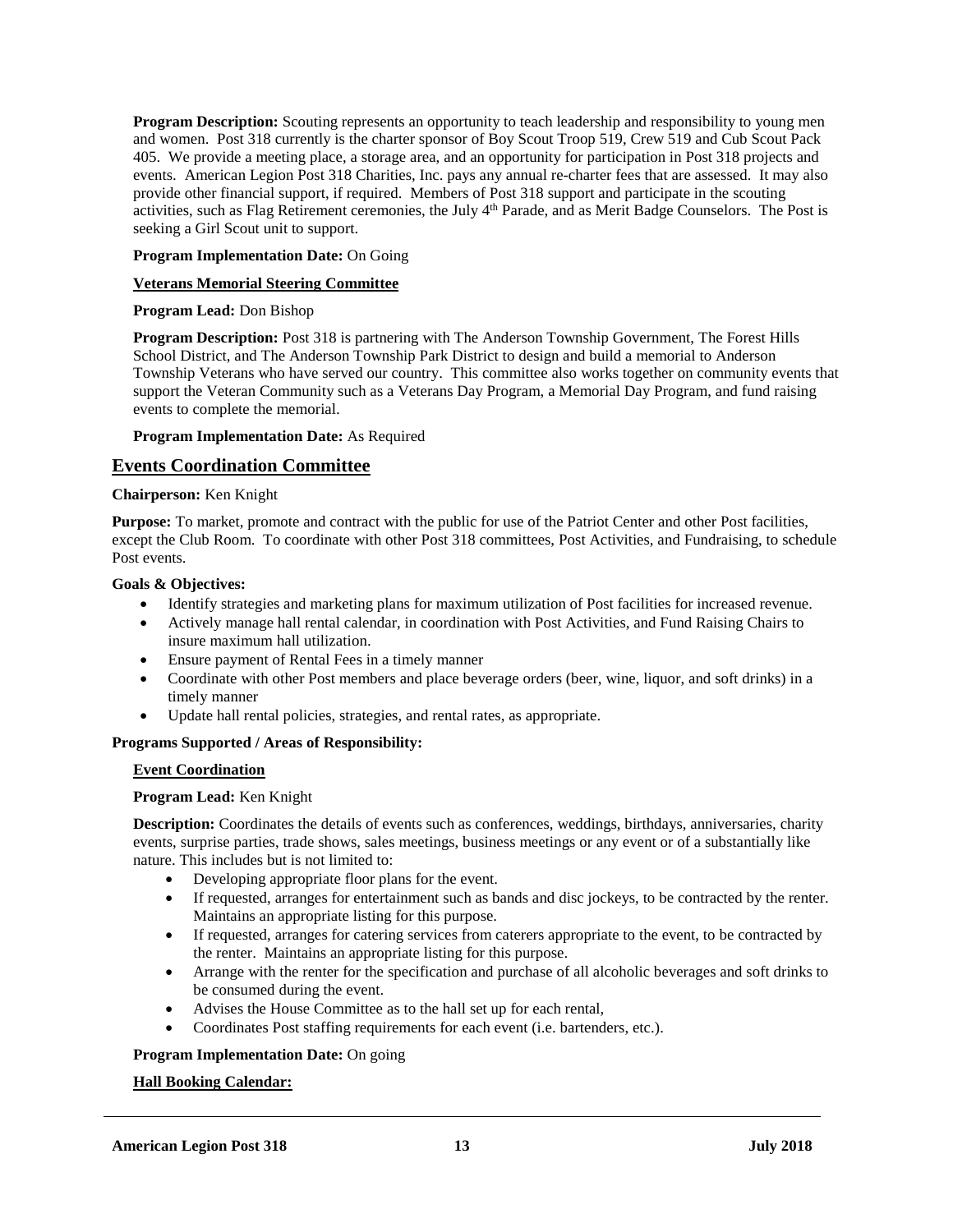### **Program Lead:** Ken Knight

**Description:** To insure that double bookings don't occur, the Events Committee is responsible for maintaining and communicating the overall hall usage calendar. Post committees interested in using the hall must book their requirements with the Events Committee.

### **Program Implementation Date:** Continuous

### **Hall Rentals**

**Program Lead:** Ken Knight

**Description:** This position is responsible for establishing rental rates, guidelines, and policies, booking rentals of the Patriot Center, including but not limited to negotiating the terms and conditions of all rental contracts, the execution of all rental contracts, and the collection and accounting of all fees associated with Post facility rentals.

The Events Committee and the House Committee share responsible for insuring the hall is clean after each rental.

**Implementation Date:** Continuous

### **Marketing Committee (Shared Responsibility)**

### **Program Lead:** Ken Knight

**Description:** This committee was formed to bring the Events Coordination, Post Activities, Fundraising, Bingo, Internal/External Communications and the Finance Committees together to identify, research, coordinate, and implement marketing strategies to advertise and generate hall rental opportunities, fundraising events, and social activities. Since inception its mission has expanded to identify research and recommend to the EC for implementation, new revenue opportunities. Another primary goal of this committee is to optimize the advertising expenses associate with bingo, fundraising, events, and hall rentals. It is also responsible for all event pricing, except bingo.

**Implementation Date:** Continuous

### **Purchase and Account for All Post Alcoholic Beverages (Bar Manager)**

### **Program Lead:** Matt Lilly

**Description:** The Events Coordination Committee oversees Post alcoholic beverage inventories and places orders for beer, wine, and liquor with established distributors. Post committees needing beer, wine or liquor for upcoming events must place their requests with the Events Coordination Committee one (1) week prior to event.

### **Implementation Date:** Continuous

#### **ShowClix Coordinator**

### **Program Lead:** Ken Knight

**Description:** The Post uses a ticketing service to manage its public events. Through this service tickets are purchased, admission fees collected, tickets are issues, our inventory is managed, and proceeds are electronically distributed to the Post. The event Coordinator manages this service.

**Implementation Date:** Continuous

### **Finance Committee**

### **Chairperson:** Ron Yersky (Financial Officer)

**Purpose:** To supervise the receiving, disbursement with the approval of the membership, depositing, accounting, and reporting on all Post funds. It also oversees the preparation of the Posts Federal Tax Return and prepares annual budget recommendations for the Post. It also oversees, tracks, and reports on the Post investment holdings and advises the Post on all financial policies. (The Post Finance Officer is the chair of the Finance Committee.)

### **Goals & Objectives:**

- Produce a "Monthly Budget Report" for distribution at each "General Membership" meeting.
- Collaborate with the Post 318 Business Plan editor to produce an "Annual Budget".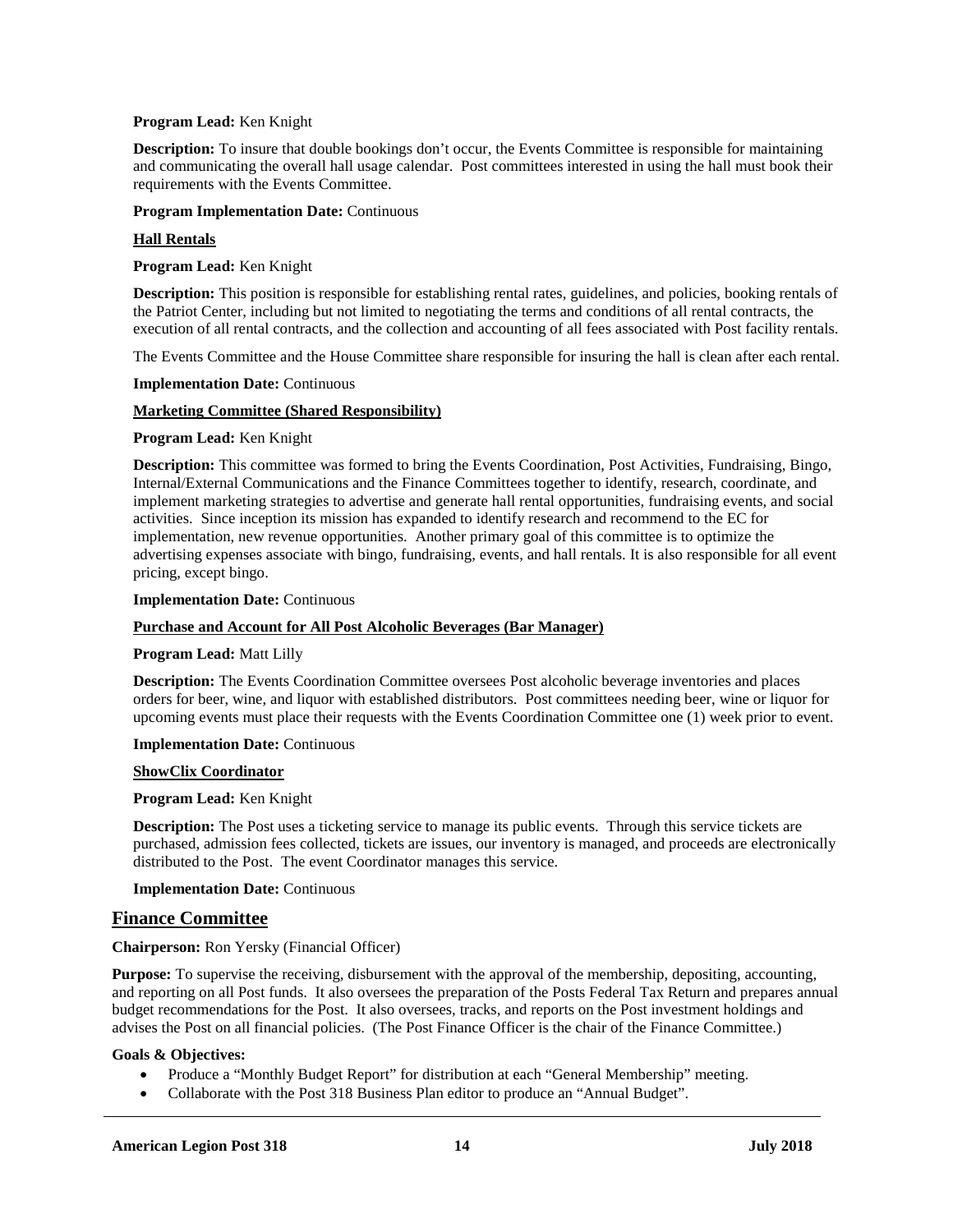- Prepare and file the Post 318 990, by May 15 of each year.
- Oversee "Cash Management" functions associated with all Fundraising.
- Collaborate with the Post 318 "Statutory Agent" to produce all required financial document filings.

### **Programs Supported / Areas of Responsibility:**

### **Annual Audit**

### **Program Lead: Ron Yersky**

**Responsibility Description:** The Finance Committee will meet at least once per year to review in detail the expense and income statements of the Post. They will certify that all funds were raised, accounted for, and expended, in an appropriate manner.

**Implementation Date:** Continuous

#### **Annual Budget**

**Program Lead:** Ron Yersky

**Responsibility Description:** Using historical data, and making reasonable and understandable assumptions, Finance Committee takes the lead in developing the initial cut on the annual budget. Once the budget is finalized, the Financial Committee creates a baseline and the methodologies and processes necessary to track and report on actual revenues and expenses.

**Implementation Date:** July 1<sup>st</sup> of each year

### **Cash Management**

### **Program Lead:** Ron Yersky

**Program Description:** Throughout the program year the Post conducts various fund raisers. Each of these events has unique cash start-up cash and accounting requirements. The finance committee is to assure that processes are put in place to appropriately and securely handle all cash generated by the fund raiser and to pay out any expenses associated with cash generation.

**Program Implementation Date:** on-going

### **Federal Tax Return (990) / State Filings if Required**

### **Program Lead:** Ron Yersky

**Responsibility Description:** The Finance Committee will either prepare, or supervise the preparation of the Post federal tax return. If prepared by an outside firm, the Finance Committee will select the appropriate service provider and act as the interface to the Post on all tax preparation and filing issues. A copy of the Federal Tax Return will be provided to the Post 318 Corporation Statutory Agent as soon as possible to timely facilitate required Ohio Attorney General Annual Report filing."

**Implementation Date:** 1<sup>st</sup> quarter of each year

### **Financial Reporting**

### **Program Lead:** Ron Yersky

**Responsibility Description:** The finance committee has a responsibility to provide summary financial reports on a regular basis (monthly). It also updates and reports monthly on the budgeted expenses, projected revenues/income, and the current cash flow position.

## **Implementation Date:** Continuous

### **Marketing Committee (Shared Responsibility)**

### **Program Lead:** Ken Knight

**Description:** This committee was formed to bring the Events Coordination, Post Activities, Fundraising, Bingo, Internal/External Communications and the Finance Committees together to identify, research, coordinate, and implement marketing strategies to advertise and generate hall rental opportunities, fundraising events, and social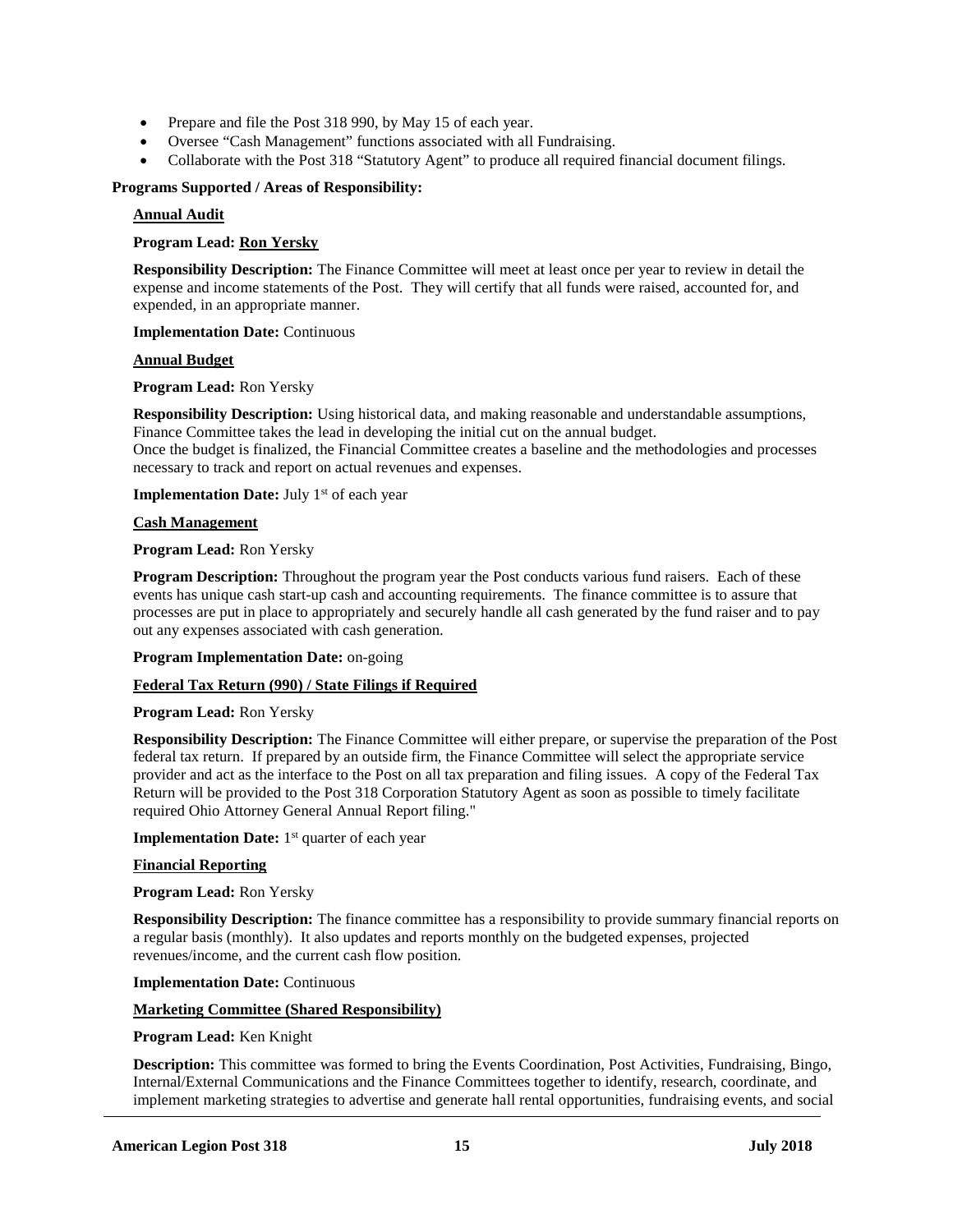activities. Since inception its mission has expanded to identify research and recommend to the EC for implementation, new revenue opportunities. Another primary goal of this committee is to optimize the advertising expenses associate with bingo, fundraising, events, and hall rentals. It is also responsible for all event pricing, except bingo.

### **Implementation Date:** Continuous

## **Memorial Day Event Funding**

## **Program Lead:** Ron Yersky

**Program Description:** For Memorial Day, Post 318 organizes an event to visit and perform recognition ceremonies at several local cemeteries. The funding to support this event comes from Anderson Township and Hamilton County. To receive this funding, the post must apply annually. Hamilton County Veteran's Service contacts for this program are Jaclyn Panioto at 946-4414, or Deloris at 946-4415. The process for receiving Memorial Day funds is as follows:

- Post must fill out and submit a "Pre-form" indication how much money will be spent
- The Hamilton County Veterans Service Commission then issues a check
- After Memorial Day an itemized list of expenses is submitted with a refund check if less than \$ 500 is spent.

**Program Implementation Date:** November of each year

## **Post Investments**

## **Program Lead:** Ron Yersky

**Responsibility Description:** The Finance Committee tracks and reports on the Post investment holdings. It also evaluates current portfolio holdings and makes recommendations on future investments.

**Implementation Date:** Continuous

## **State Sales/Use Tax Preparation, Reporting and Payment**

### **Program Lead:** Ron Yersky

**Program Description:** Each month the Post must calculate and pay sales and use taxes to the State of Ohio. The sales/use tax is calculated on taxable revenues received from the previous month. The reporting and payment process requires on-line access to the State of Ohio payment system.

**Program Implementation Date:** Each monthly prion to the 20<sup>th</sup>.

## **Fundraising Committee**

## **Chairperson:** Open

**Purpose:** This committee is responsible for planning, organizing and implementing all Post fund raising activities.

### **Goals & Objectives:**

- Sells HoopsMania<sup>TM</sup> Tickets
- Sells FootballMania<sup>TM</sup> Tickets
- Implements new Fund Raisers
- Schedules and Coordinates Restaurant fund raisers.
- Promotes participation in iGive
- Continues our "Print Cartridge" recycle program
- Participates on Post Marketing Committee to identify and coordinate fund raising opportunities.
- Recruits Post Members or Friends of the Legion to participate on the Post 318 Fund Raising Committee.

### **Programs Supported / Areas of Responsibility:**

### **Concerts / Dances**

**Program Lead:** Don Bishop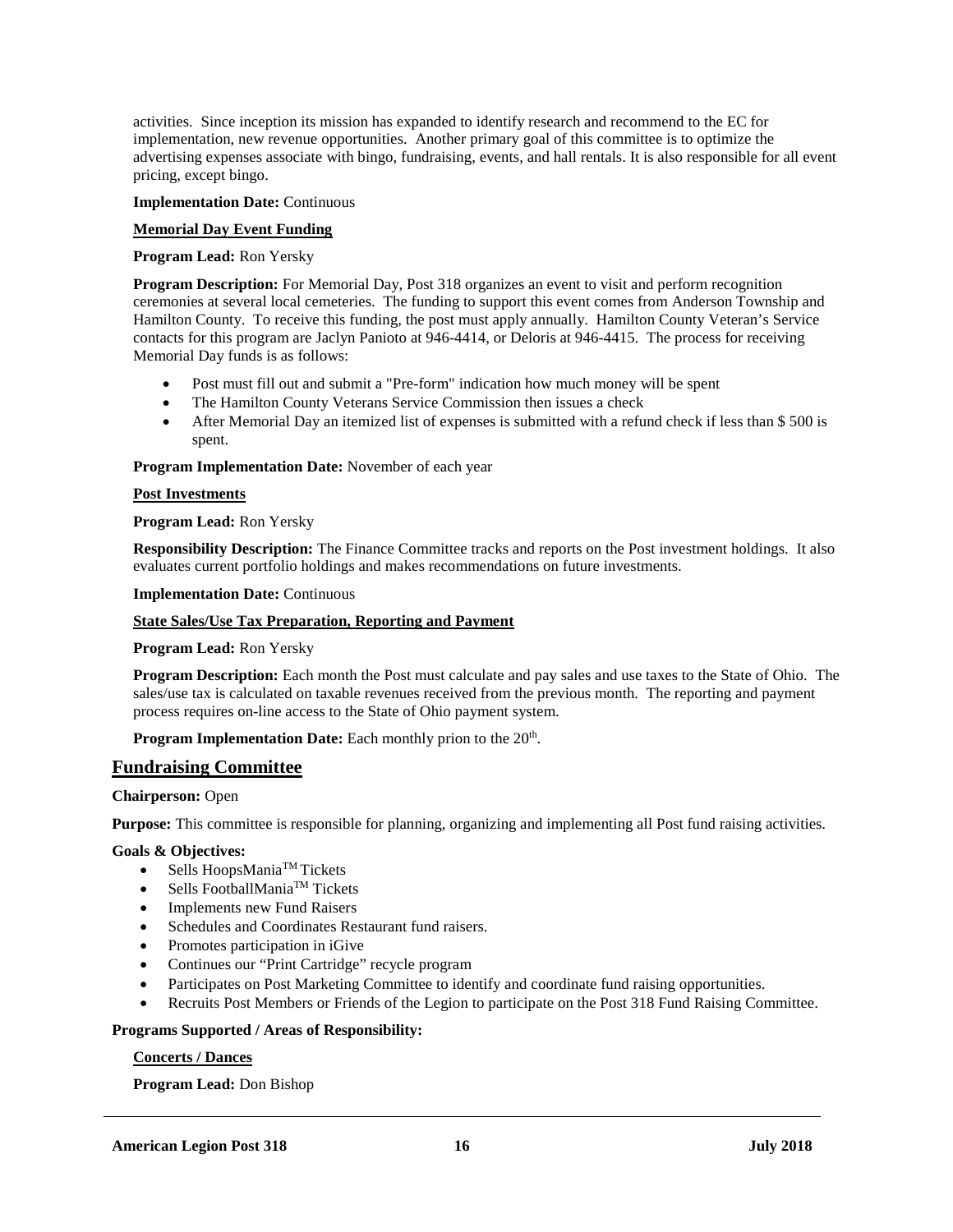**Program Description: T**he Post conducts concerts and dances as part of its fundraising. The leader of this project is responsible for all aspects of planning, organizing and implementing these events. This includes, but is not limited to working with the Marketing Committee to book bands, then schedule and promote these events. staffing of the concerts and dances is a responsibility of Fund Raising.

**Program Implementation Date:** February / March of Each Year

## **Euchre**

**Program Lead:** Joe Baker

**Program Description:** Each Thursday night the Post conducts a Euchre tournament that is open to both Post members and the public. Doors open at 6:45 PM and the tournaments begin at 7:00 PM. Buy in is \$ 10. \$ 5.00 goes to the Post, and \$ 5.00 goes to prize money.

## **Fish Fries**

## **Program Lead:** Open

**Program Description:** Each Lenten season the Post conducts Fish Fry's as part of its fundraising. The leader of this project is responsible for all aspects of planning, organizing and implementing the annual Fish Fry's. This includes, but is not limited to menu development, shopping, and staffing.

**Program Implementation Date:** February/March of each year

## **FootballManiaTM**

## **Program Lead:** Roger Wade

**Program Description:** The Post sells *CharityStudio* music and entertainment package downloads. These tickets cost \$20 each and entitle the participant to one (1) music or entertainment download. For each ticket that's sold, \$14 goes directly to the Post. With the purchase of a *CharityStudio* ticket each participant is entered into the *FootballManiaTM* Sweepstakes. This sweepstake is tied to the NFL season and provides an opportunity to win several monetary prizes each week of the seventeen (17) weeks season. These prizes range from \$ 25 to \$ 500. The specific details of the sweepstakes are clearly stated on each ticket.

**Program Implementation Date:** July of each year

## **HoopsManiaTM**

**Program Lead:** Roger Wade

**Program Description:** The Post sells *CharityStudio* music and entertainment package downloads. These tickets cost \$20 each and entitle the participant to one (1) music or entertainment download. For each ticket that's sold, \$14 goes directly to the Post. With the purchase of a *CharityStudio* ticket each participant is entered into the *HoopsManiaTM* Sweepstakes. This sweepstake is tied to the NCAA Basketball Tournament and provides an opportunity to win several monetary prizes. The specific details of the sweepstakes are clearly stated on each ticket.

## **Program Implementation Date:** January of each year

## **iGive**

## **Program Lead:** Open

**Program Description:** This Post fundraiser is tied to "on-line" shopping. Merchants who participate provide "tax exempt" contribution to the Post based on a percentage of all sales completed by members registered to support the Post. With the popularity of "on-line" shopping growing, we need everyone to both enroll in the *iGive* program, and ask your family and friends to also support the Post by enrolling. There are no costs, or penalties, associated with participation. Simply chose Anderson American Legion Post 318 as your cause.

**Program Implementation Date:** Continuous

## **Marketing Committee (Shared Responsibility)**

**Program Lead:** Ken Knight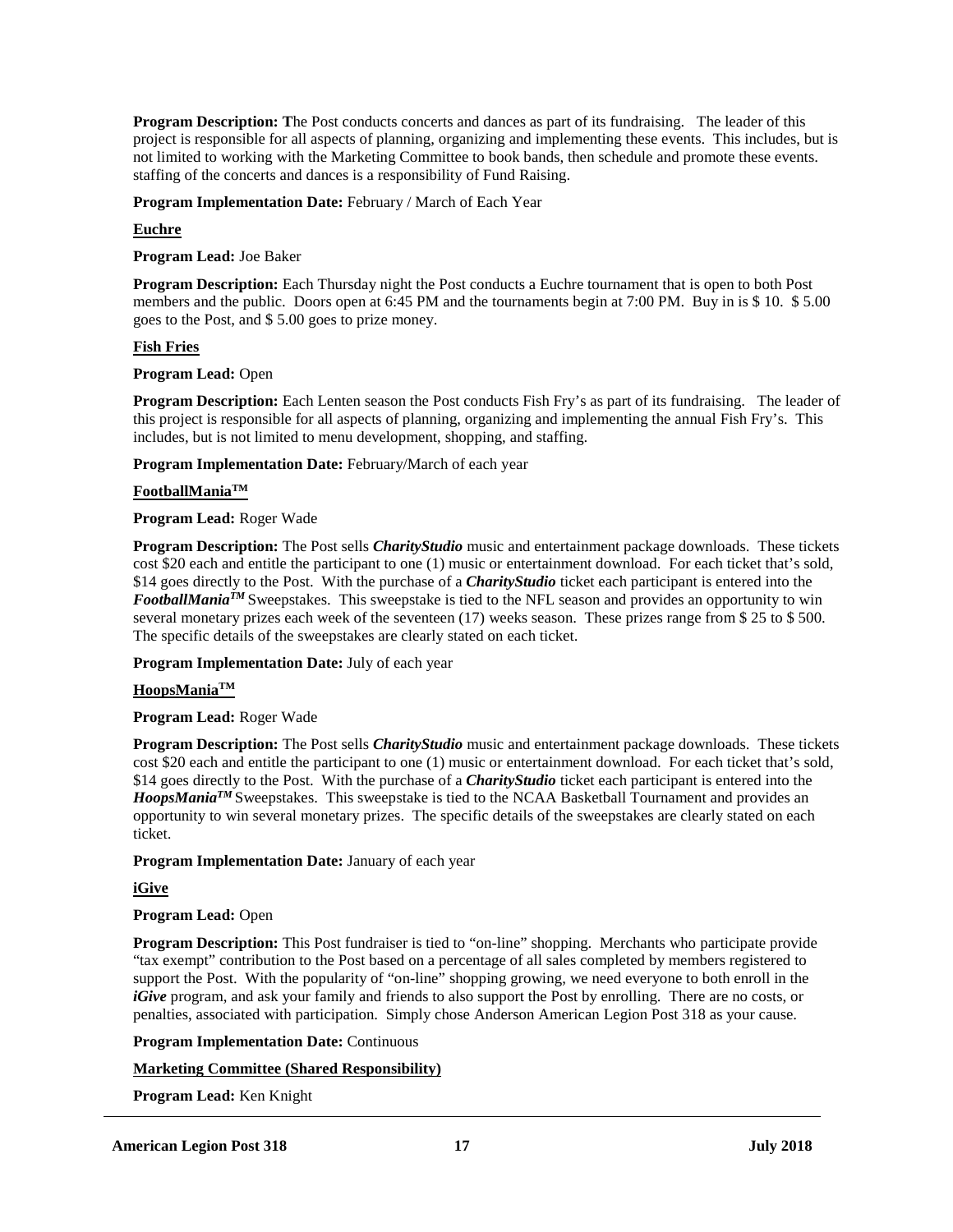**Description:** This committee was formed to bring the Events Coordination, Post Activities, Fundraising, Bingo, Internal/External Communications and the Finance Committees together to identify, research, coordinate, and implement marketing strategies to advertise and generate hall rental opportunities, fundraising events, and social activities. Since inception its mission has expanded to identify research and recommend to the EC for implementation, new revenue opportunities. Another primary goal of this committee is to optimize the advertising expenses associate with bingo, fundraising, events, and hall rentals. It is also responsible for all event pricing, except bingo.

### **Implementation Date:** Continuous

## **Newsletter Advertising**

## **Program Lead:** Open

**Program Description:** The Post distributes a monthly newsletter. We have received inquiries regarding the availability of advertising in this publication. This program is intended to develop a plan to accommodate this requirement. This plan would include advertising terms and pricing.

## **Program Implementation:** ASAP

## **Open Mic**

## **Program Lead: Open**

**Program Description:** Open Mic provides the Post an opportunity to generate a little revenue while providing up and coming entertainers an opportunity to perform in front of an audience. The event is open to all who want to perform, or attend. There are no admission fees and children are welcome. During the event, the Post operates a cash bar and offers food concessions.

## **PokerMania**

## **Program Lead:** Open

**Program Description:** *PokerMania* is a collaborative charitable gaming event intended to raise funds for American Legion Post 318 Charities, Inc. (*Charities, Inc.*) IRS approved Community and Veteran Programs and *Post 318*. *Charities, Inc.* conducts the event. *Post 318* provides volunteers and logistical support for the event. The games offered at the event are 7 Card Stud, Texas Hold'em and Blackjack. *Post 318* rents the hall, and provides gaming equipment along with food and beverage services.

### **Program Implementation:** October

## **Printer Cartridge Recycling Program**

### **Program Lead:** Don Bishop

**Program Description:** As a fund raiser, Post 318 has started a printer cartridge recycle program. Proceeds from this activity go into our general revenue funds.

## **Program Implementation Date:** On Going

## **Purchasing**

**Program Lead:** Don Bishop

**Responsibility Description:** Post 318 maintains a single inventory of food, beverages and supplies to support its concession operations, and events. Because most of the purchasing requirements are a byproduct of Fund Raising events, this committee owns responsibility for overall inventory management and Post purchasing. Exceptions to this responsibility are the purchase of alcoholic beverages, and house cleaning and maintenance supplies.

### **Implementation Date:** Continuous

## **Restaurant Fundraisers**

**Program Lead:** Open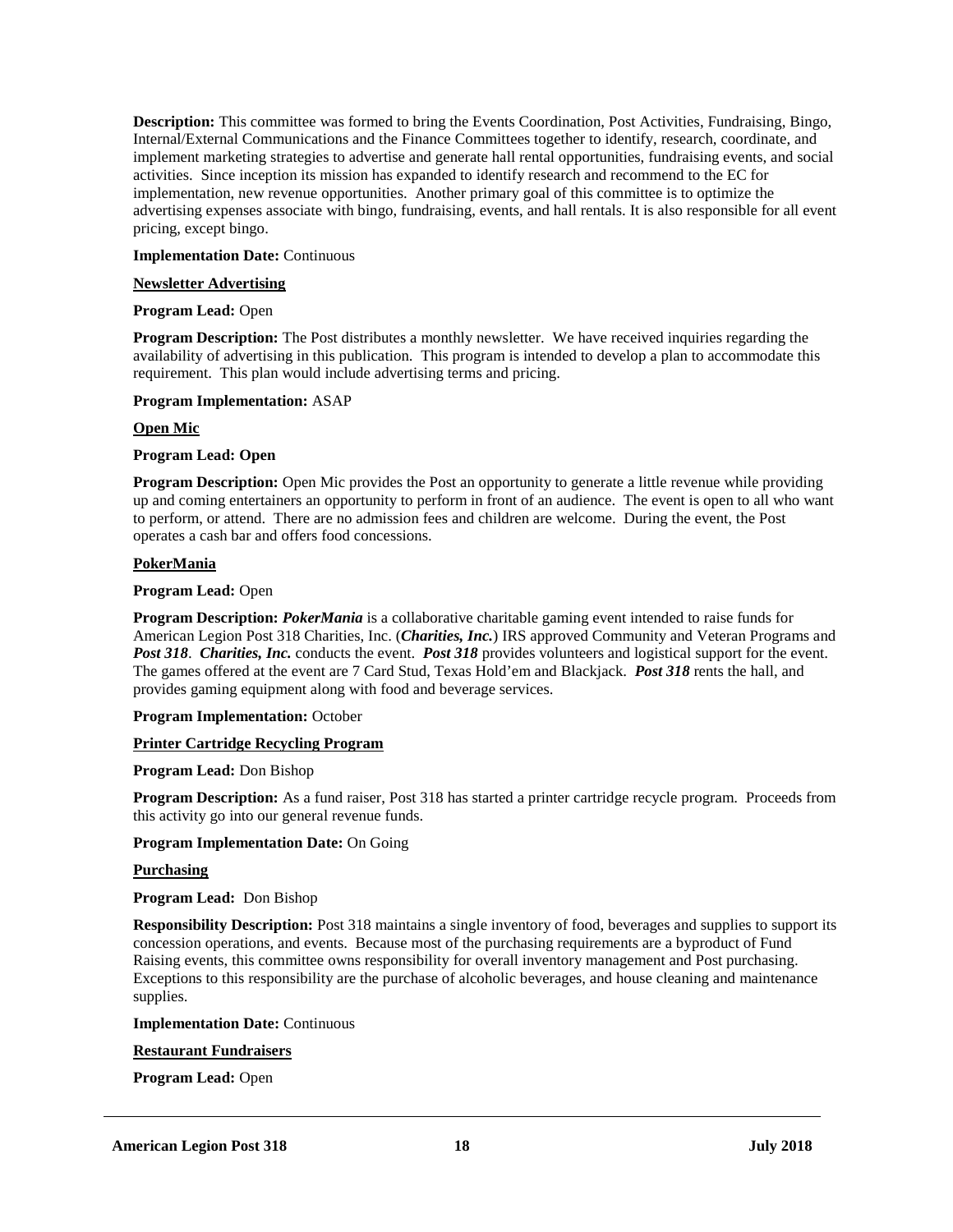**Program Description:** Fridays, Applebee's, and other restaurant giving back 10% to 20% of revenue generated by Post members, and Friends of the Legion!

**Program Implementation Date:** 2<sup>nd</sup> Quarter one (1) restaurant (Est. \$100), 3<sup>rd</sup> Quarter one (1) restaurant (Est. \$100),  $4<sup>th</sup>$  Quarter one (1) restaurant (Est. \$100).

## **House Committee**

### **Chairperson:** Bob Alfieri

**Purpose:** The House Committee manages the operation of the physical facilities of the Post. Its supervision responsibilities include; 1) administrative activities such as inventory of chairs, tables, and other post equipment, 2) post infrastructure equipment (heating, AC, etc.), 3) the physical condition of facilities and grounds, and 4) key control access to the Post.

The House Committee is also responsible for insuring all garbage is removed from the building for Tuesday AM pick-up, and supporting Post operations and special events.

### **Goals & Objectives:**

- Recruit Post Members or supporters of the Legion to participate on the Post 318 House Committee.
- On a regular basis, schedule and oversee routine maintenance of the Post including; HVAC, Fire Suppression, rodent control and other necessary and/or required infrastructure inspections.

## **Programs Supported / Areas of Responsibility:**

### **Custodial Care of our Post**

**Task Lead:** Bob Alfieri

**Responsibility Description:** This position is responsible for the general appearance and routine maintenance of the American Legion Hall. He or she is responsible for organizing work parties to perform routine cleanings and maintenance of the hall.

### **Implementation Date:** Continuous

### **Grounds Maintenance**

### **Task Lead:** Bob Alfieri

**Responsibility Description:** The House Committee is responsible for maintaining the appearance of the Post grounds. This includes, but is not limited to, mowing grass, trimming bushes, and maintaining the Post equipment necessary to perform these tasks.

### **Implementation Date:** Continuous

### **Infrastructure Maintenance**

### **Program Lead:** Bob Alfieri

**Responsibility Description:** This position oversees and schedules routine infrastructure services such as heating & AC maintenance, fire protection, and insect and rodent elimination services. This position also interfaces directly with the Capital Project Chairman to address large infrastructure projects, and the Finance Officer for payment of operating expenses associated with the halls custodial care

### **Implementation Date:** Continuous

## **Key Control / Key Card Control**

### **Project Lead:** Don Bishop

**Responsibility Description:** This position is responsible for key control and access to the Post. It issues key to the post, insures that a key access agreements are executed, and maintains a key inventory.

### **Implementation Date:** Continuous

## **Maintenance Supply Purchasing**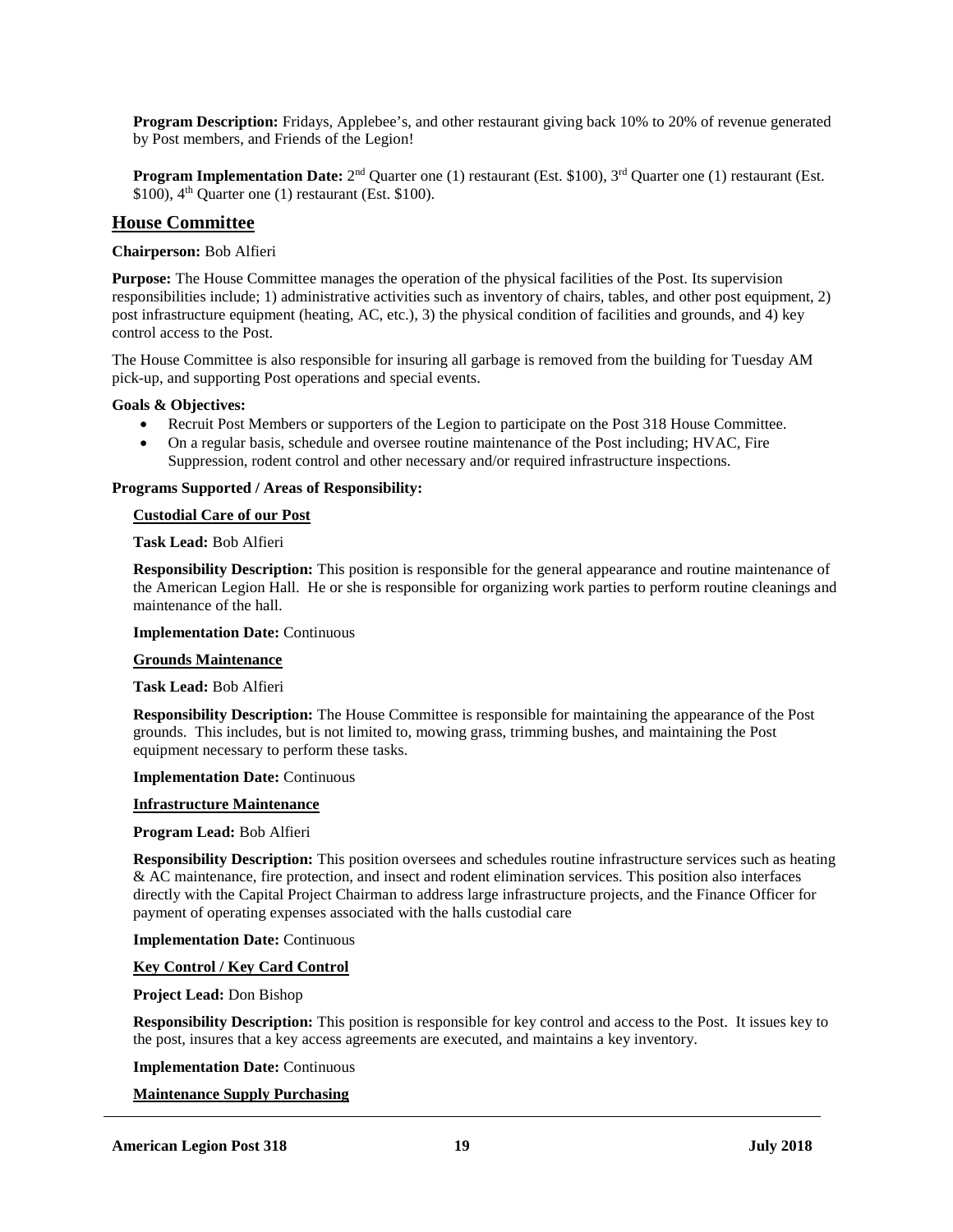### **Program Lead:** Don Bishop

**Responsibility Description:** The House Committee buys all cleaning and maintenance supplies necessary to maintain Post facilities.

**Implementation Date:** Continuous

### **Parking Lot Maintenance**

### **Project Lead:** Bob Alfieri

**Responsibility Description:** The House Committee is responsible for maintaining the Post parking lot. This includes, but is not limited to arranging for the parking lot to be sealed and marked as needed. It is also responsible for minor repairs to the parking lot and the provision of snow plowing, when required. Should major capital improvements be necessary, this task would be referred to the Capital Projects Committee?

### **Implementation Date:** Continuous

## **Internal / External Communications Committee**

## **Chairperson:** Dan Wolfangel (Adjutant)

**Purpose:** The external aspect of this committee is to increase awareness among the veteran's community and the community at large, of The American Legion's advocacy of veterans' issues, national security and foreign relations, Americanism, and children & youth. The committee goal is to define The American Legion in the public eye by the values for which it stands. There are four (4) fundamental techniques used to accomplish this task; 1) placing radio and television advertisements and public service announcements produced by the National Public Relations Division where they can be seen and heard, 2) placement of Post 318 new stories in local newspapers, 3) developing relationships with editors and journalist serving the Post community so that they cover those programs supported by the organization's founding pillars, and 4) the development and active management of a Post web site.

This committee also has a responsibility to focus on and actively manage all internal communications. This includes the production and distribution of the monthly newsletter, and the development of new communications vehicles to better engage and inform the membership. The expectation is that this committee will also develop and deliver targeted communications to different audiences, within the post. It is also intended that this committee will utilize advances in technology to both improve the timelines of our internal communications while also reducing our overall communications cost.

## **Goals & Objectives:**

- Update, produce and distribute our annual Business Plan by July  $15<sup>th</sup>$ .
- Obtain monthly Newsletter articles from Committee Chairmen.
- Create and deliver a Post Newsletter by the 1<sup>st</sup> of each month.
- Continue to promote and publicize Post 318 and its activities through use of print and electronic media.
- Maintain, improve and keep current information on Post web sites

### **Programs Supported / Areas of Responsibility:**

### **Annual Business Plan**

### **Program Lead:** Don Bishop

**Program Description:** Each year Post 318 will convene a work group to update and distribute to its membership a business plan. This plan is intended to reflect our current goals and objectives, post organization, operating committees, programs supported, post challenges, and a fiscal year operating budget.

### **Program Implementation Date:** Continuous

**Liaison 4th District Newsletter**

**Program Lead:** Dan Wolfangel

**Responsibility Description:** Submit stories and photographs of post supported activities.

**Implementation Date:** Continuous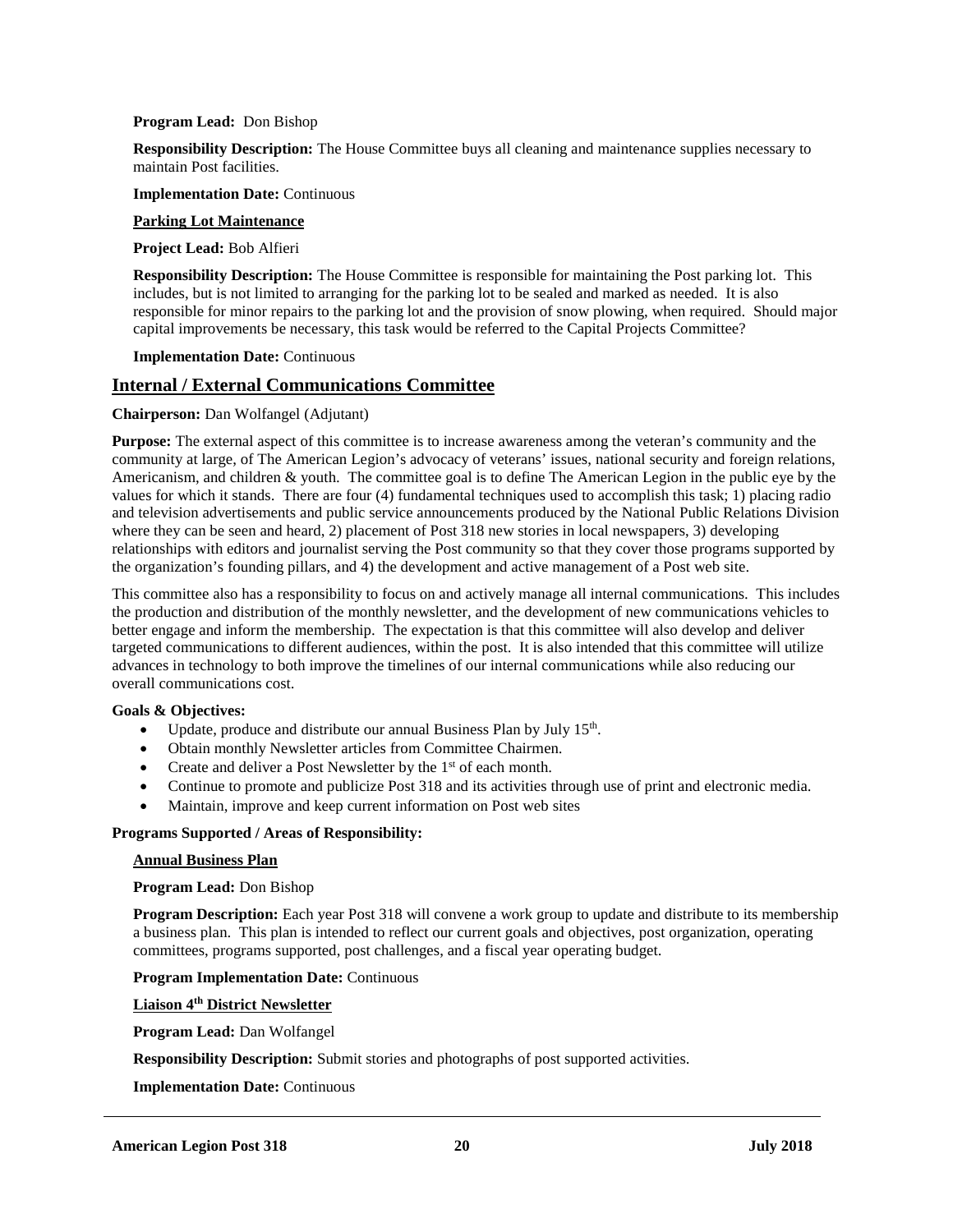## **Liaison Hamilton County Council Newsletter**

**Program Lead:** Dan Wolfangel

**Responsibility Description:** Submit stories and photographs of post supported activities.

**Implementation Date:** Continuous

**Liaison Local Press**

**Program Lead:** Dan Wolfangel

**Responsibility Description:** Submit stories and photographs of post supported activities.

**Implementation Date:** Continuous

## **Liaison Ohio American Legion Publication**

**Program Lead:** Dan Wolfangel

**Responsibility Description:** Submit stories and photographs of post supported activities.

**Implementation Date:** Continuous

## **Marketing Committee (Shared Responsibility)**

**Program Lead:** Ken Knight

**Description:** This committee was formed to bring the Events Coordination, Post Activities, Fundraising, Bingo, Internal/External Communications and the Finance Committees together to identify, research, coordinate, and implement marketing strategies to advertise and generate hall rental opportunities, fundraising events, and social activities. Since inception its mission has expanded to identify research and recommend to the EC for implementation, new revenue opportunities. Another primary goal of this committee is to optimize the advertising expenses associate with bingo, fundraising, events, and hall rentals. It is also responsible for all event pricing, except bingo.

### **Implementation Date:** Continuous

### **Monthly Newsletter**

**Program Lead:** Post Commander (Don Bishop)

**Program Description:** Each month the Post produces and distributes a newsletter to its membership and other "stakeholders". The primary content of this newsletter is current post events and a reminder of future events. Distribution of this newsletter is via U.S. Mail and email.

### **Program Implementation Date:** Monthly

## **Post 318 Facebook & Other Social Media**

**Program Lead:** Open

**Program Description:** A Facebook page for Post 318 has been established. It purpose is to promote the Post and its activities by posting information, pictures and events notices on the Facebook page.

**Program Implementation Date:** Continuous

### **Post 318 Web Sites**

## **Program Lead:** Josh Richardson

**Program Description:** The Post 318 web site is one of our portals to the world. It's a place where our members and the community at large can find out about whom we are and what we do. Specifically, it provides us an opportunity to promote our programs, and our fund raising events. It's also a place where we can provide membership information to potential new members. Because people who access this site will form an impression about our Post, based simply on what they see or how they can interact with the site, the site itself must be done professionally.

### **Program Implementation Date:** Continuous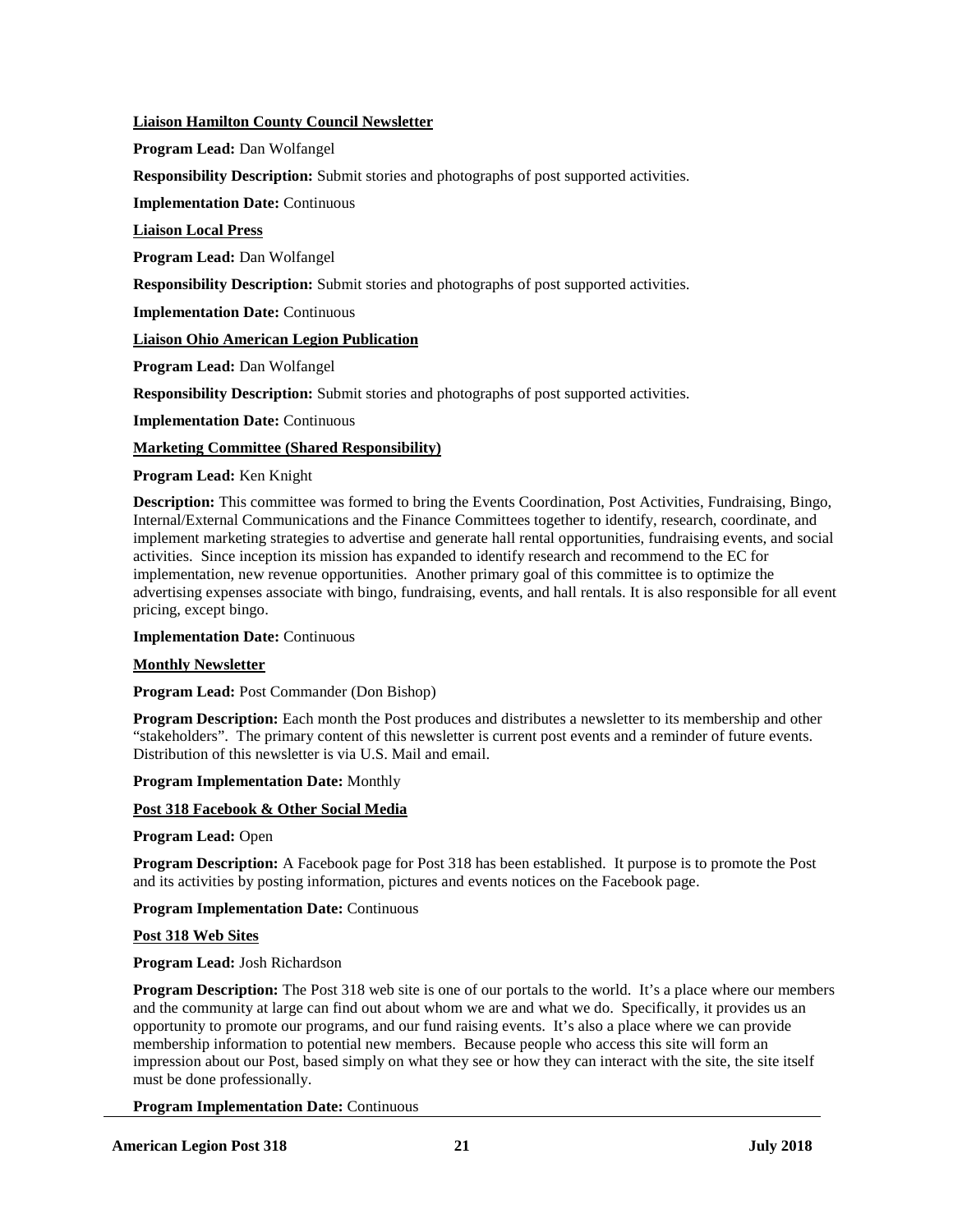## **Membership Committee**

## **Chairperson:** Bob Kamman (1<sup>st</sup> Vice Commander)

**Purpose:** To obtain, retain and increase the membership of the Post with specific responsibilities for renewals, enrollment of new members, transfers, reinstatements and Post 888.

### **Goals & Objectives:**

- Obtain quota by year end.
- Grow our Post membership to a minimum of 165 members.
- Recruit sufficient members to form a Sons-of-the-American-Legion by year end.
- Recruit supporters of the Legion to participate in Post 318 programs, projects, and activities.

## **Programs Supported / Areas of Responsibility:**

## **Annual Membership Enrollment**

### **Program Lead:** Bob Kamman

**Program Description:** Each fiscal year the Membership Committee is charged with meeting the Post membership quota defined by the Department of Ohio. This includes, but is not limited to, managing the renewal of current members and enrolling new members. This program is executed primarily via personal contacts, mailings, and phone calls.

**Program Implementation Date:** July 1<sup>st</sup> of each year

## **Manages Membership Service and Contact Information**

## **Task Lead:** Bob Kamman

**Responsibility Description:** A primary responsibility of the Membership Committee is to maintain and update membership service and contact information. This includes; continuous years of service mailing address, phone numbers and email addresses. Work with the Adjutant to maintain the national membership database with Data Change Forms and direct changes through the Legion portal.

### **Implementation Date:** Continuous

## **Membership Business Directory**

### **Task Lead:** Bob Kamman

**Program Description:** Supporting veterans, and especially members of our Post, has always been one of our main objectives. To demonstrate this in a meaningful way we are creating *Members Business Directory* as part of our web site. If a member of Post 318 is self-employed, or offer's products and services for sale, or engages in a hobby that generates income, he/she can create and place an ad on our web site, at no cost, that will run as long as their membership is current. To take advantage of this offer, the member's ad should be the size no larger than a business card  $(2^{\prime\prime}x\ 3^{\prime\prime})$ . It can contain a link to the member's web site, if there is one.

### **Program Implementation Date:** Continuous

## **Membership Drives**

## **Program Lead:** Bob Kamman

**Program Description:** The Membership Committee is responsible for the development and implementation of programs to identify and target new members. This includes, but is not limited to sponsoring; annual membership drives, social events, and other meet and greet opportunities.

### **Program Implementation Date:** Continuous

### **Post 888 Membership Drive**

**Program Lead:** Bob Kamman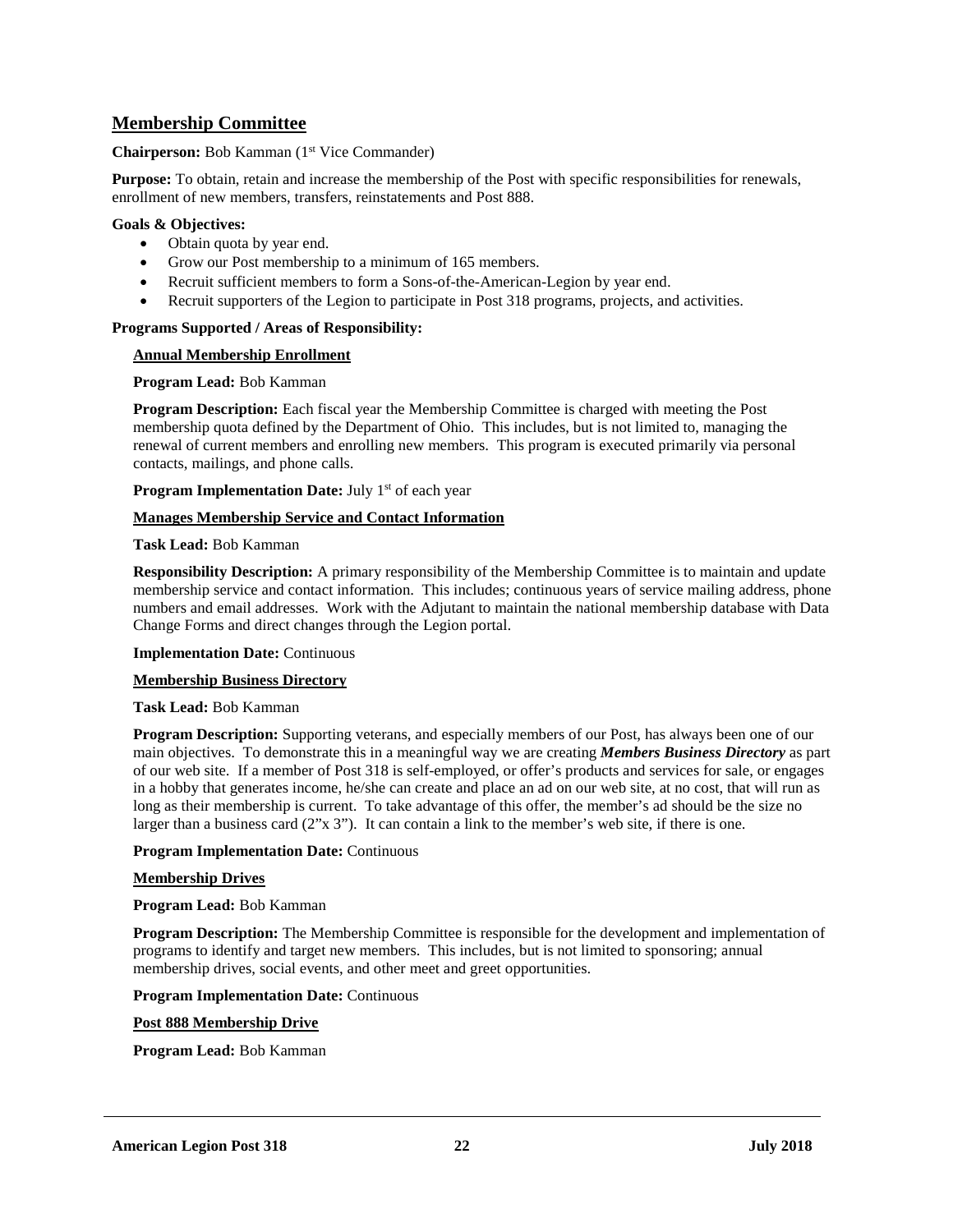**Responsibility Description:** The Department of Ohio distributes, on a regular basis, a zip code sorted lists of American Legion members who are not affiliated with local Posts. The intent of this program is to recruit Post 888 members into Post 318. This occurs through telephone contacts, letters, e-mail messages and personal visits to potential members.

## **Program Implementation Date:** Continuous

## **Post Activities Committee**

## **Chairperson: Randy Lindsey** (2nd Vice Commander)

**Purpose:** The Post Activities committee is responsible for planning, organizing and executing all post sponsored social and community events. It's also responsible for providing snack and refreshments for all scheduled meetings the Post special events.

## **Goals & Objectives:**

- Conduct our annual "Christmas Party"
- Conduct and continue to enhance our annual "Awards" ceremony.
- Participate with the Anderson Township Veterans Memorial Committee to plan and organize an annual Veterans Day celebration.
- Develop and sustain a full calendar of post events, including but not limited to service programs and social events that will either enhance the membership experience, or bring members to the Post.
- Recruit Post Members or Friends of the Legion to participate on the Post 318 Post Activities Committee.
- Create a Post environment that makes membership an enjoyable and positive experience.

## **Programs Supported / Areas of Responsibility:**

## **Awards Night**

## **Program Lead:** Randy Lindsey

**Program Description:** Each year the Post holds and annual ceremony to recognize members of both the Post and the community for their accomplishments. This that are recognized include, but is not limited to; Post 318 Scholarship winners, A&G Test winners, Boys State representatives, Girls State representatives, Law Officer of the Year, Firefighter of the Year, Community Life Saver of the Year, Eagle Scout of the Year, Educator of the Year, and Member Continuous Service Awards. American legion Post 318 Charities, Inc. provides funding for this event, including purchase of awards and certificates and refreshments.

## **Program Implementation Date:** July of each year

## **Marketing Committee (Shared Responsibility)**

### **Program Lead:** Ken Knight

**Description:** This committee was formed to bring the Events Coordination, Post Activities, Fundraising, Bingo, Internal/External Communications and the Finance Committees together to identify, research, coordinate, and implement marketing strategies to advertise and generate hall rental opportunities, fundraising events, and social activities. Since inception its mission has expanded to identify research and recommend to the EC for implementation, new revenue opportunities. Another primary goal of this committee is to optimize the advertising expenses associate with bingo, fundraising, events, and hall rentals. It is also responsible for all event pricing, except bingo.

### **Implementation Date:** Continuous

### **Meeting Refreshments**

## **Program Lead:** Randy Lindsey

Program Description: The Post activities committee provides refreshments associated with all "General Membership" meeting. To complete this task, he/she may need to coordinate with the "House" chair for the purchase of beverages, snacks and other supplies that may be needed.

### **Program Implementation Date:** Continuous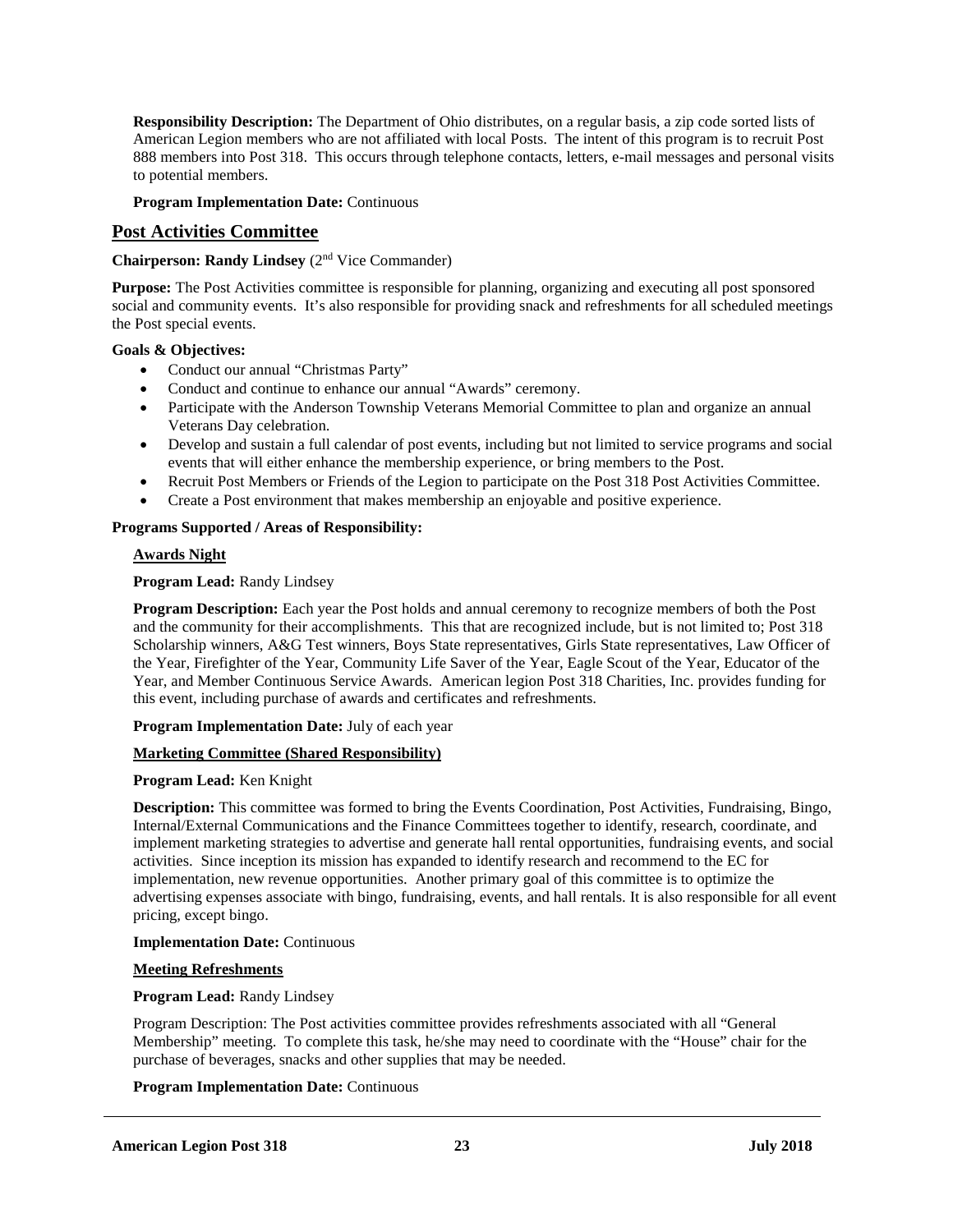## **Post Events**

### **Program Lead:** Randy Lindsey

**Program Description:** Throughout the year there will be special occasion and events held at the Post. The Post Activities committee is responsible for planning, organizing, and executing these events.

## **Program Implementation Date:** Continuous

### **Veterans Christmas Party**

**Program Lead:** Randy Lindsey

**Program Description:** Each year Post 318 hosts a Christmas party for all members, their spouses and family members and widows of former Post members**.** For this event, the Post is decorated, beverages are purchased, food is catered, name tags are prepared, and song books are prepared for the annual sing along. This event is funded by American Legion Post 318 Charities, Inc.

**Program Implementation Date:** December of each year

## **Veterans Day Celebration**

### **Program Lead:** Randy Lindsey

**Program Description**: In November of each year, the Post collaborates with Anderson Township, The Forest Hills School District and The Anderson Township Parks District to host a Veteran Day celebration. To commemorate this event, it's envisioned that we will plan and organize a gala event and invite local Anderson Township Veterans to our Post. Funds for this gala have been set aside in the Charities, Inc. budget.

### **Program Implementation Date;** October – November

## **Service, Veterans Affairs, Economic and Legislative Committee**

### **Chairperson:** Charlie Cleves (Service Officer)

**Purpose:** This committee is a key component with combined responsibilities fulfilling the Post's needs in several administrative areas. First, it assists veterans in such areas as filing claims, obtaining copies of lost official documents, and the replacement of service medals/ribbons. Furthermore, assists veterans in securing hospitalization, visiting ailing/bereaved comrades and family members, veteran contacts, on-the-job training needs and pension concerns.

In addition, this committee assists veterans in searching for employment, to include aiding veterans in overcoming economic problems involving employment, veteran's preferences, housing concerns, civil service appeals, and employment of both handicapped as well as older workers. Coordinate and facilitate transition for active duty personnel from the immediate area between military and civilian status and assist family members in their absence.

It also acts as coordinator with the local Veterans Service Commission, the VA/VA Hospital, and with other service personnel for the betterment of the veteran.

Lastly, it disseminates legislative updates; establishes, maintains and promotes proactive grassroots lobbying activities; and establishes and maintains a liaison with elected officials and their staffs. All activities must be in compliance with Section 2, Article II of the Constitution of The American Legion: "The American Legion shall be absolutely non-political and shall not be used for the dissemination of partisan principles or for the promotion of the candidacy of any person seeking public office or preferment." This committee would also insure that the Post home be free of any political materials that would appear to be an endorsement of a particular candidate.

### **Goals & Objectives:**

- Maintain our "Military Assistance Program"
- Identify and support activities and programs that benefit both veterans in need, and active duty personnel.

### **Programs Supported / Areas of Responsibility:**

## **Disseminate Legislative Updates to Membership**

**Program Lead:** Charlie Cleves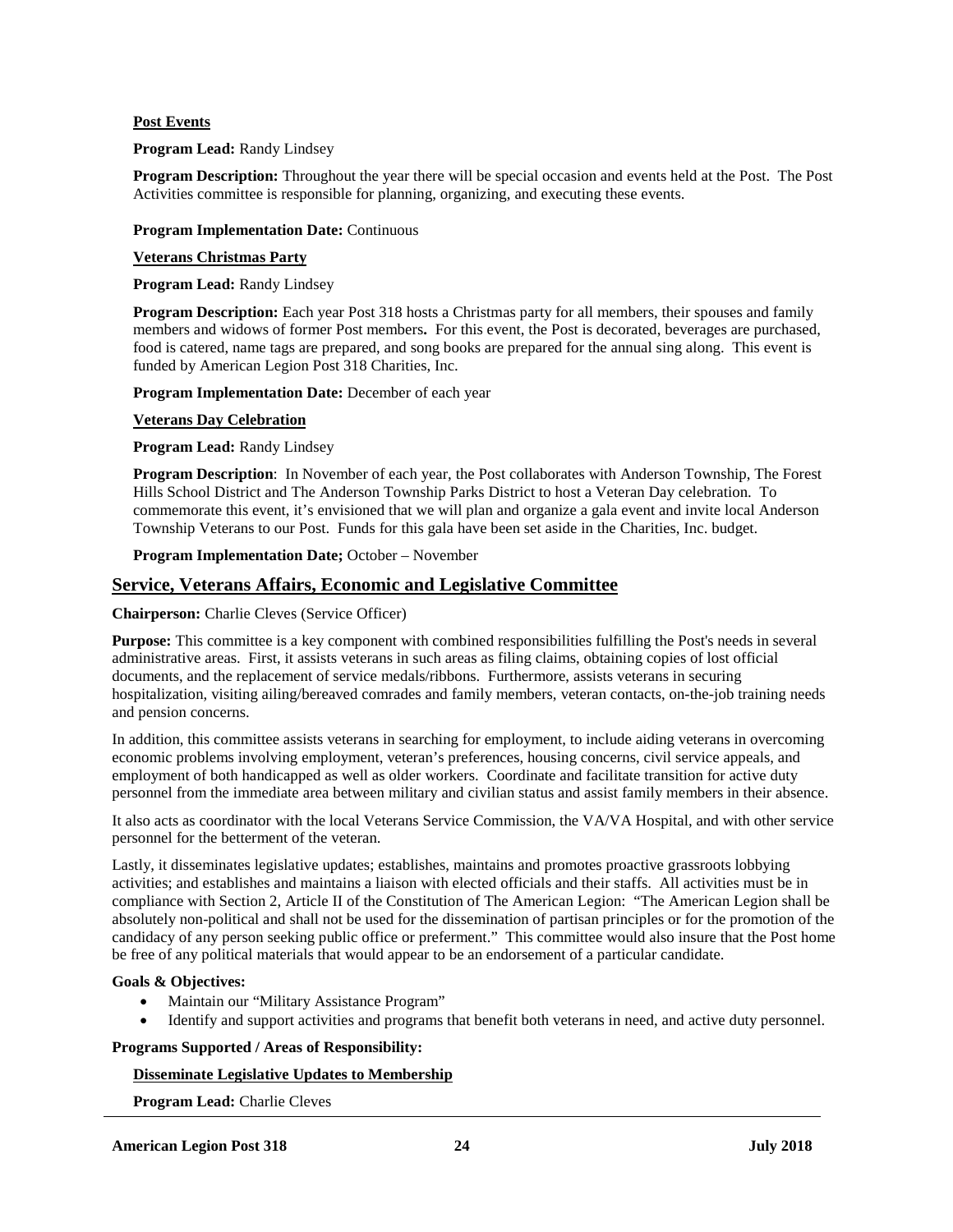**Responsibility Description:** Establish a network of information sources. Obtain information on legislation (both State and Federal) and distribute to membership along with any American Legion positions.

**Implementation Date:** Continuous

## **VA and Other Entitled Benefits**

**Program Lead:** Charlie Cleves

**Responsibility Description:** Assist members who are having trouble obtaining VA and other entitled benefits.

**Implementation Date:** Continuous

## **Military Family Support**

### **Program Lead:** Charlie Cleves

**Program Description:** In support of programs like "Operation O.H.I.O. (Ohio Helps Its Own)", the Post has budgeted Charities, Inc. funds to help active duty military families who have a documented need. It's assumed that requests for this kind of support may come from multiple sources. Expectations are each case will be decided on an individual case basis, by a vote of the Executive Committee. This program is funded by American Legion Post 318 Charities, Inc.

**Program Implementation Date:** On going

## **Uniformed Ceremony Committee**

## **Chairperson:** Ralph Caskey (Sergeant-at-Arms)

**Purpose:** The Uniformed Ceremony Committee provides a single point of contact, within the post, for the provision of a Post 318 Ceremonial Group. It's responsible for recruiting, organizing, training, promoting, and supervising a uniform group, such as a color guard or rifle squad for parades and other ceremonial events. The committee is also responsible for maintaining and securing all weapons, equipment, and supplies used for the ceremonies provided.

### **Goals & Objectives:**

- Increase to 50 the number of members willing to participate in major Uniformed Ceremony events (i.e. Memorial Day, 4<sup>th</sup> of July, Veterans Day and other Honor Guard functions).
- Continue support for Memorial Day Activities, including Memorial Day Bell Ceremony
- Continue support for the Anderson Township Veterans Day program
- Continue to upgrade our ceremony squad uniforms (i.e. jackets for cool weather events).
- Continue our Flag History/Flag Etiquette classes at all FHSD Elementary Schools. Expand the program to local private schools.

## **Programs Supported / Areas of Responsibility:**

## **4th of July Parade**

## **Program Lead**: Ralph Caskey

**Program Description:** The Uniformed Ceremony Committee is responsible for planning and organizing Post 318's participation in Anderson Township's annual  $4<sup>th</sup>$  of July parade. This includes registering for the parade and arranging for any required automobiles to transport members of our post. If requested, the Uniformed Ceremony Committee will evaluate and/or arrange for our participation in the Mt. Washington parade (July  $3<sup>rd</sup>$ ). This program is funded by American Legion Post 318 Charities, Inc.

### **Program Implementation Date:** TBD

## **Flag History & Etiquette / Flag Retirement**

## **Program Lead:** Ralph Caskey

**Program Description:** This position is responsible for meeting the needs of the Post and our community in regards to providing information and/or presentations on flag etiquette and flag retirement. It also represents the Post at flag retirement ceremonies, as required.

**Program Implementation Date:** On-going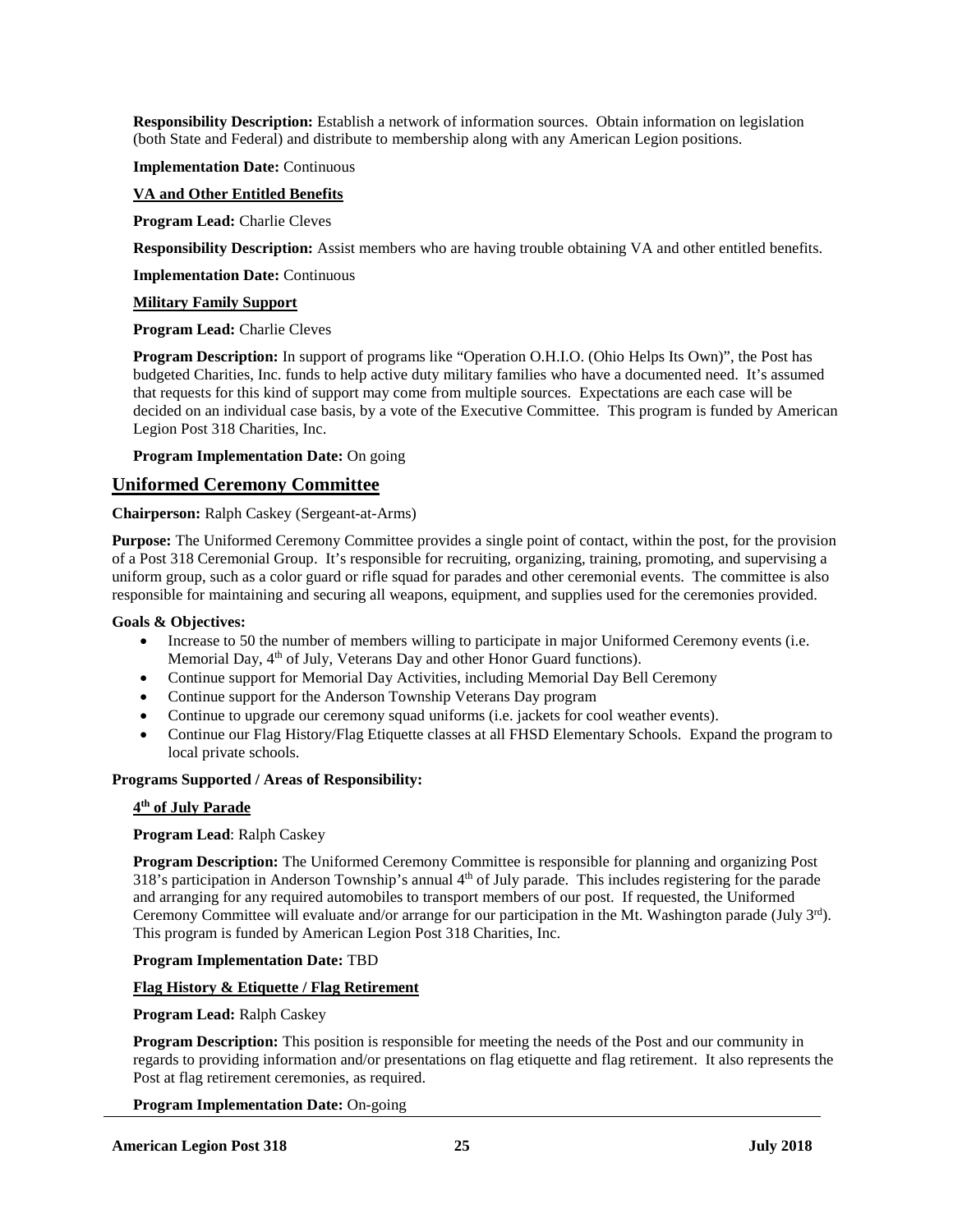## **Flags for Schools and Community**

### **Program Lead:** Don Bishop

**Program Description:** The intent of this program is to insure flags can be made available to the schools of the Forest Hills School District, and the Anderson Township Government, if requested. It is also intended to provide flags to other worthy Anderson Township community organizations if budgeted funds are available. This program is funded by American Legion Post 318 Charities, Inc.

## **Program Implementation Date:** On-going

#### **Forest Hills School District Opening Day Ceremony**

#### **Program Lead:** Ralph Caskey

**Program Description:** Each year the Forest Hills School district has a "kick-off" meeting for their teachers and staff. Post 318 provides a color guard and leads the audience in the Pledge of Allegiance. The Uniformed Ceremony Committee is responsible for planning and organizing Post 318's participation in this event.

**Program Implementation Date:** August of each year

### **Funeral Services (Military Rites)**

### **Program Lead:** Ralph Caskey

**Program Description:** The Uniformed Ceremony Committee is responsible for organizing and performing funeral home and/or cemetery ceremonies when requested by the families of our Post members.

### **Program Implementation Date:** Continuous

#### **Memorial Day Events**

### **Program Lead:** Ralph Caskey

**Program Description:** The Uniformed Ceremony Committee is responsible for planning and organizing the Memorial Day events. This includes, but is not limited to ordering a bus for transportation, making breakfast reservations, insuring there is "blank" ammunition available, and recruiting members to participate in cemetery and other community services such as the Anderson Township Bell Ceremony. It also has responsibility to account for funds expended for this event and insuring that surplus funds are returned to Hamilton County.

**Program Implementation Date:** End of March each year

### **Multi-Post Events**

### **Program Lead:** Ralph Caskey

**Program Description:** Throughout the year the Post is invited to participate in Multi Post events. For example, The Four Chaplains event, Pearl Harbor Day Ceremonies, The Veterans Commission Veterans Day Parade, etc. To integrate into both the veteran and Legion communities, Post 318 needs to set-up and become more active in Multi-Post events.

## **Program Implementation Date:** On-going

### **Post Armory and Colors**

### **Program Lead:** Ralph Caskey

**Program Description:** The Post has ceremonial weapons that need to be inventoried, secured and maintained. This task falls under the responsibility of the Post Sergeant-at-Arms (Chair of UCC). The Post Sergeant-at-Arms (Chair of UCC) is also responsible for the posting of colors at all Legion meetings, and insuring that the Post is in compliance with the posting of the colors that are permanently displayed on our outdoor flag staff. The condition of all colors posted is also the responsibility of the Post Sergeant-at-Arms (Chair of UCC). This program is funded by American Legion Post 318 Charities, Inc.

## **Program Implementation Date:** On-going

### **Special Event / Ceremonies**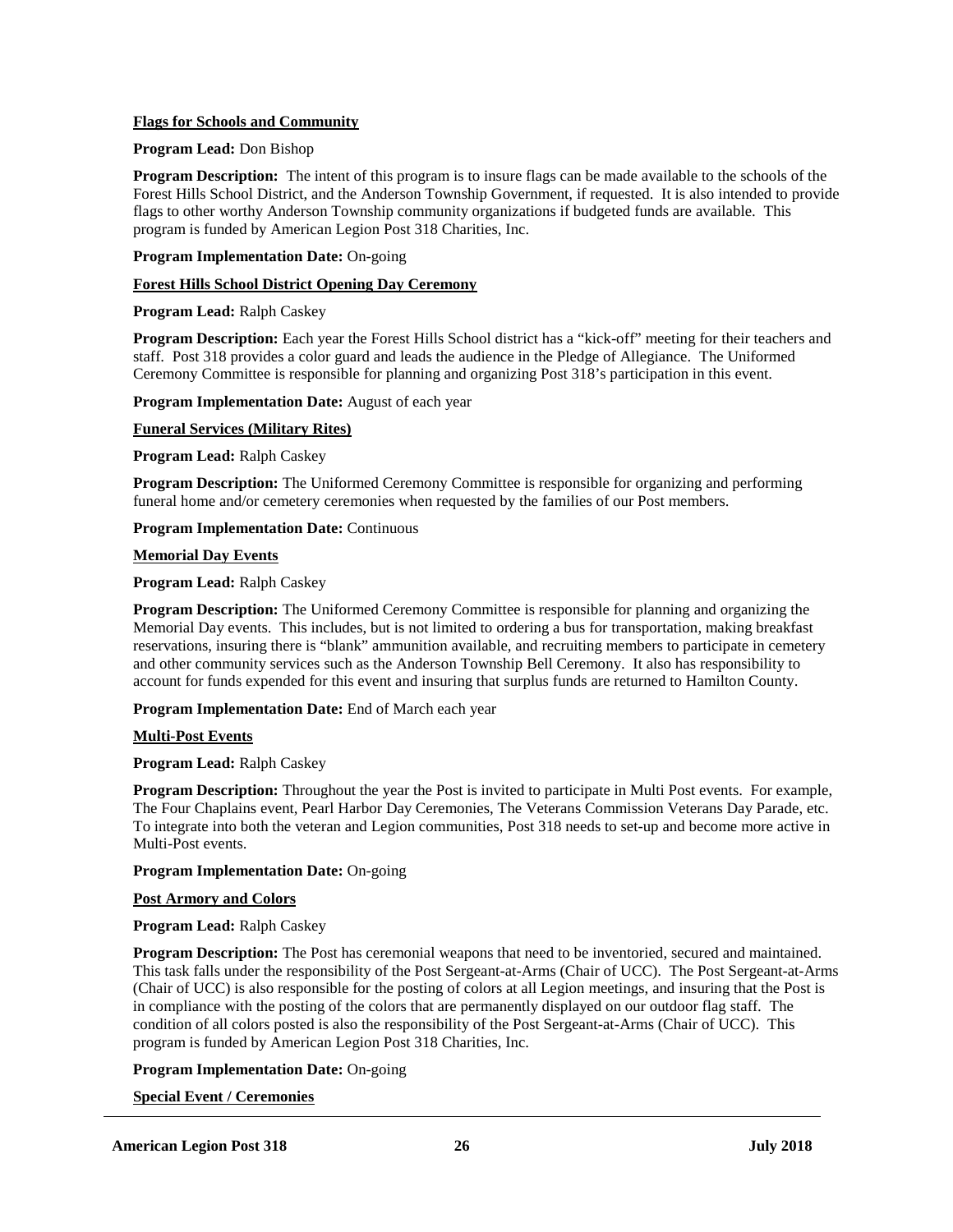## **Program Lead:** Ralph Caskey

**Program Description:** As our visibility within the community increases, so does the expectation of the community on our ability to support them with a color guard and other uniformed groups for their ceremonial needs.

### **Program Implementation Date:** On-going

## **Veterans Day Events**

**Program Lead:** Ralph Caskey

**Program Description:** Each Veterans Day the Anderson Township Veterans Memorial Steering Committee host an event for Veterans. The Uniform Ceremonies Committee coordinates with the steering committee to provide any Post 319 support requirements. Should other veteran, or community, organizations request Veterans Day support the Uniformed Ceremony Committee would take ownership. This program is funded by American Legion Post 318 Charities, Inc.

**Program Implementation Date:** October – November each year

## **Veterans Day School Ceremonies (including other school ceremonies)**

**Program Lead:** Ralph Caskey

**Program Description:** Each year, various schools in the Forest Hills School District ask Post 318 to participate in Veterans Day recognition ceremonies. The Uniformed Ceremony Committee (UCC) is responsible for understanding each school's requirements and then planning and organizing Post 318's participation in these events. The chair of the UCC will also coordinate any Post resources required in support of community Veteran Day Services/Ceremonies. In this regard, schools should be contacted in September to offer a Post contact point for these ceremonies as well as Flag History/Flag Etiquette classes.

**Program Implementation Date:** September of each year

## **Visiting or Veterans Administration Voluntary Services (VAVS) Committee**

**Chairperson:** Jerry Porter (Post Chaplin)

**Purpose:** To oversee and schedule a visiting committee of post members to give comfort and assistance to members and their families when sick or bereaved, and to visit hospitalized, or home bound, veterans. This committee is also responsible for keeping track of where our infirmed members are located. It is recommended the Post Chaplain chair this committee and that all Post members share in this vital function by taking their turn as committee members.

## **Goals & Objectives:**

- Schedule and conduct a minimum of four (4) VA Hospital visits (VAVS Program).
- Continue our support to Joseph House, Fisher House and Gifts to Yanks
- Continue our "Active Duty Gift Package" program for our members and Anderson Township residents whom are on active duty.
- Enhance our visit program to our infirmed and assisted living members.
- Recruit Post Members or Friends of the Legion to participate on the Post 318 VAVS Committee.

## **Programs Supported / Areas of Responsibility:**

### **Active Duty Gift Packages**

### **Program Lead:** Jerry Porter

**Program Description:** Each year Post 318 sends out Christmas Packages to our Active Duty members and other Anderson Township Active Duty military personnel. The Uniformed Ceremonies committee oversees this activity. This program is funded by American Legion Post 318 Charities, Inc.

**Program Implementation Date:** November of each year

## **Fisher House Advocate**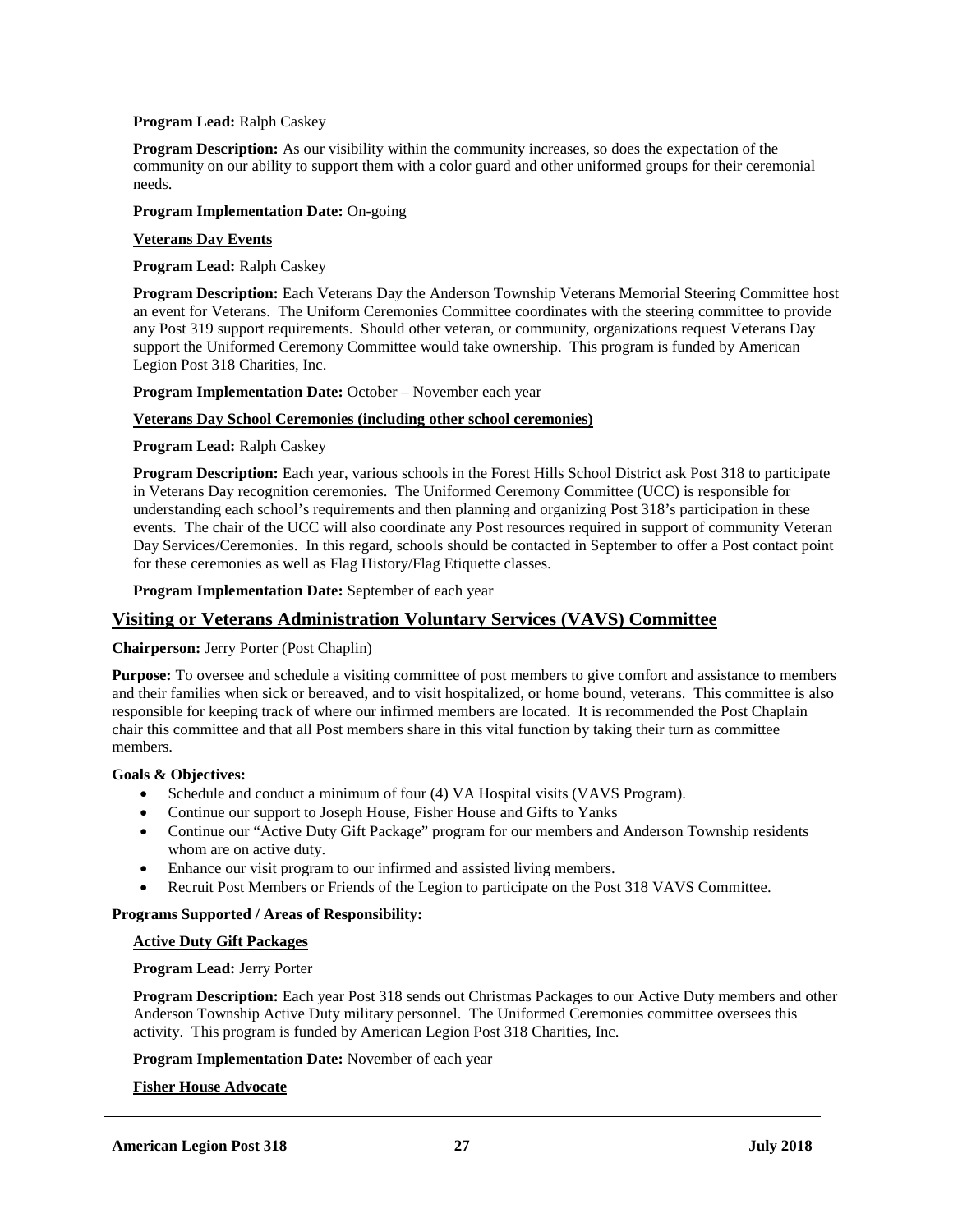### **Program Lead:** Jerry Porter

**Program Description:** Fisher House is a home located on the campus of the Cincinnati V.A. Hospital. It provides food and housing for out-of-town families who have family members that are patients in the VA Hospital. As the Post advocate, he or she manages any specific support request made to the Post by Fisher House. Additional information on Fisher House can be found in the "Philanthropy Section" of this business plan. This program is funded by American Legion Post 318 Charities, Inc.

## **Program Implementation Date:** Continuous

## **Hospital Visits**

**Program Lead:** Jerry Porter

**Program Description:** The expectation of the Hospital Visits Team is that they will actively identify Post members who are admitted to the hospital then visit those members when appropriate and report back to the post membership on their visit.

### **Program Implementation Date:** Continuous

## **Joseph House Advocate**

## **Program Lead:** Jerry Porter

**Program Description:** Joseph house is a set of homes in the Cincinnati area that provide services to homeless veterans. As the Post advocate, he or she manages the Post's on-going collection of clothing for the organization and address any specific request made to the Post by Joseph House. This program is funded by American Legion Post 318 Charities, Inc.

## **Program Implementation Date:** Continuous

## **Manage Bible Inventory**

## **Program Lead:** Dan Wolfangel

**Program Description:** In lieu of flowers and other memorials, the Post has decided to purchase bibles which are presented to the next of kin of our departed comrades. The Chaplin is responsible for maintain our bible inventory. This program is funded by American Legion Post 318 Charities, Inc.

## **Program Implementation Date:** Continuous

## **Memorial (Poppy) Services**

## **Program Lead:** Jerry Porter

**Program Description:** This position will interact with the family of a departed Post member to insure that their basic needs are being met. He or she will reach out to other Post members for support, as required. He or she will also provide the prayer at any funeral home or cemetery services conducted by the American Legion, and also be responsible for the inventory of Post Bibles that are stored at the Post.

### **Program Implementation Date:** Continuous

## **Post Visits by Hospitalized Patients**

## **Program Lead:** Jerry Porter

**Program Description:** The VA Hospital has instated a program to bring hospitalized patients out to various Post for "day trips". This intent is to give these veterans a chance to get away from the hospital, and to interact with other veterans. If the Post agrees to these visits, the expectation is they will entertain these patients for a couple of hours and feed them an nice meal.

### **Program Implementation Date:** Continuous

## **Retirement Home or Home Bound Visits**

**Program Lead:** Jerry Porter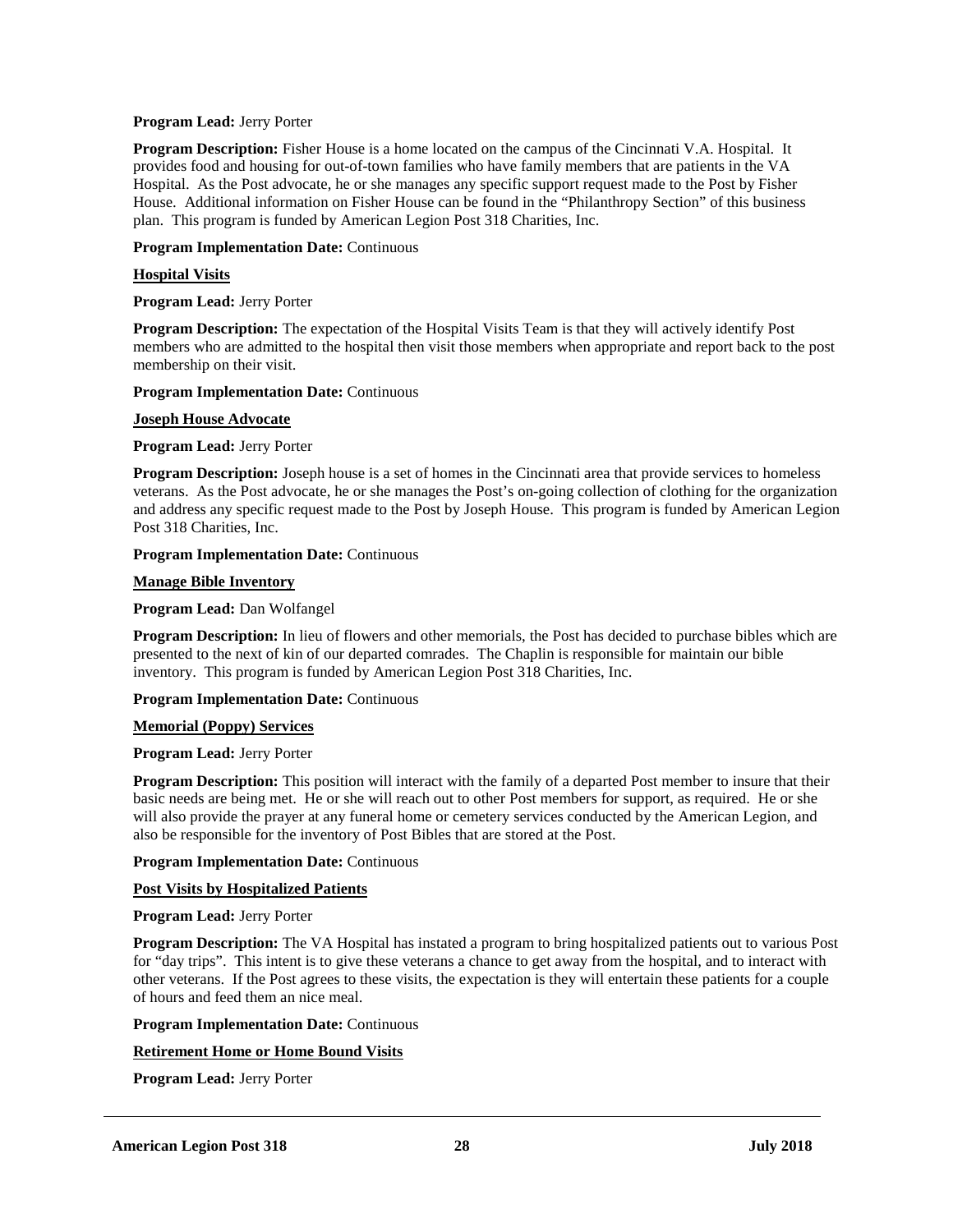**Program Description:** The expectation of the Retirement Home, or Home Bound, Visits Team is that they will periodically visit Post members and report back to the Post membership on their visit.

## **Program Implementation Date:** Continuous

## **Visiting or Veterans Administration Voluntary Services (VAVS)**

## **Program Lead:** Jerry Porter

**Program Description:** The Veterans Administration manages a program of volunteers who meet with and entertain veterans who are patients in a VA hospital. Post 318 will participate in this program at least once per quarter. The Visiting or Veterans Administration Voluntary Services (VAVS) plans and organizes these events. This includes, but is not limited to, ensuring that we enough members to participate in each scheduled event, and the purchase of refreshment for the events hosted by Post 318. This program is funded by American Legion Post 318 Charities, Inc.

**Program Implementation Date:** Continuous

## **V. Post Challenges**

## **Overview**

Our primary challenges for the 2018-2019 fiscal year remain the same. Our # 1 priority is to *Increase Membership Support and Participation*. Our failure to impact this challenge is having negative consequences on our visibility within the community and our viability as an organization. Other challenges for our post will be to *Sustain and Grow Membership* and continue to *Improve Internal Communications*. A brief description of each challenge is listed below.

## **Fill Post Leadership Positions**

Members willing to take on leadership positons within the Post continue to decline. In 2018, 2 major committees went unfilled. Going into 2019 this number has grown to 3 committees and we will lose our Bingo Manager November  $1<sup>st</sup>$ . The impacts this is having on the Post are 1) we are losing exposure within the community, 2) participation in our program is declining, and 3) dedicated Post members are dealing with "burn out" because they are picking up duties and responsibilities, belonging to committees with unfilled leadership positions. If we can't get internal support, our next best option would be to enter into merger discussions.

## **Increase Membership Support and Participation**

As we enter our 7<sup>th</sup> year in our Clough Pike facility, we have proven that we can generate the income necessary to keep our doors open. We also know that we have programs that provide value to our community, and visibility to our post. However, our reality is we don't have the support of our membership to keep either aspect of our Post going.

Member participation is a constant challenge for our Post. We have 15 to 20 people doing all of the work, and after more than 6 years of operation it is beginning to cause "burnout". To continue operations, including program operations, we need additional members to step up and take on leadership positions in our Post. We also need members to come out and support our events and put in volunteer hours to support both our fundraising and program implementation. Without increase membership support and participation, we will be faced with the inevitability of closing down operations.

## **Sustain and Grow Membership**

Membership is at the heart of who we are and what we can do. We have made membership quota for eleven (11) consecutive years. We will keep our eye on our quota attainment throughout the year and strive to make our new quota before November  $11<sup>th</sup>$ , 2018 so we can receive cash awards for our efforts.

Our challenge is to continue doing things that raise our visibility within the community (schools, Chamber of Commerce, etc.), allowing us to recruit new members. We will strive to reach our all-time high of 165 members this year and work to spread the good word about our Post and the good work that we do.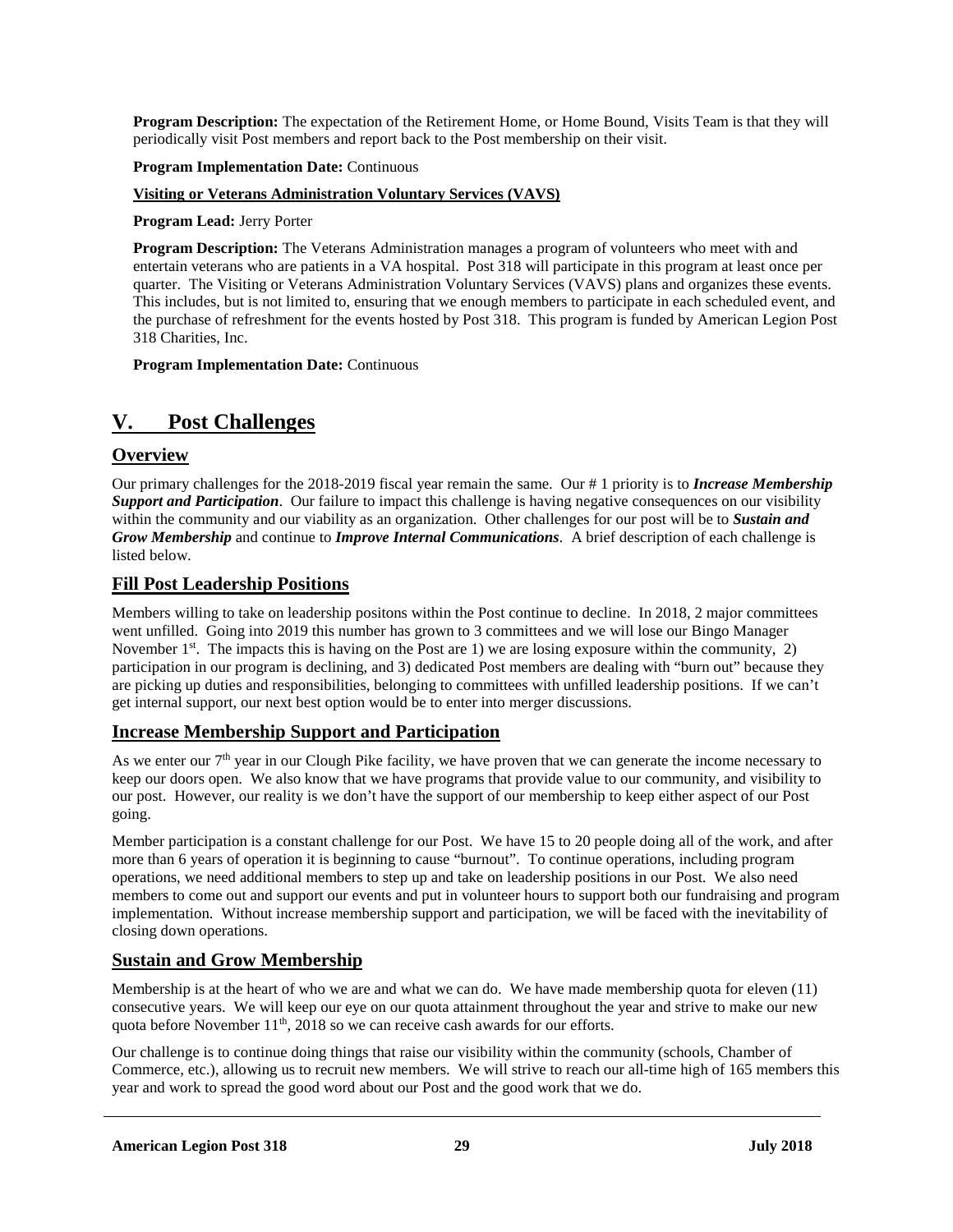## **Improve Internal Communications**

We have steadily improved our internal communications (newsletter, Facebook, websites, e-mails) over the last few years. Yet, there is still more to do. We remain dedicated to keeping our members informed so they know what is going on in our Post and what the Post and our membership are doing in the community.

## **VI. Financial Plan**

## **Overview**

The purpose of this section is to define the Post 318 Financial Plan for fiscal year 2018-2019, which runs from July 1, 2018 through June 30, 2019. Its intent is to insure that our membership clearly understands our projected expense, income, and cash flow positions. It should be noted that the expenditures identified in this plan will be voted on by the membership, in accordance with our constitution.

## **Financial Summary**

The following summarizes our financial projections for fiscal years 2018-2019. It projects a surplus of \$ 11,661. Unfortunately, our reality is the expense numbers will materialize. To obtain the revenue numbers will require a significant amount of work. Failure to generate revenues close to our projected expenses will have consequences!

| 2018-2019 Expense Projections | $=$ | \$86,268 |
|-------------------------------|-----|----------|
| 2018-2019 Income Projections  | $=$ | \$97,929 |
| <b>Surplus</b>                |     | \$11,661 |

## **Operating Budget (See Expense Spreadsheet for Details)**

The Post 318 operating expenses are incurred to fund the day-to-day operations of the Post. These costs are made up of both "fixed" and "variable" expenses. There are some discretionary expenses within the operating budget, but most of these discretionary expenses are directly tied to revenue production. Therefore, if we don't incur the expense, we can't generate associated income. All *"Program"* and *"Charitable Giving"* expenses have been transitioned to *American Legion Post 318 Charities, Inc*.

## **Revenue Projections (See Revenue Projection Summary for Details)**

For business plan purposes, Post 318 income projections have been broken down into two (2) categories (listed below). Going forward, as we gain experience in identifying our income streams, we may add or merge categories.

**Income Projections** – Post 318 income projections account for revenue generated from services we provide and fund raising projects we undertake. This category includes revenue from; hall rentals, fundraisers, bingo, donations and other such sources.

**Earnings Projections –** Post 318 earnings projections account for revenues generated by our investments and cash reserves. This category includes income from; CD's, savings accounts and other investments. Currently, our only investment that will generate earnings is our savings account.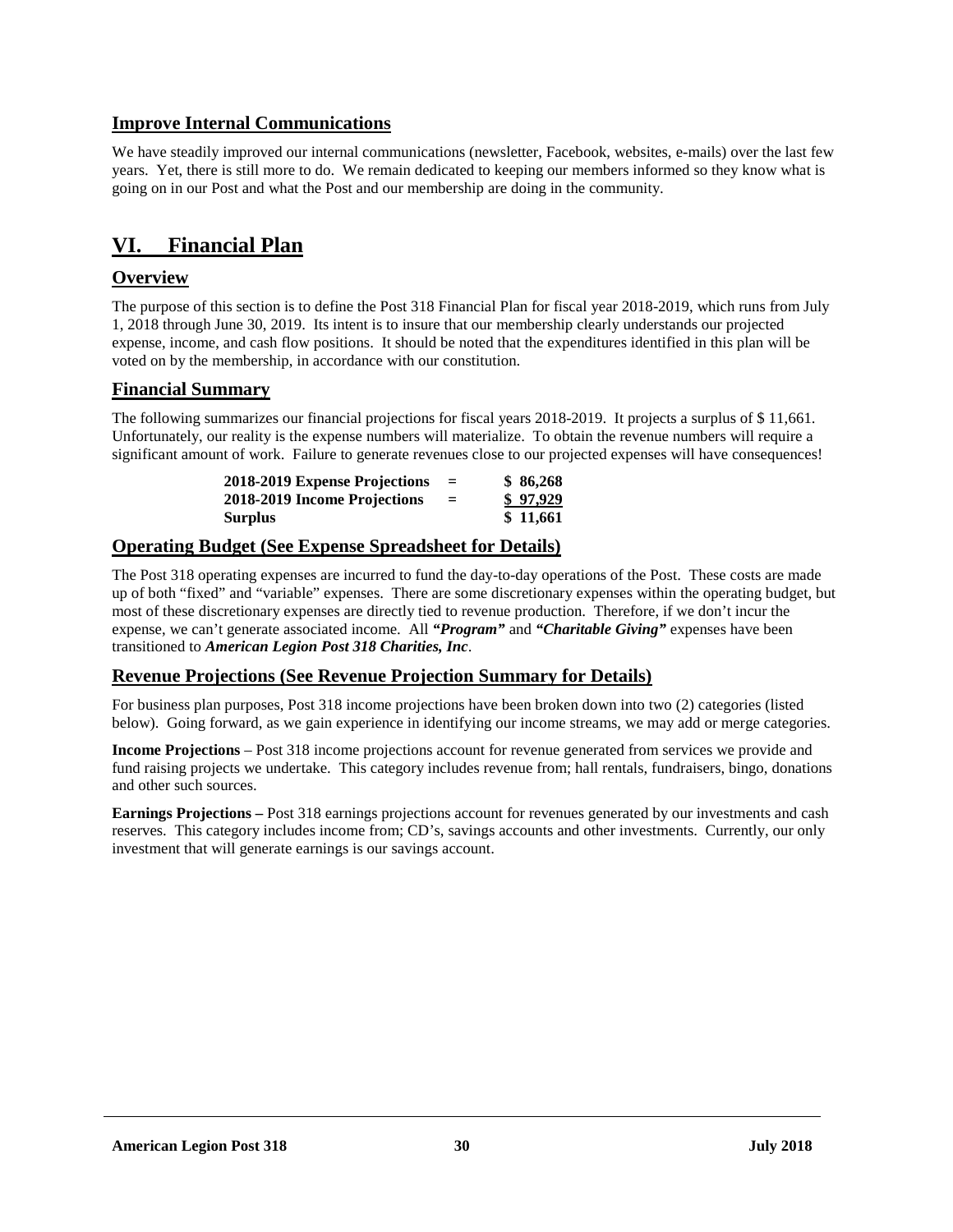## **Beginning Asset Values**

The following represents the asset values of Post 318 at the beginning of this fiscal year (2018– 2019).

|                                           | <b>Value</b>    |  |  |
|-------------------------------------------|-----------------|--|--|
|                                           | (As of 6/30/18) |  |  |
| <b>Liquid Assets</b>                      |                 |  |  |
| 5th / 3rd - Checking                      | \$13,131        |  |  |
| 5th / 3rd - Savings                       | 9,370<br>\$     |  |  |
| <b>PNC Events Account</b>                 | \$<br>422       |  |  |
| <b>PNC Bingo Account</b>                  | \$<br>372       |  |  |
| Post Savings                              | \$<br>$\Omega$  |  |  |
| <b>Current Liquid Assets</b>              | \$23,295        |  |  |
| <b>Property Basis*</b>                    |                 |  |  |
| Property Purchase (Cleveland & Scheckles) | \$512,500       |  |  |
| CinTech Improvements<br>\$580,705         |                 |  |  |
| Daleco Improvements                       | \$15,374        |  |  |
| <b>DSD</b> Improvements<br>\$12,369       |                 |  |  |
| House Improvements                        | \$8,000         |  |  |
| <b>Non-Liquid Assets</b>                  | \$1,128,948     |  |  |
| <b>Total Assets</b>                       | \$1,152,243     |  |  |
| Liabilities*                              |                 |  |  |
| Cleveland Note                            | $(\$187,829)$   |  |  |
| <b>Total Liabilities</b>                  | $(\$$ 187,829)  |  |  |
| <b>Total Net Assets</b>                   | \$<br>964,414   |  |  |

## **American Legion Post 318 31 July 2018**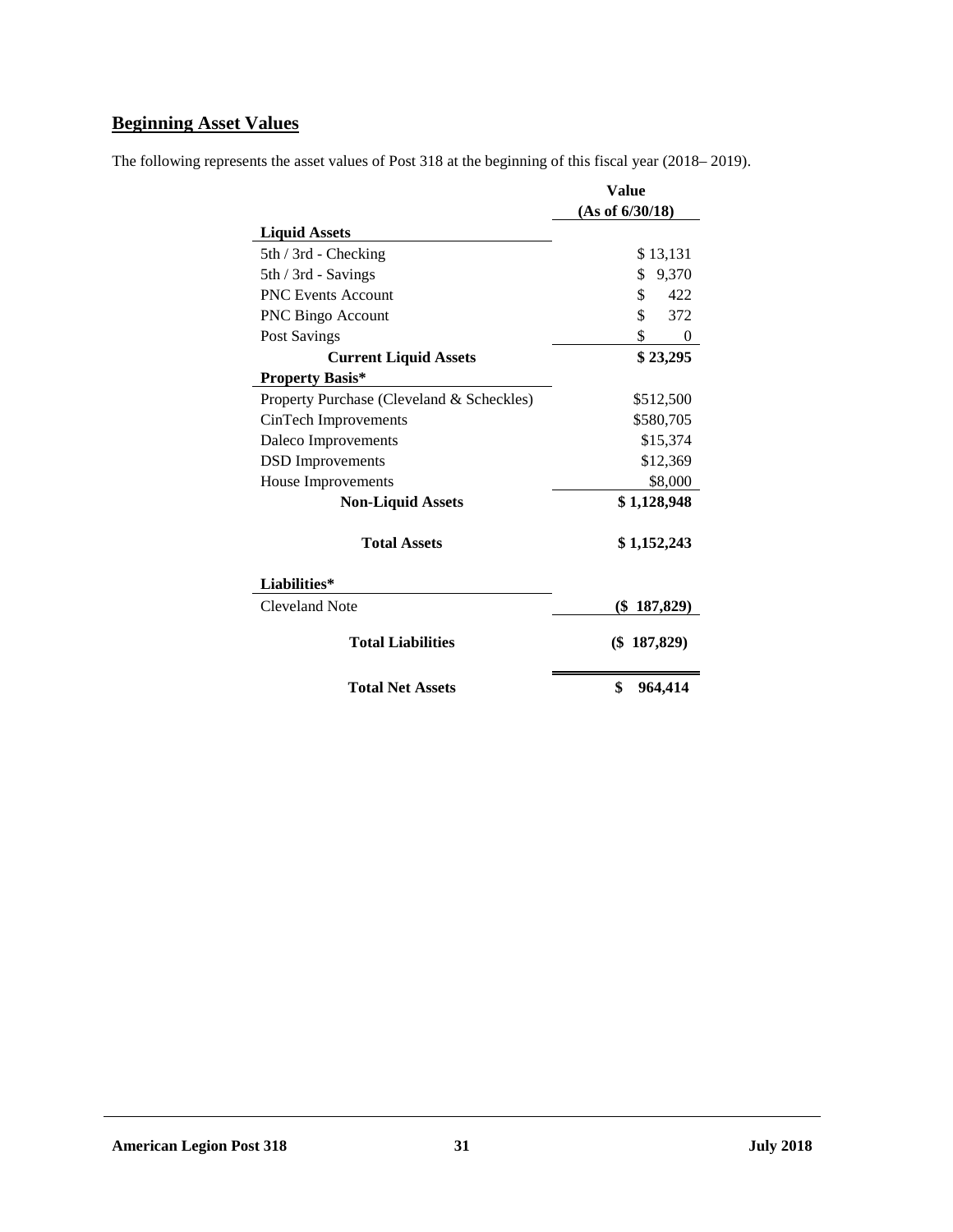## **2018 - 2019 Expense Budget**

| <b>Operating Budget</b>                     |    | 2018 Budget      | <b>Assumptions</b>                |
|---------------------------------------------|----|------------------|-----------------------------------|
| <b>Utilities</b>                            |    | \$19,692         |                                   |
| Gas & Electric                              |    | \$15,000         | \$1,250 / Month                   |
| Water & Sewer                               | \$ | 1,608            | \$134 / Month                     |
| <b>Trash Removal</b>                        | \$ | 564              | \$47 / Month (increase over 2017) |
| Telephone, Cable TV & Internet              | \$ | 2,520            | \$210/Month                       |
| <b>Services</b>                             | \$ | 9,187            |                                   |
| Post Office Box                             | \$ | 140              | Slight increase                   |
| Security & Fire Protection                  | \$ | 750              | Monitoring & Inspection Fees      |
| Bank & CC Fees                              | \$ | 624              | Same as 2018                      |
| Tax Preparation                             | \$ | 300              | No expenditure in 2018            |
| <b>Legal Fees</b>                           | \$ | 1,200            | Projected costs                   |
| Property Insurance                          | \$ | 5,973            |                                   |
| IT Support                                  | \$ | 200              | Same as 2018                      |
| <b>Office Supplies &amp; Tech. Expenses</b> | \$ | 2,640            |                                   |
| <b>Office Supplies</b>                      | \$ | 600              | Same as 2018                      |
| Printing Supplies & Paper                   | \$ | 900              | Same as 2018                      |
| IT Expenses                                 | \$ | 600              | Same as 2018                      |
| Postage                                     | \$ | 540              | Same as 2018                      |
| <b>Legion &amp; Organization Fees</b>       | \$ | 5,818            |                                   |
| Membership Fees                             | \$ | 3,218            | 117 Paid Members                  |
| <b>Assessment - 4th District</b>            | \$ | 48               | \$.30 / Member (160)              |
| Assessment - HCC                            | \$ | 60               | Same as 2018                      |
| <b>Meeting Refreshments</b>                 | \$ | 420              | Same as 2018                      |
| <b>Post Activities</b>                      | \$ | 500              | New Expense for 2018              |
| <b>Convention Expenses</b>                  | \$ | 1,064            | Same as 2018                      |
| Training                                    | \$ | 120              | Same as 2018                      |
| <b>Chamber of Commerce Fees</b>             | \$ | 388              | Increase over 2018                |
| Mortgage Expense & Taxes                    |    | \$20,756         |                                   |
| Mortgage Expense - Cleveland                |    | \$20,256         | Same as 2018                      |
| Charitable Registration Fee                 | \$ | 200              | Same as 2018                      |
| <b>Property Taxes</b>                       | \$ | 300              | Same as 2018                      |
| <b>Hall &amp; Club Room Expenses</b>        | \$ | 1,680            |                                   |
| Bar & Kitchen Supplies                      | \$ | 1,680            | \$                                |
| <b>Public Relations / Communications</b>    | \$ | 860              |                                   |
| Post 318 Web Sites                          | \$ | 200              | Same as 2018                      |
| <b>Email Marketing</b>                      | \$ | 360              | Projected Costs                   |
| <b>Public Relations</b>                     | \$ | 300              | Projected Costs                   |
| Legislative Programs                        | \$ | $\boldsymbol{0}$ | No Budget Defined                 |
| <b>Licenses &amp; Govt. Permits</b>         | \$ | 3,285            |                                   |
| Fire Department Ins./Permit                 | \$ | 35               | Same as 2018                      |
| Health Certificate                          | \$ | 350              | Same as 2018                      |
| Liquor License                              | \$ | 2,900            | Same as 2018                      |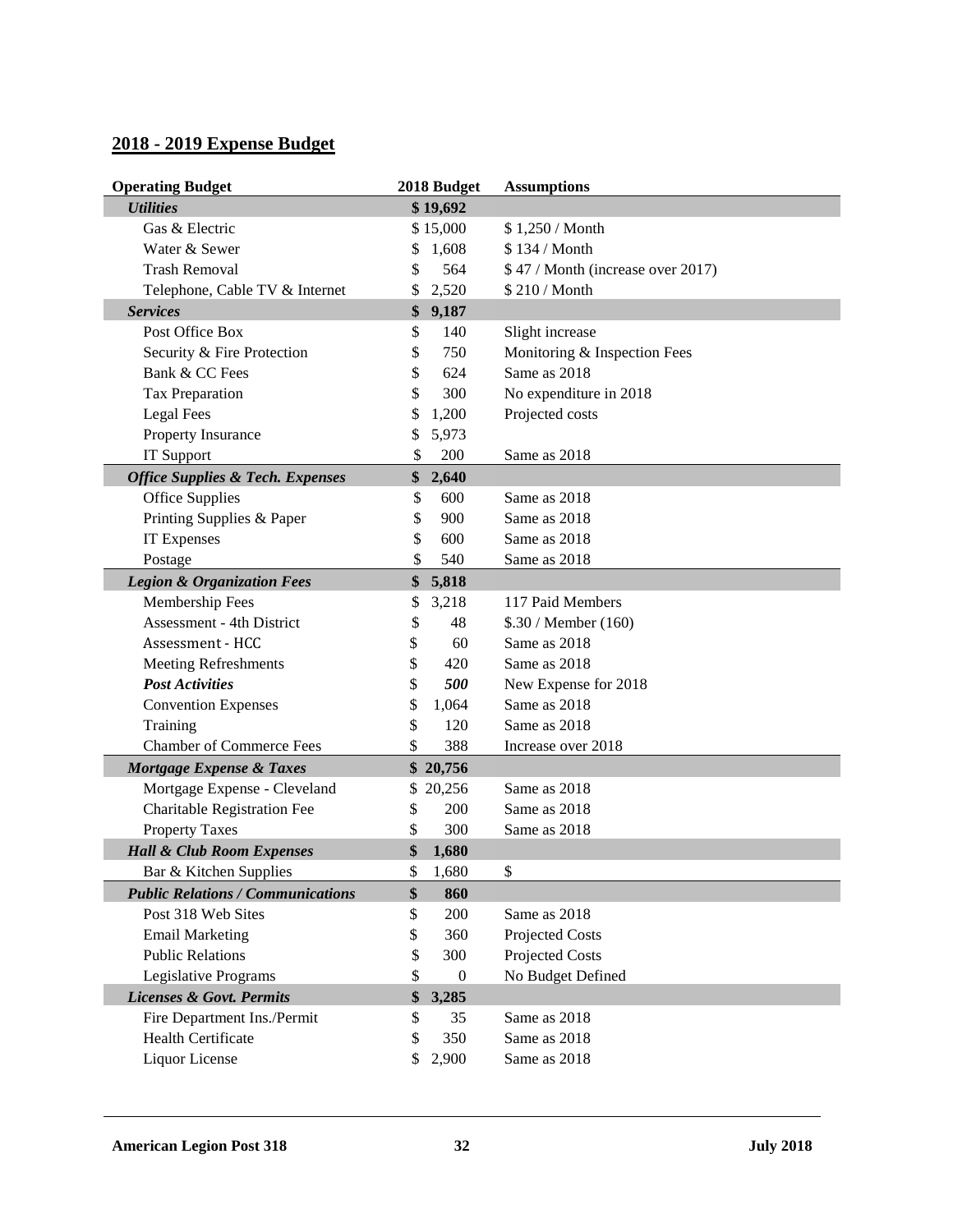## **2018-2019 Expense Budget (Cont.)**

| <b>Operating Budget</b>           |    | 2018 Budget  | <b>Assumptions</b>          |
|-----------------------------------|----|--------------|-----------------------------|
| <b>House Mtce. &amp; Repairs</b>  |    | \$13,350     |                             |
| Appliance Repair                  | \$ | 1,200        | Same as 2018                |
| Heating & AC Maintenance          | \$ | 1,000        | Same as 2018                |
| Pest Control                      | \$ | 540          | \$45/Month                  |
| Plumbing                          | \$ | 300          | \$25/Month                  |
| Electric / Alarm Work             | \$ | 900          | \$75/Month                  |
| Hood Cleaning & Inspection        | \$ | 800          | Same as 2018                |
| Minor Repairs                     | \$ | 900          | Same as 2018                |
| Grounds Maintenance / Parking Lot | \$ | 1,750        | Same as 2018                |
| Furniture & Equipment             | \$ | 800          | Same as 2018                |
| <b>Window Cleaning</b>            | \$ | 160          | Same as 2018                |
| Snow Removal                      | \$ | 500          | Same as 2018                |
| Cleaning & Maintenance Sup.       | \$ | 4,200        | \$350/Month                 |
| Undefined Expenses - 2018         | \$ | 300          | Same as 2018                |
| <b>Charitable Contributions</b>   | \$ | $\mathbf{0}$ |                             |
| Post 318 Charities, Inc.          | \$ |              | Paid by Bingo               |
| <b>Memorial Day Expenses</b>      | \$ |              | <b>Equals Contributions</b> |
| <b>Capital Projects</b>           |    | \$           |                             |
| Parking Lot Repairs               | \$ | 9,000        | No Expenses Budgeted        |
|                                   |    |              |                             |

**Total \$ 86,268**